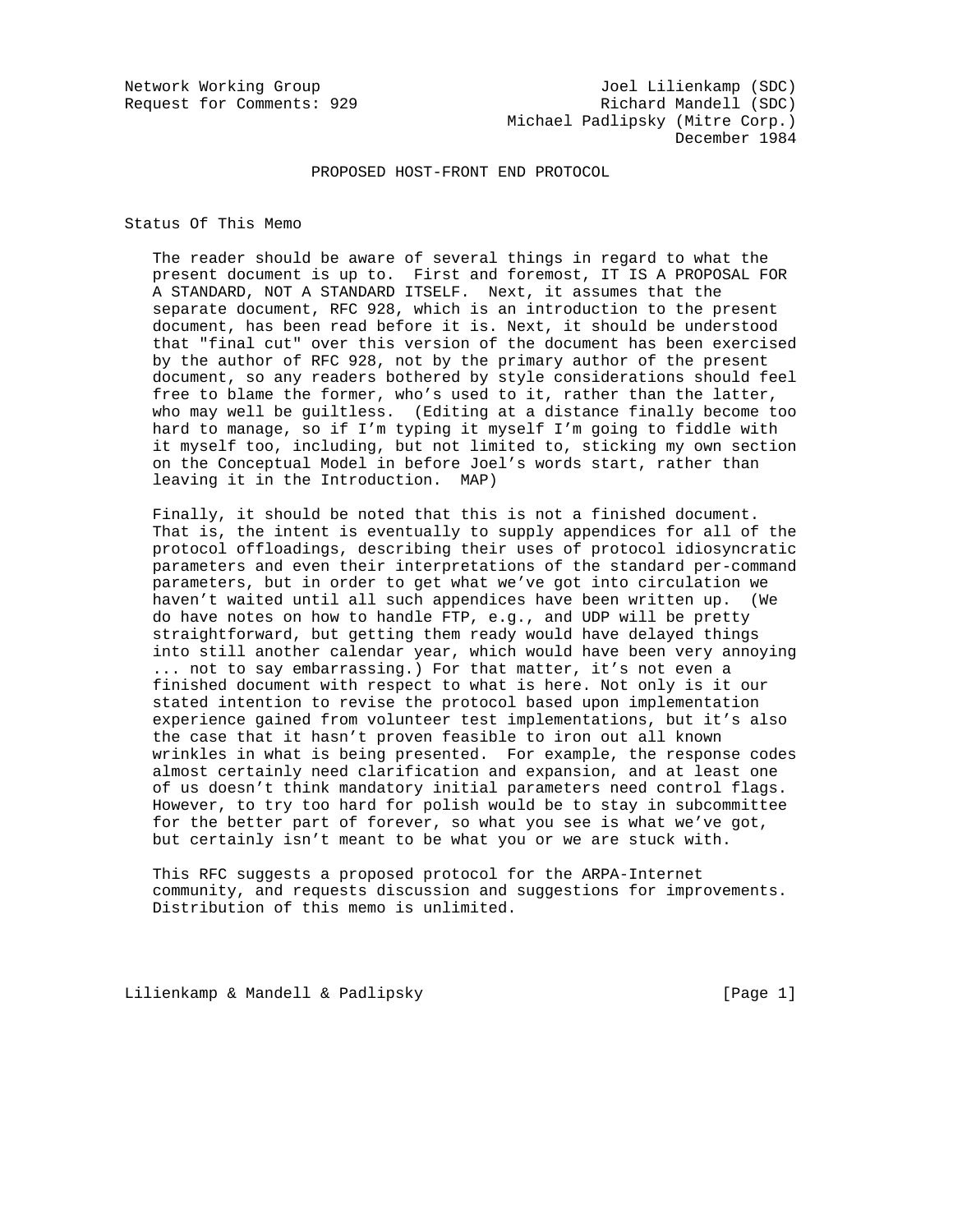## Conceptual Model

 There are two fundamental motivations for doing outboard processing. One is to conserve the Hosts' resources (CPU cycles and memory) in a resource sharing intercomputer network, by offloading as much of the required networking software from the Hosts to Outboard Processing Environments (or "Network Front-Ends") as possible. The other is to facilitate procurement of implementations of the various intercomputer networking protocols for the several types of Host in play in a typical heterogeneous intercomputer network, by employing common implementations in the OPE. A third motivation, of basing a network security approach on trusted mandatory OPEs, will not be dealt with here, but is at least worthy of mention.

 Neither motivation should be allowed to detract from the underlying, assumed desire to perform true intercomputer networking, however. Therefore, it is further assumed that OPEs will be attached to Hosts via a flexible attachment strategy, as described in [1]. That is, at the software level an explicit Host-Front End Protocol (H-FP) will be employed between Hosts and OPEs, rather than having OPEs emulate devices or device controllers already "known" to Host operating systems (in order to avoid introducing new code into the Host).

 For reasons discussed in the Introduction, an H-FP resolves into three layers. The Link layer enables the exchange of bits between Host and OPE. The Channel layer enables the bit streams to be demultiplexed and flow controlled (both the Channel and Link layers may use preexisting per-Host mechanizations, it should be recalled). The Command (or "Service Access") layer is our primary concern at present. It serves as the distributed processing mechanism which allows processes on Hosts to manipulate protocol interpreters (PIs) in OPEs on their behalf; for convenience, it will be referred to as "the H-FP" here. (It should be noted that the Link and Channel layers may be viewed as roughly equivalent to the inboard processing investment for a Host-comm subnet processor PI and device driver, so in practical terms the savings of resources achieved by outboard processing come from making the H-FP "smaller" than the inboard implementations of the protocols it allows to be offloaded.)

 The crucial property of the H-FP conceptually is that it stands as the interface between a (Host) process and a PI (which is actually outboard). Usually, the model is that of a closed subroutine interface, although in some cases an interprocess communication mechanism model must be appealed to. That is, the interactions between cooperating H-FP PIs in some sense mimic subroutine or IPC calls, from the perspective of Host processes calling upon their own H-FP PIs, which in turn are of course interfacing via just such

Lilienkamp & Mandell & Padlipsky and the control of the control of the control of the control of the control o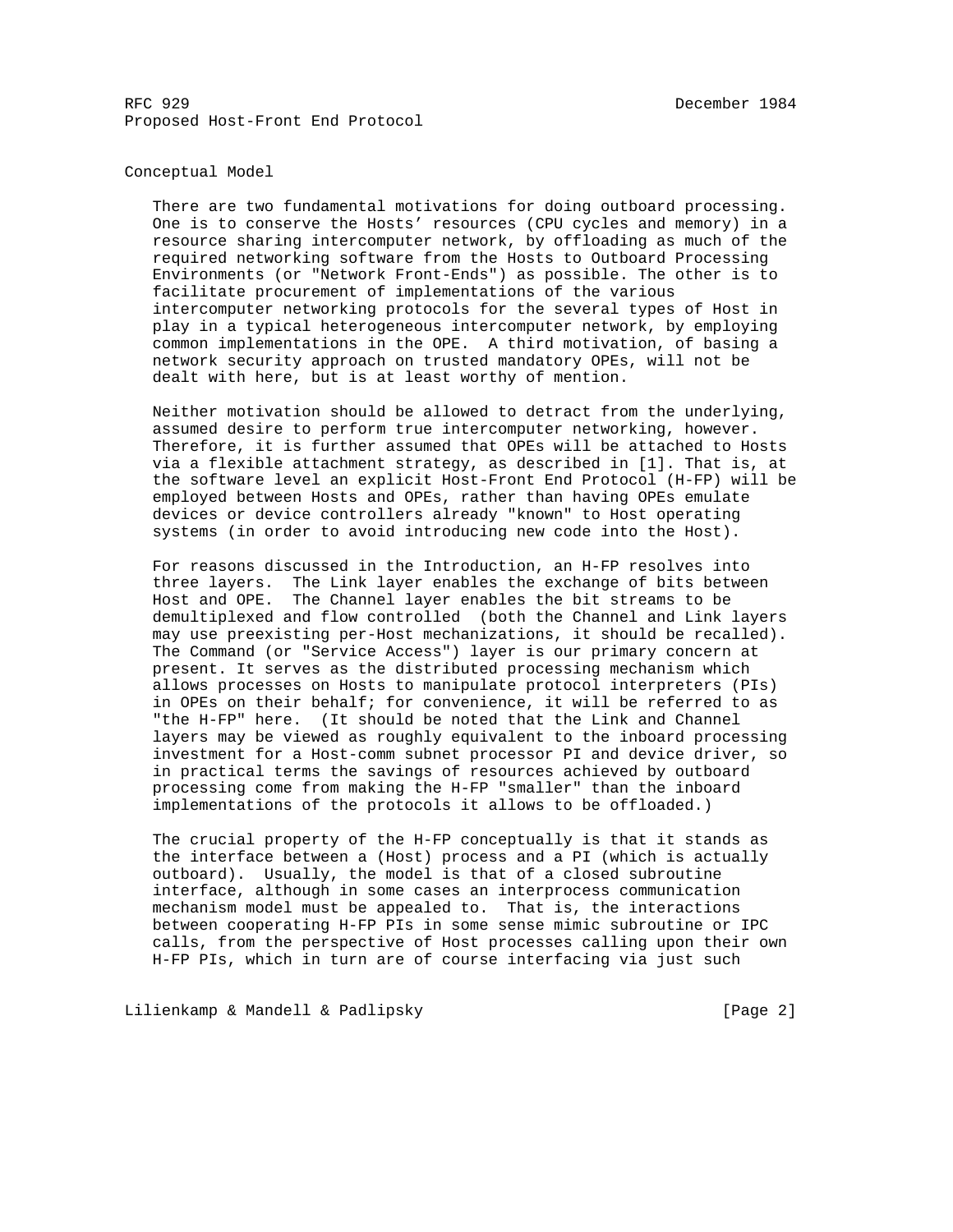mechanisms themselves. Another way of putting it is that "if the protocols were inboard," the processes invoking H-FP wouldn't know the difference. H-FP, then, may be viewed as a roundabout way of letting Host processes "get at" various PIs.

 Naturally, the mechanization of the desired concept cannot be particularly literal. After all, the Hosts and the OPEs are different processors, so we're not envisioning a passing through of parameters in an exact fashion. However, in broad terms the model is just that of a somewhat funny interface between a process and a PI. (This should not be construed as ruling out the occurrence of events which prompt the OPE to initiate an exchange of commands with the Host, though; see the Introduction for more on the topic of "Symmetric Begins.")

#### Interaction Discipline

 The interaction between the Host and the OPE must be capable of providing a suitable interface between processes (or protocol interpreters) in the Host and the off-loaded protocol interpreters in the OPE. This interaction must not, however, burden the Host more heavily than would have resulted from supporting the protocols inboard, lest the advantage of using an OPE be overridden.

#### Channel Level Interaction

 As stated elsewhere, the Channel level protocol (implicitly in conjunction with the Link level) provides two major functions. These are demultiplexing the traffic from the Link level into distinct data streams, and providing flow control between the Host and the OPE on a per stream basis. These hold even if the Host-OPE attachment is DMA.

 The data streams between the Host and the OPE are bidirectional. In this document, the basic unit of data transferred by the Channel level is referred to as a "chunk". The primary motivation for this terminology is that the H-FP permits the Channel level to be one of several possible protocols, each with its own terminology. For example, a chunk on an X.25 Channel would be a packet, while a chunk on the DTI H-FP channel would be a message. While the Command level is, in a sense, "more efficient" when the chunk size is permitted to be large, the flexibility permitted in the choice of protocols at the Channel level precludes any assumptions about the chunk size.

 Each data stream is fully asynchronous. A Channel protocol user can send data at any time, once the channel has been properly opened. (The Command level's logic may render some actions meaningless, however.) The data transfer service provided by the Channel protocol

Lilienkamp & Mandell & Padlipsky (Page 3)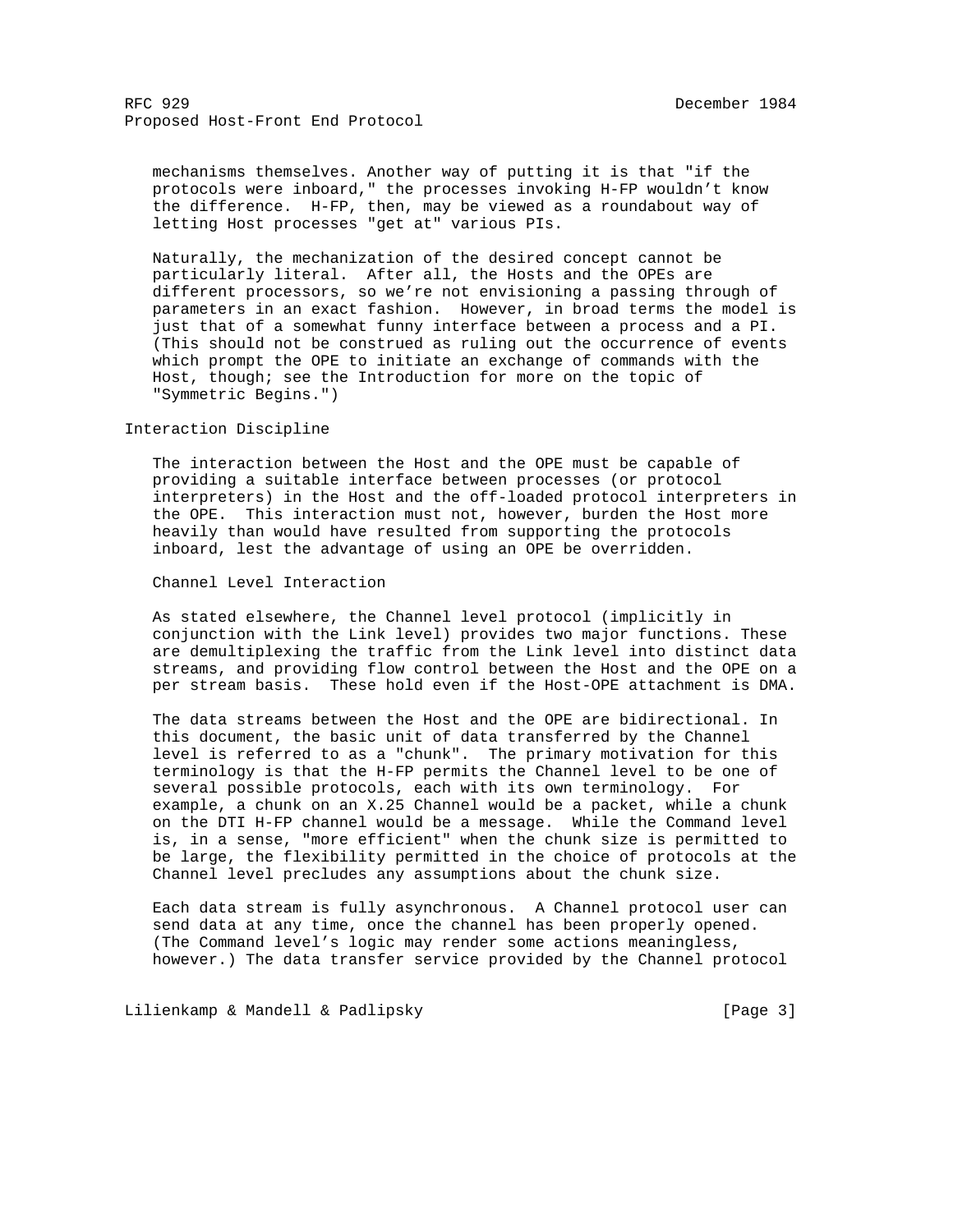is reliable; this entails delivery in the correct order, without duplication, and checked for bit errors. All retransmission, error checking, and duplicate detection is provided by this protocol in a way that is transparent to the user. (If the attachment is DMA, stream identification and chunk length must still be provided for.)

 The flow control at the Channel level is provided to prevent the OPE and the Host from overloading each other's resources by excessive transmissions. In general, this flow control should not directly affect the outboard protocol interpreters' operation. On the other had, this flow control has the same effect as explicit interface events that provide flow control between the user and the protocol interpreter (e.g., the Allocate event of the interface specification for TCP found in MIL-STD 1778). Hence, such events do not need to be communicated explicitly at the Command level. (If the attachment is DMA, flow control must still be provided for.)

 Should Hosts require an OPE to be attached via a Link Level that furnishes physical demultiplexing (e.g., a group of RS232 ports), any attempt to avoid furnishing reliability and explicit flow control, is done at their peril; we have not chosen to assist such an enterprise, but neither have we precluded it. (It would certainly violate the spirit of the thing, however.)

## Command Level Interaction

 The approach chosen for this H-FP is to base the interaction on a small set of commands, separately applicable to a given Channel Level channel. The commands are simple, but sufficiently flexible to permit the off-loading of the interpreters of the large number of protocols at various levels in the hierarchy. This flexibility is made possible in part by the similar nature of the interfaces to most protocols, combined with the provision of "protocol idiosyncratic parameters". These parameters are defined for each offloaded protocol interpreter in the OPE. The use of such parameters does not complicate the basic design of the OPE, since it must be customized for each off-loaded protocol anyway, and all that is required of the OPE for those parameters is to pass them to the off-loaded protocol interpreter. Hence, an interface tailored to a particular protocol can be created in a straightforward and cost-effective way.

 The command dialog is more or less asynchronous. Commands can be issued at any particular time (except when there is a pending command, which will be discussed below), and there is no need for dummy traffic on a channel when no commands are issued.

Associated with each command is a response. The purpose of this

Lilienkamp & Mandell & Padlipsky and the control of the same states of the page 4]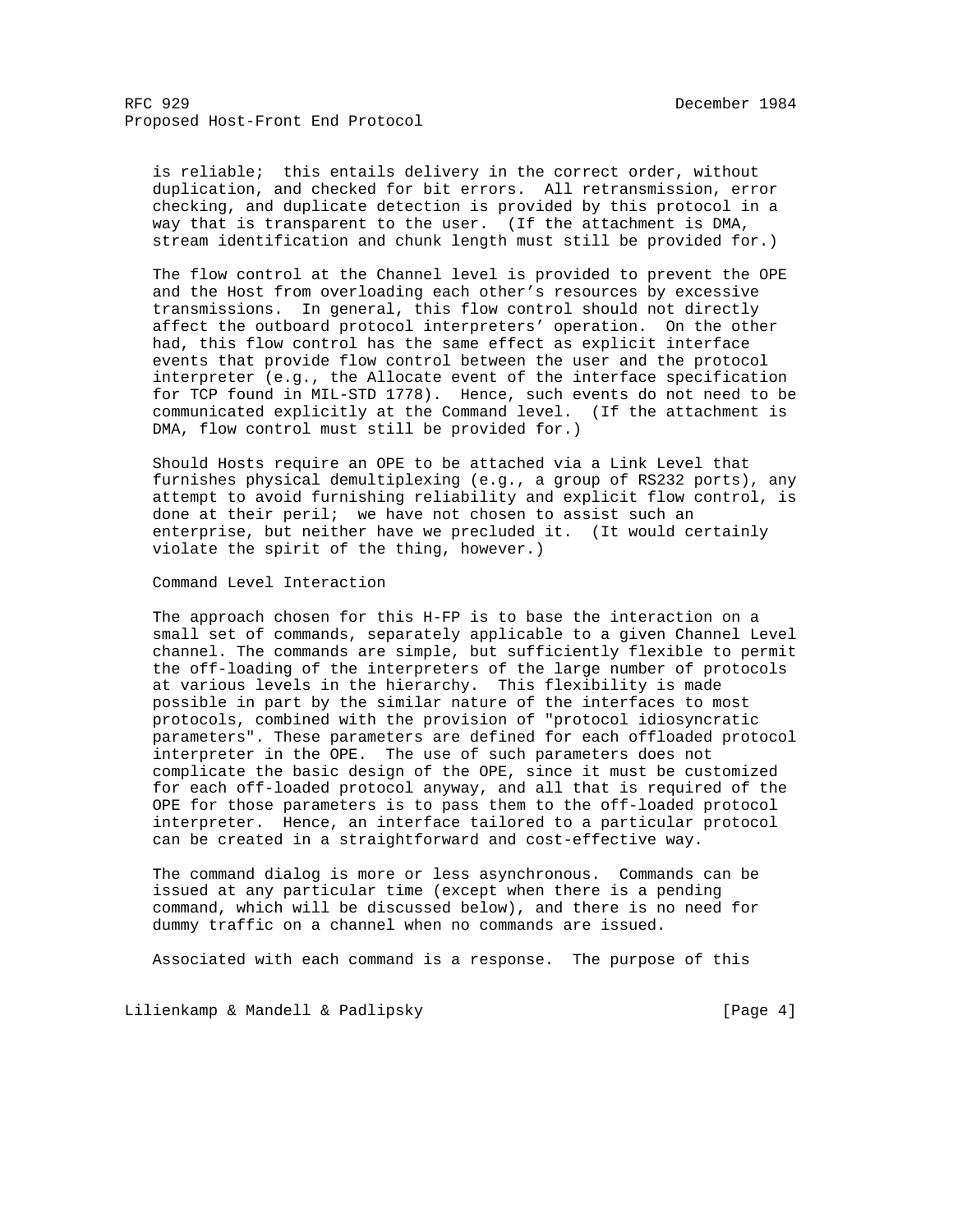response is to indicate, at some level that depends in part on the particular protocol interpreter that is offloaded to the OPE, whether the command was successfully executed, and if unsuccessful, the reason. Often, generating the response involves interaction with the protocol interpreter before a response can be generated.

 When a command is issued, the issuer must wait for a response before another command is issued. The nature of the communication between the Host and the OPE is thus a lock step command/response dialog. There are two major exceptions to this principle, however. One exception is the abrupt form of the End command, which can be issued at any time to cancel any previously issued commands, and indicate that services are no longer desired. The other exception is the Signal command. Since a Signal is out-of-band and usually of high importance, forcing it to wait on a response would be undesirable. Hence, a Signal command can be issued while commands (other than Signal) are pending. However, a Signal command should not be issued before a successful response to the Begin command has been received. Since it is possible for more than one command of different types to be pending at one time, a mechanism to distinguish responses is needed. Since there are never two commands of the same type pending, including the command name in the response is sufficient to make this distinction.

 A special case command is the Transmit command. Details of the Transmit command are provided in the next section. Essentially, the Transmit command is used to invoke the data transfer services of the off-loaded protocol (when issued by the Host) or to indicate the arrival of new data from the network (when issued by the OPE). The nature of specific protocol interfaces for these events varies widely between protocols. Some may block until the data is accepted by the remote counterpart (or "peer") protocol interpreter, while others may not. Hence, there is a special parameter which indicates the nature of the Transmit command interface. It can either require that the response should be generated immediately after determining the Transmit command is complete and formed properly, or can indicate that the response should not be generated until the appropriate interface event is given by the remote protocol interpreter. The default action for all Transmit commands can be initialized using the Begin command and changed using the Condition command. Also, the default action can be temporarily overridden by specifying a parameter with the Transmit command. The net result of this mechanism is to allow the Host to determine within reason just how lock-stepped transmissions are to be. (It is assumed that the usual case will be to transfer the burden of buffering to the OPE by taking immediate responses, provided that doing so "makes sense" with the particular offloaded protocol in play.)

Lilienkamp & Mandell & Padlipsky (Page 5)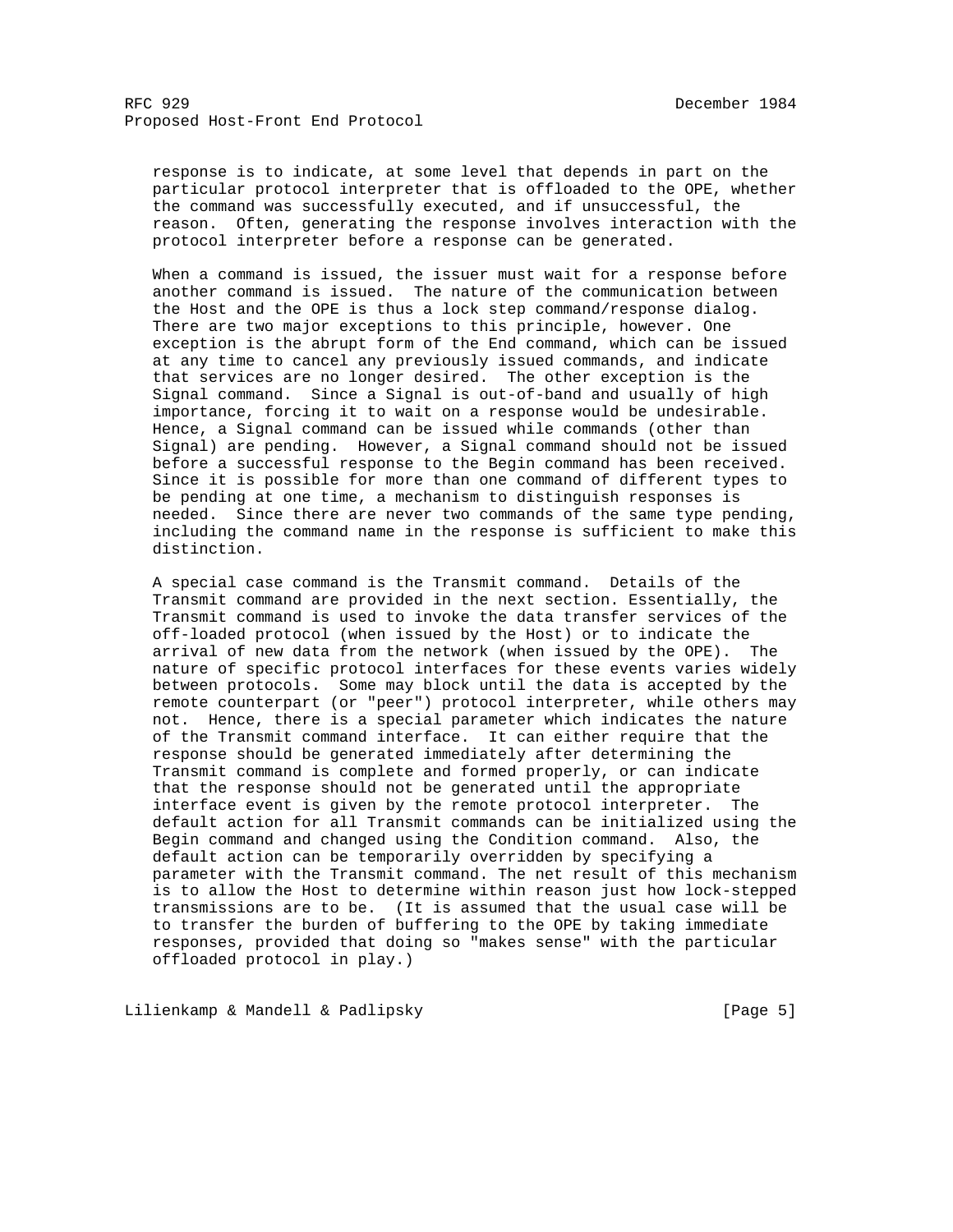Some protocols provide a block-oriented data transfer service rather than a stream-oriented one. With such a service, the data associated with a transfer request is viewed as an integral unit. For actual network transmission, the protocol may permit these units to be grouped or fragmented. However, the receiving end must deliver the data in the original, integral units. Protocols that conform to this model include some datagram protocols such as IP and UDP, and also some connection protocols such as NBS TP.

 To cater to these types of protocols, it is a convention that commands, their parameters, and any associated data be transferred between the Host and the OPE in a single chunk. Any data associated with an H-FP command is viewed as an integral unit which is used in the corresponding service request given to the outboard protocol interpreter or delivered as a complete unit to the process in the Host. Operation of stream-oriented protocols such as TCP will not be adversely affected by this convention.

 To accommodate Channel protocols that do not provide for arbitrarily large chunks, a mechanism at the Command level is required to permit the linking of multiple chunks into a single command, in order to transfer the burden of buffering as much as possible from the Host to the OPE. The facility proposed here would consist of an indication at the beginning of each chunk which would distinguish integral commands, fragments of a command for which more fragments are yet to arrive, and the final fragment of a command. The details of this mechanism are discussed in the section on the syntax of commands and responses.

 It is a convention for this H-FP that any data associated with a command must start on a word boundary (as defined by the local system). Consequently, there is a need to provide padding within the commands. Such padding is used only to fill to the next appropriate boundary, and has no semantic significance to the command interpreter (i.e., two commands that are identical except for the amount of padding should behave identically). The details of this padding are discussed in the section on the syntax of commands and responses.

Lilienkamp & Mandell & Padlipsky (Page 6)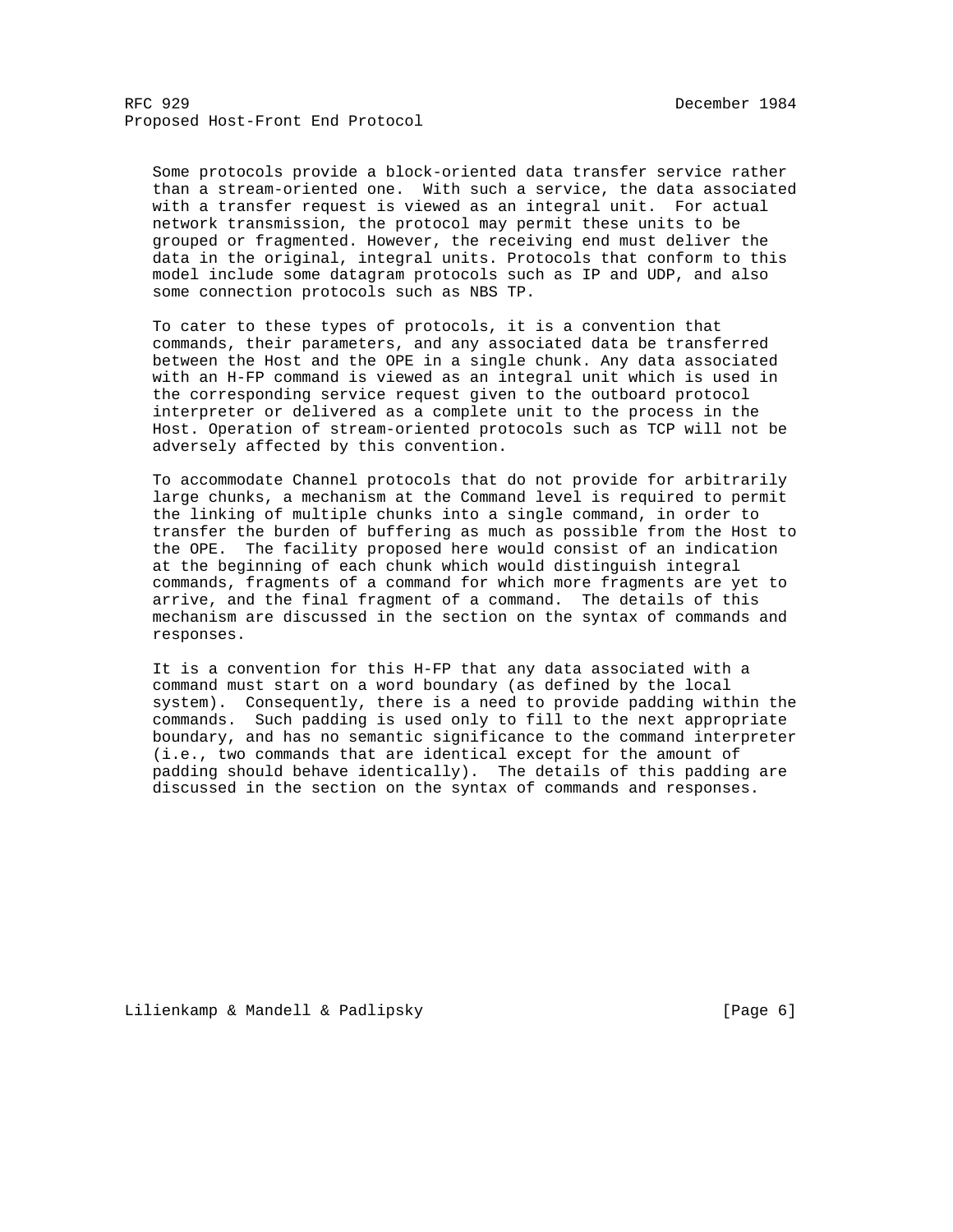## Syntax Rules

 At the Command Level, communication between the Host and the OPE takes the form of commands and responses. A command is a request for some particular action, and the response indicates the success or failure of performing the requested action.

 All commands and responses are coded in ASCII characters. (Nothing precludes OPEs from accepting EBCDIC from Hosts that use it in native mode, but that is not required.) These characters are sent in some way convenient for the Host, and the OPE is sufficiently flexible to interpret them. (i.e., OPEs are expected to accommodate Host idiosyncracies in regard to such things as use of 7-bit ASCII in a 9-bit field.) This approach offers several advantages:

 Adaptabilities in most Hosts: Most Hosts have the ability to generate and interpret ASCII character streams. Hence, integrating H-FP into a Host will not require difficult software.

 Script generation: Generation of test and operational command scripts will be simplified, since they will not need to contain special characters.

 Terminal Operation: Using simple command streams simplifies the conversion of an OPE to a generic virtual terminal support machine. This is particularly useful during development and testing.

 Testing: Testing will not require special hardware to interpret commands and responses. A terminal or data line analyzer would be adequate.

 The specific format for the commands and responses will be discussed in the sections that follow. In those sections, the quote character is used to indicate strings. The symbols "<" and ">" (referred to as angle brackets) are used as meta-characters.

# Syntax of Commands

 As alluded to in the section discussing the interaction discipline between the Host and the OPE, a function is provided by which a chunk can be used to carry either a complete command or a fragment of a command. The mechanism chosen to provide this function entails use of the first character position in the chunk as a chunk usage identifier. The character "C" in the first position indicates a chunk containing a single, complete command. "F" in the first position indicates a chunk which is the first part of a multichunk command. "M" in the first position indicates the chunk is a middle

Lilienkamp & Mandell & Padlipsky (Page 7)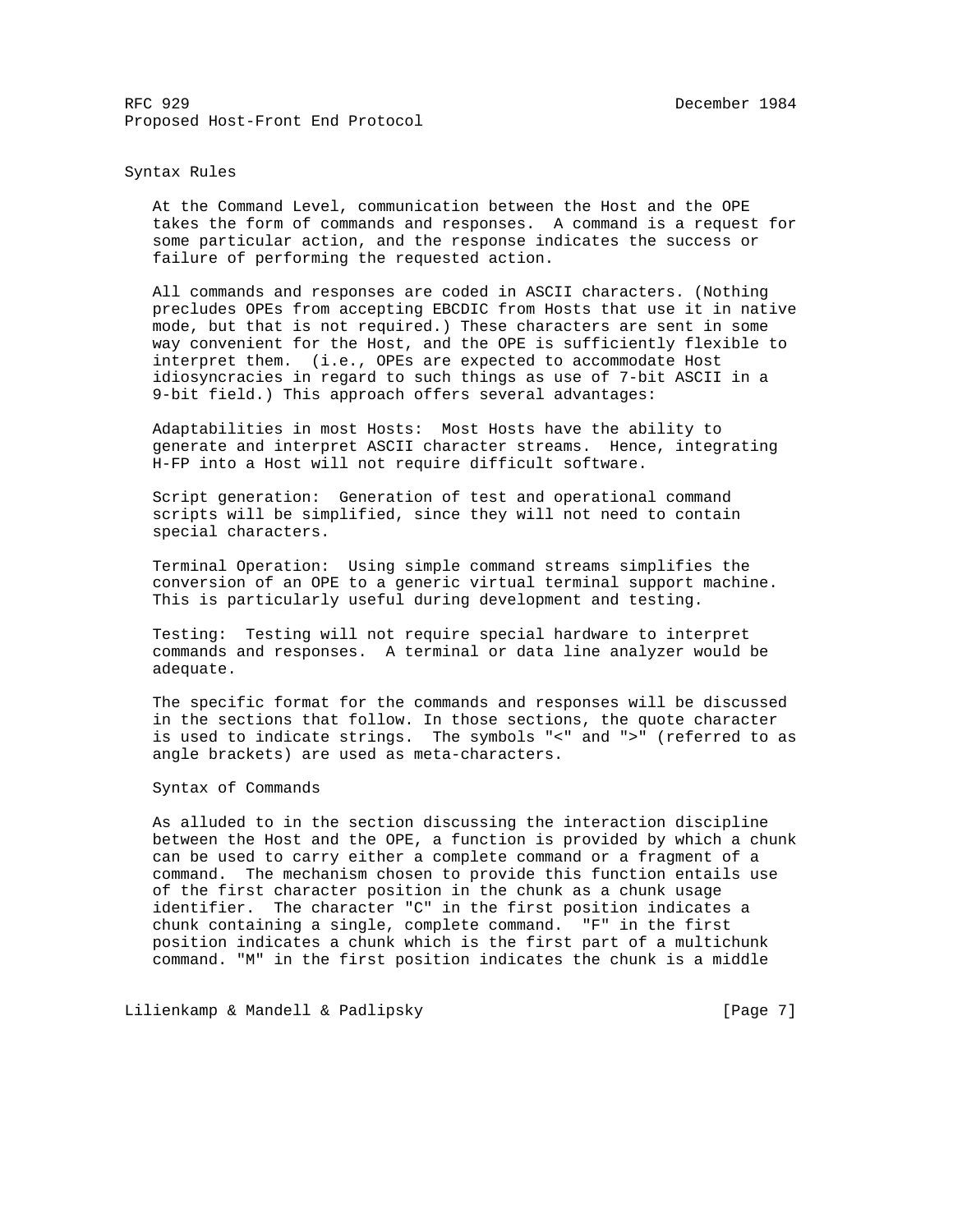part (neither the first nor the last chunk) of a command. Finally, "L" indicates the chunk is the last chunk of a multi-chunk command. Hence, the following sequences of chunks (the letter corresponds to the chunk usage identifier in each chunk, and the angle brackets enclose a chunk) are legal:

 $<\infty$  $<$ F> $<$ L>  $<$ F> $<$ M> $<$ M> $<$ L>

while the following are not legal:

 $< L >$  $|M><|>$  $<$ F> $<$ C>

 Tactics for handling multiple chunks with regard to OPE buffering limits are left to the ingenuity of OPE builders. The spirit is to take as much as you can, in order to relieve the Host of the necessity of buffering itself.

 A command always begins immediately following the indicator character, with possible intervening spaces. This implies a chunk can contain at most one complete command. The end of the command (not including the data) is signified by a newline (denoted as <nl> in this document) that does not appear inside a quoted string (see below). The end of the data is designated by the end of the last chunk.

 Commands take the form of an ASCII string. The command identifier is the first word of the chunk. It consists of at least the first two letters of the command, in either upper or lower case (e.g., the sequences "BE", "Be", "bE", and "be" all identify the Begin command). Additional letters of the command name can be included if desired to aid readability of the command stream.

 Following the command identifier is a list of parameters. These parameters are also represented as ASCII strings, although the specific format will depend on the particular parameter. The data to be transmitted is not considered a control parameter, however, and need not be ASCII data.

 Parameters are separated by one or more spaces. Tabs, newlines, and other white space are not legal parameter separators.

Parameter strings may be quoted, using the character <">. Any

Lilienkamp & Mandell & Padlipsky (Page 8)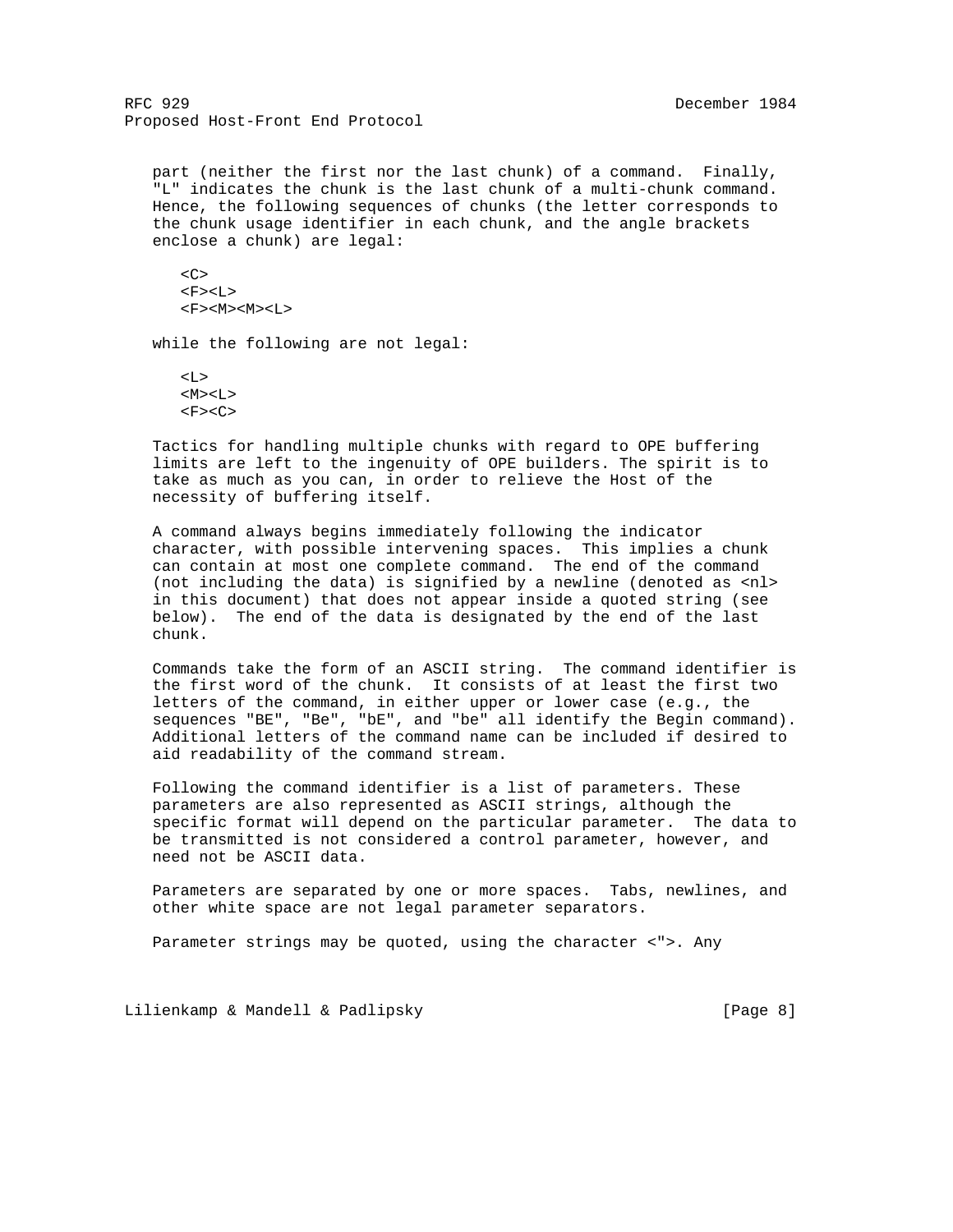characters between the <"> characters are a part of the parameter, including spaces and newlines. The character <"> that is part of the parameter is represented inside a quoted string as <"">.

 The order in which the parameters appear within the command is significant to their interpretation by the Host and by the OPE. Optional parameters may be skipped by using the characters ",," to indicate a NULL parameter. Such a NULL parameter takes its default value. Alternatively, each parameter has a MULTICS/UNIX style Control Argument/Flag associated with it that can be used to identify the parameter, without placing NULL parameters for each parameter skipped. This flag consists of one or two ASCII characters, and either upper or lower case may be used. For example, if the fourth parameter of a command had a flag of "-p" and the user wished the first three parameters to be null, he could use:

command -p value

or

command -P value

instead of

command ,, ,, ,, value

 if it were more convenient for the Host to do so. Flagged parameters must still appear in the correct sequence within the command, however.

 There may be data associated with some of the commands. Any such data is placed into the chunk following all the parameters and the unquoted newline. Padding can be provided by placing spaces between the end of the final parameter string and the newline, so that data begins on a word boundary. The OPE will always pad to a host word boundary. Padding by hosts is optional.

Syntax of Responses

 Responses are actually just a special form of a command. It is anticipated that all responses would fit into a single channel chunk, although the mechanisms described for multichunk commands can certainly be used in responses. The ASCII string used to uniquely identify the response command is "RE" ("Re", "rE", and "re" are also permitted).

After the response command identifier is the original command

Lilienkamp & Mandell & Padlipsky (Page 9)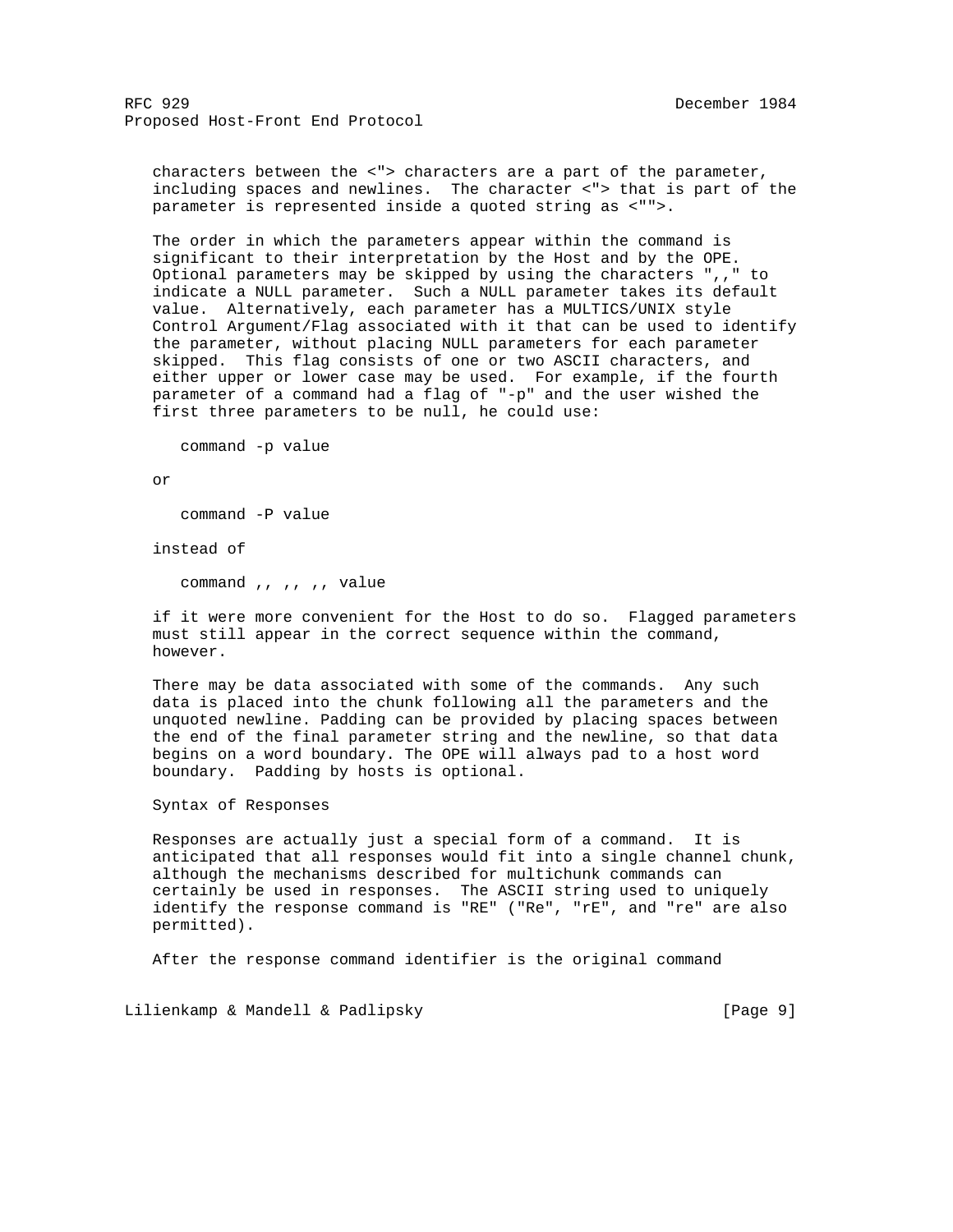identifier, so the response can be associated with the proper command. Following this identifier is a three ASCII digit response code, a set of protocol idiosyncratic parameters, and a textual message. The protocol idiosyncratic parameters are used to transfer interface information between the Host and the OPE, and may not be needed when off-loading some protocol interpreters. The textual message is intended for human interpretation of the response codes, and is not required by the protocol. The three digits uniquely identify the semantics of the response, at least within the context of a particular command and particular outboarded protocol interpreter.

 Responses are numerically grouped by the type of information they convey. The first digit identifies this group, and the last two digits further qualify the reply. The following list illustrates this grouping.

- 0XX Successful: The command was executed successfully. The response code may contain further information.
- 1XX Conditional Success: The command was executed successfully, but not exactly according to the service and flow control suggestions. If those suggestions were particularly important to the requester, he may wish to issue an End command. The response code contains information on what suggestion or suggestions could not be followed.
- 2XX Command Level Error: An error at the command level has occurred. This could include requesting services of a protocol not supported, or a problem in the way those services were requested. This level does not include problems with the syntax of the command or its parameters.
- 3XX Syntax and Parameter Errors: An error in the syntax of the command or a problem with one of its parameters has occurred. A problem with a parameter may be other than syntactical, such as illegal address.
- 4XX Off-loaded Protocol Interpreter Problems: Some problem with the particular off-loaded protocol has occurred.
- 5XX Local OPE Internal Problems: Problems, such as insufficient OPE resources, or problems with OPE to subnet interface.
- 6XX Security Problem: Some problem with Host, network, or OPE security has occurred. The response code indicates the problem.

Lilienkamp & Mandell & Padlipsky [Page 10]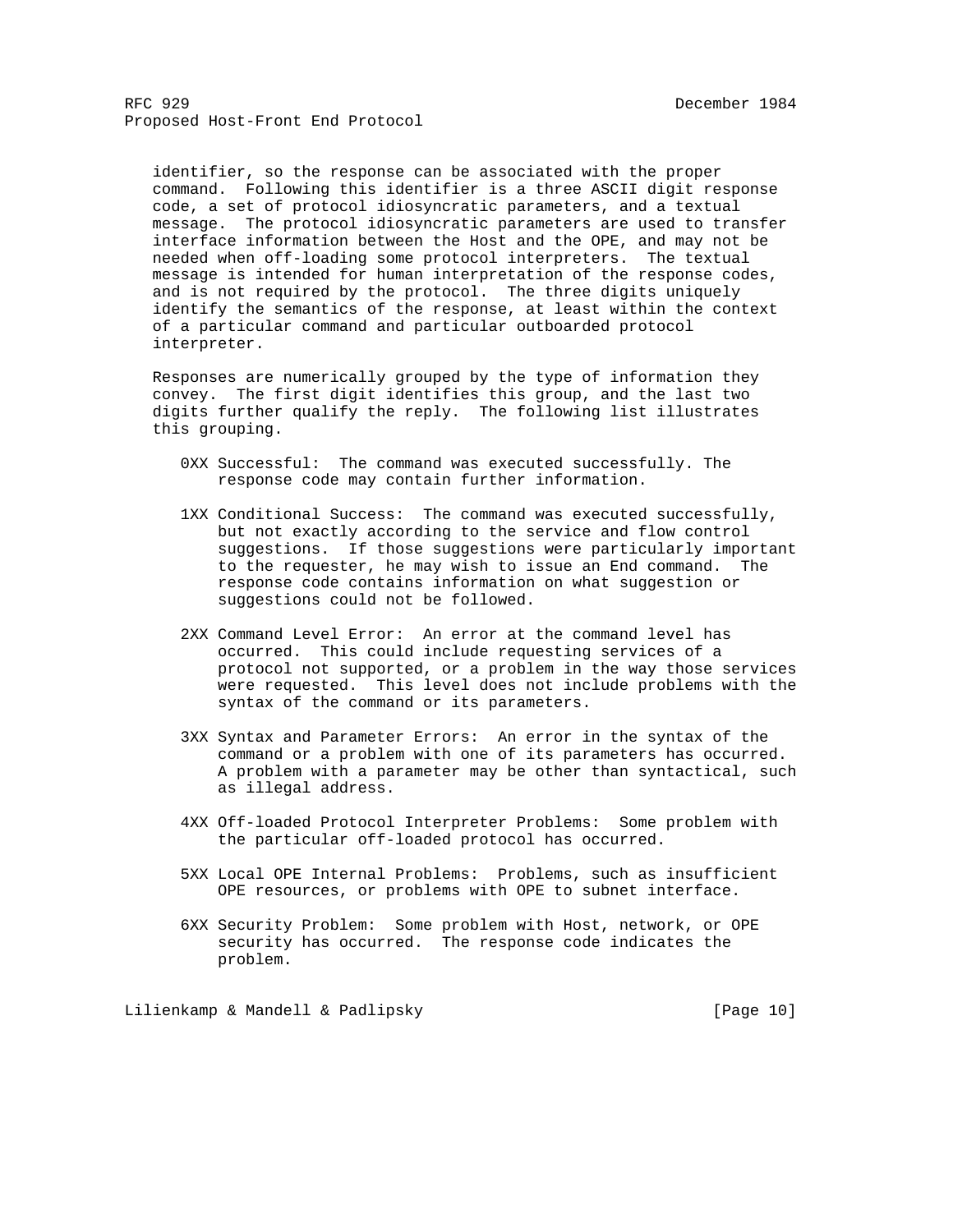7XX Reserved for Future Expansion

8XX Reserved for Future Expansion

 9XX Protocol Idiosyncratic Errors: Some error occurred that is idiosyncratic to the particular off-loaded protocol being used. The response code indicates the error.

Description of the Commands

 As stated above, communication between the Host and the OPE at the Command Level is accomplished using commands and responses. Commands may be issued by either the Host or the OPE, and are used to stimulate activity in the other entity. Some commands may only have a meaningful interpretation in one direction, however. A response indicates that the activity started by the command was completed, and a code indicates success or failure of the command, and perhaps other information related to the command as well.

 Associated with each command is a set of parameters. The order in which the parameters appear is significant to the correct operation of the protocols. More information on the syntax of command parameters can be found in the syntax descriptions.

The commands are:

 - Begin: initiate communication between a process in the Host and an off-loaded protocol interpreter in the OPE. (A Channel level stream/connection will typically have been opened as a prior step. All other commands, except No-op, apply to a stream on which a successful Begin has been done.)

 - Transmit: transmit data between a process in the Host and an off-loaded protocol interpreter in the OPE.

 - Signal: cause an out-of-band signal to be sent by the off-loaded protocol interpreter to its peer, or indicate the arrival of such a signal from the remote side.

 - Condition: alter the off-loaded protocol interpreter's operational characteristics.

 - Status: transfer status requests or information between a process in the Host and an off-loaded protocol interpreter in the OPE.

Lilienkamp & Mandell & Padlipsky [Page 11]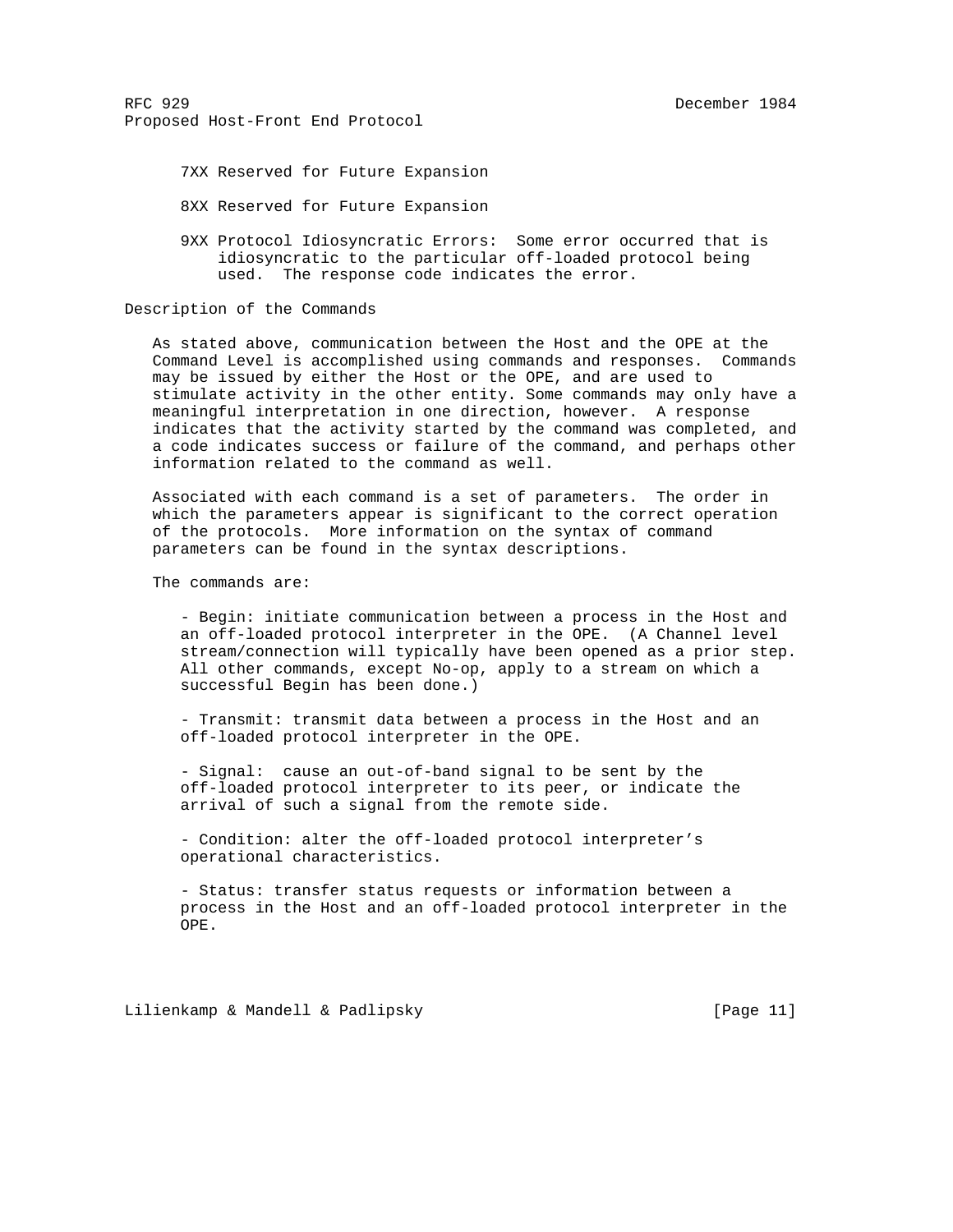- End: indicate that services from the off-loaded protocol interpreter are no longer required, or will no longer be provided.

- No-op: performs no operation, but facilitates testing.

 These commands will be discussed in the following sections. Each of these sections includes a discussion of the purpose of the command, a description of each of the parameters used with the command, a list of responses for the command, an example of the command, and a set of notes for the implementor. (An appendix will eventually be furnished for each protocol offloading, showing the use of its protocol idiosyncratic parameters as well as of the general parameters on a per-command basis. Initially, only representative offloadings will be treated in appendices, with others to be added after the protocol gains acceptance.)

Begin

Purpose of the Begin Command

 The purpose of a Begin command is to initiate communication between the Host and the OPE on a particular stream or channel (the channel is opened as a separate step, of course). The interpretation of the command is somewhat dependent upon whether it was issued by the Host of the OPE.

 - If the command was issued by the Host, it means some process in the Host is requesting services of a protocol that was off-loaded to the OPE. The user request results in the establishment of a channel connection between the Host and the OPE, and a Begin command to the Command interpreter in the OPE.

 - If the command was issued by the OPE, it means some protocol interpreter in the OPE has data for some process in the Host which is not currently known by the OPE. An example would be an incoming UDP datagram on a new port, or if no Begin for UDP had been issued at all by the Host. (An incoming TCP connection request could be handled by a response to the user's Passive Open request, which had previously caused a Begin request from the Host; an incoming TCP connection request to a port on which no Listen had been issued would cause an OPE generated Begin, however.)

 As indicated earlier, any particular Host is not required to support two-way Begins.

Lilienkamp & Mandell & Padlipsky [Page 12]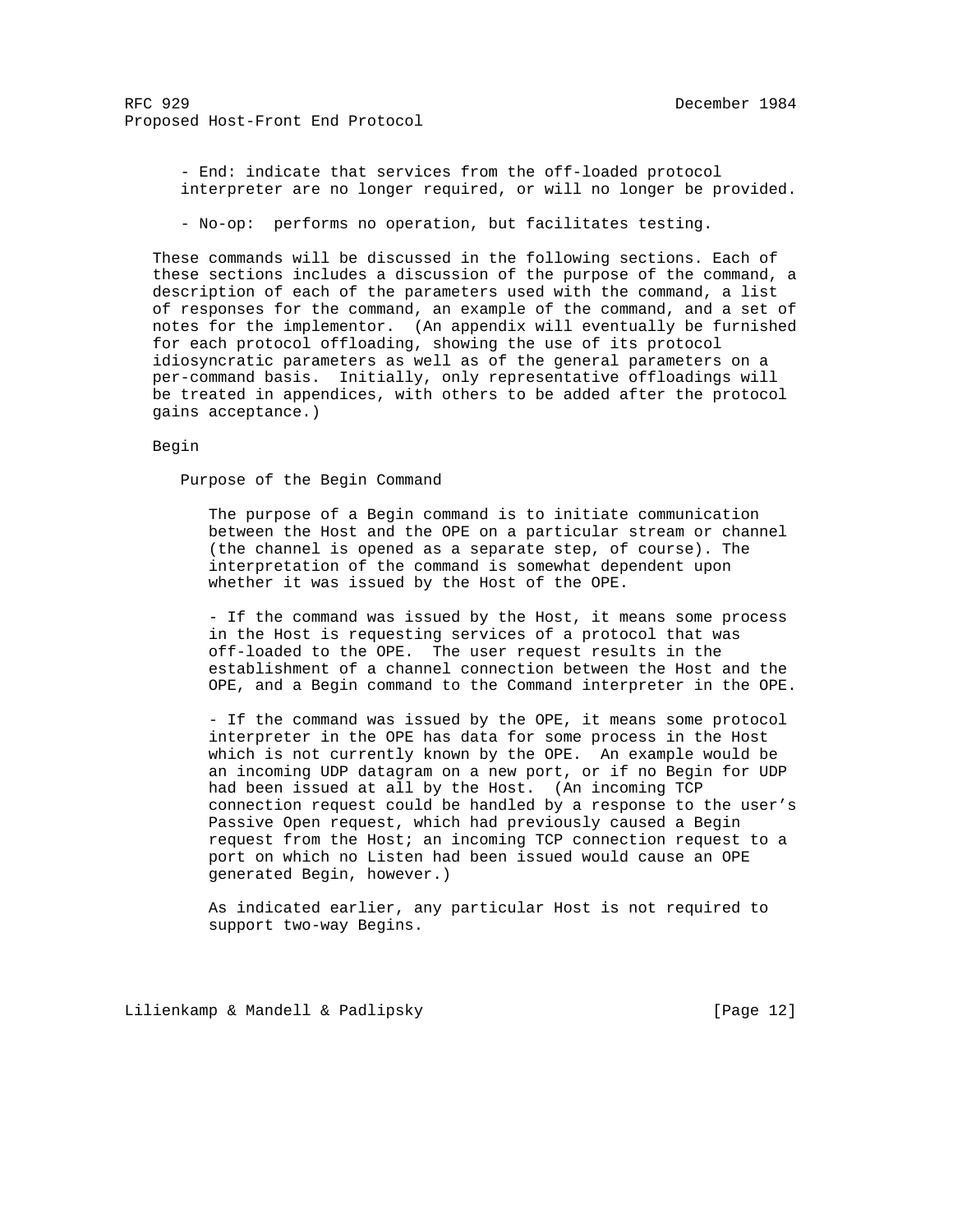# Parameters of the Begin Command

 The Begin command has several parameters associated with it. These parameters contain information needed by the offloaded protocol to provide an adequate level of network service. This information includes protocol, source and destination addresses, and also type of service and flow control advice. These parameters are discussed in detail below.

#### Protocol

 The protocol parameter identifies that off-loaded protocol in the OPE to which Begin is directed, or which issued the Begin to the Host. For example, if the user wished to utilize TCP services, and the TCP software was off-loaded into the OPE, then the Protocol parameter for the Begin command would be TCP.

 There are two categories of protocol parameters -- generic and specific. A generic parameter identifies a type of protocol service required, but does not identify the actual protocol. Use of generic protocols allows a Host process to obtain network services without specific knowledge of what protocol is being used; this could be appropriate for use in situations where no specific aspect(s) of a specific protocol is/are required. For example, the user may select a generic Host-to-Host connection protocol, and (at some point in the future) may actually receive services from either TCP or the NBS Transport Protocol, depending on the network (or even the foreign Host) in question. A specific protocol parameter identifies some particular protocol, e.g., TCP, whose use is required for the given channel.

The valid entries for the protocol field include:

Generic Specific Comment

| Connection Transport/Host-Host Protocol<br>TCP<br>HHP<br>Datagram Transport/Host-Host Protocol<br>GDP<br>UDP<br>Virtual Terminal (Telnet) Protocol<br><b>VTP</b><br>TEL<br>File Transfer Protocol<br>GFP<br>FTP<br>Mail Transfer Protocol<br>SMTP<br>MAIL<br>Proximate Net Interface Protocol<br>PROX<br>PROX | GTP | T P | Datagram Internetwork Protocol |
|---------------------------------------------------------------------------------------------------------------------------------------------------------------------------------------------------------------------------------------------------------------------------------------------------------------|-----|-----|--------------------------------|
|                                                                                                                                                                                                                                                                                                               |     |     |                                |
|                                                                                                                                                                                                                                                                                                               |     |     |                                |
|                                                                                                                                                                                                                                                                                                               |     |     |                                |
|                                                                                                                                                                                                                                                                                                               |     |     |                                |
|                                                                                                                                                                                                                                                                                                               |     |     |                                |
|                                                                                                                                                                                                                                                                                                               |     |     |                                |

 (Note that the final line is meant to allow for a process in an OPE'd Host's getting at the PI of the Network Interface Protocol for whatever the proximate network is. Of course, so

Lilienkamp & Mandell & Padlipsky [Page 13]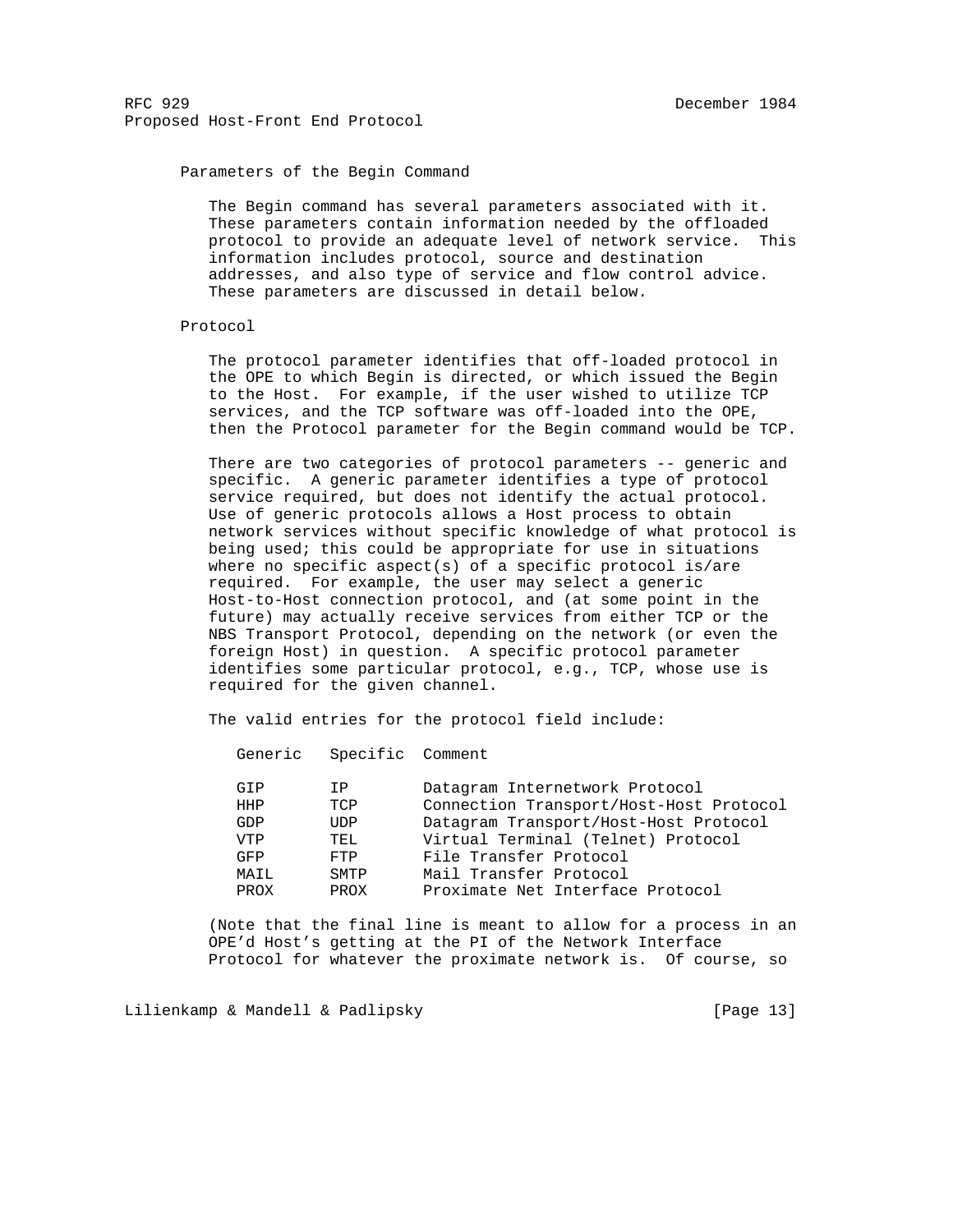> doing only makes sense in specialized contexts. We conceive of the desirability of "pumping bits at a peripheral" on a LAN, though, and don't want to preclude it, even if it would be impossible on many LAN's to deal with the problem of distinguishing traffic coming back on the LAN in this "raw" mode from normal, IP traffic. Indeed, in some contexts it is likely that administrative considerations would preclude avoidance of IP even if technical considerations allowed it, but it's still the case that "the protocol" should provide a hook for going directly to the L I protocol in play.)

 There is no default value for this parameter. If it is not present, the Begin command is in error. The control flag for this parameter is -pr.

#### Active/Passive

 The Active/Passive parameter indicates whether the issuer of the Begin command desires to be the Active or Passive user of the protocol. This parameter is particularly relevant to connection-oriented protocols such as TCP, where the user may actively pursue connection establishment, or else may passively wait for the remote entity to actively establish the connection; it also allows some process to establish itself as the Host "fielder" of incoming traffic for a connectionless protocol such as IP.

 Active is requested using the single character "A". Passive is indicated using the character "P". The default value of this parameter is "A". Also, when the OPE issues the Begin command, the value must be "A". The control flag for this parameter is -ap.

# Foreign Address Primary Component

 The addressing structure supported by H-FP is two level. Each address has two components, the primary and the secondary. The exact interpretation of these two components is protocol specific, but some generalities do apply. The primary component of the address identifies where the protocol is to deliver the information. The secondary component identifies which recipient at that location is to receive the information. For example, the TCP primary address component is the Host's Internet Address, while the secondary address component is the TCP port. Similarly, IP's primary address component is the Host's Internet Address, and the secondary address component is the IP ULP field. Some protocols provide only a single level

Lilienkamp & Mandell & Padlipsky [Page 14]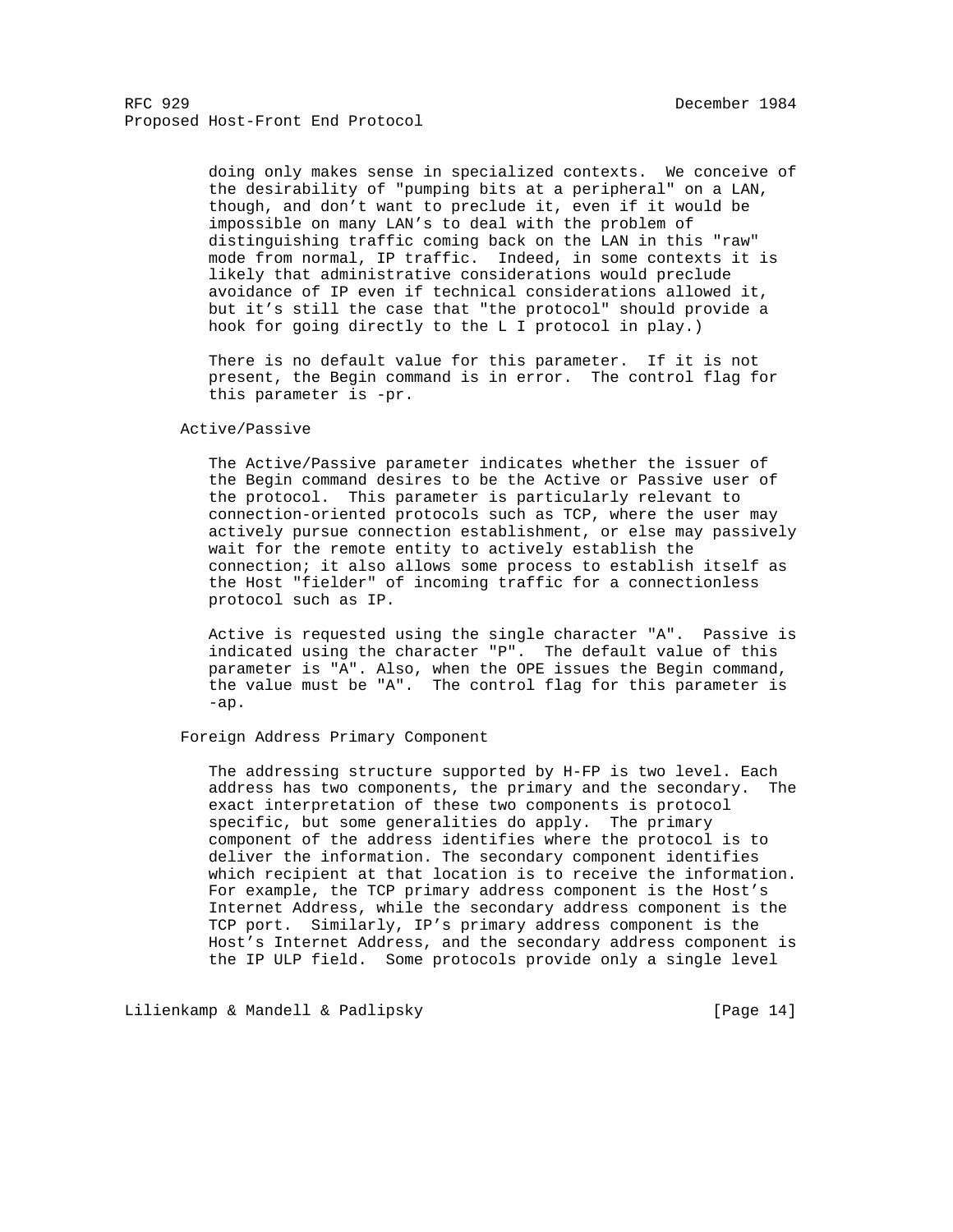of addressing, or the secondary level can be deduced from some other information (e.g., Telnet). In these cases, only the primary component is used. To cater to such cases, the secondary component parameter comes later in the parameter list.

 The Foreign Address Primary Component parameter contains the primary component of the destination address. It may be in either a numeric or symbolic form. (Note that this allows for the OPE to exercise a Name Server type of protocol if appropriate, as well as freeing the Host from the necessity of maintaining an in-board name to address table.) The default value for this parameter, although it only makes sense for Passive Begins, is "Any Host". The control flag for this parameter is -fp.

Mediation Level

 The mediation level parameter is an indication of the role the Host wishes the OPE to play in the operation of the protocol. The extreme ranges of this mediation would be the case where the Host wished to remain completely uninvolved, and the case where the Host wished to make every possible decision. The specific interpretation of this parameter is dependent upon the particular off-loaded protocol.

 The concept of mediation level can best be clarified by means of example. A full inboard implementation of the Telnet protocol places several responsibilities on the Host. These responsibilities include negotiation and provision of protocol options, translation between local and network character codes and formats, and monitoring the well-known socket for incoming connection requests. The mediation level indicates whether these responsibilities are assigned to the Host or to the OPE when the Telnet implementation is outboard. If no OPE mediation is selected, the Host is involved with all negotiation of the Telnet options, and all format conversions. With full OPE mediation, all option negotiation and all format conversions are performed by the OPE. An intermediate level of mediation might have ordinary option negotiation, format conversion, and socket monitoring done in the OPE, while options not known to the OPE are handled by the Host.

 The parameter is represented with a single ASCII digit. The value 9 represents full OPE mediation, and the value 0 represents no OPE mediation. Other values may be defined for

Lilienkamp & Mandell & Padlipsky [Page 15]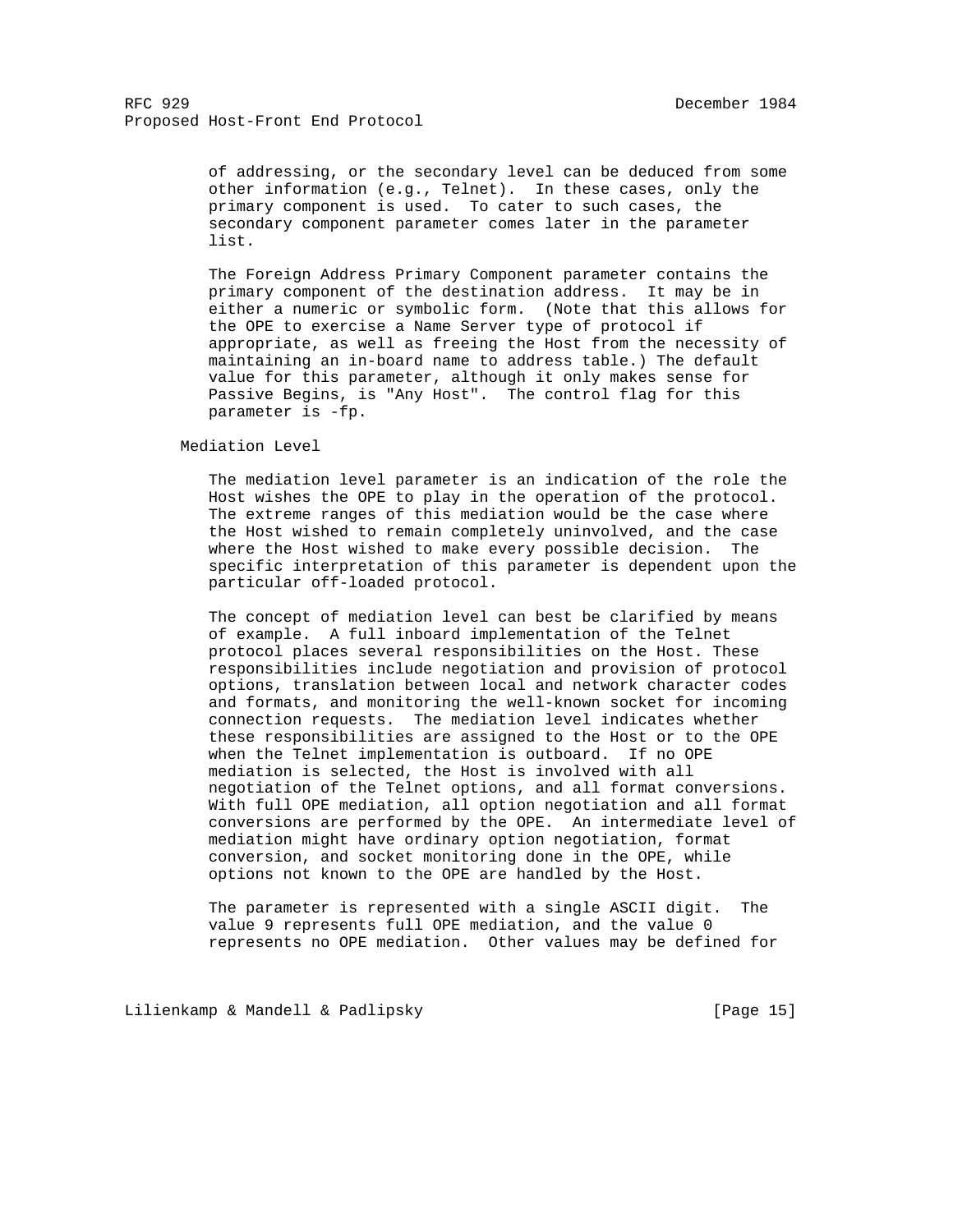some protocols (e.g., the intermediate mediation level discussed above for Telnet). The default value for this parameter is 9. The control flag for this parameter is -m.

Transmit Response Discipline

 The Transmit Response Discipline parameter is used to set the desired action on the OPE's part for generating responses to Transmit commands. Essentially the parameter determines when the OPE's response to the transmit command occurs (i.e., immediately or delayed).

 The Transmit Response Discipline value is represented by a single ASCII character. The character "N" is used for nonblocking Transmit commands, which implies that responses for Transmit commands should be generated as soon as the command has been examined for correctness (i.e., that the syntax is good and the parameters appear reasonable). In other words, the outboard protocol interpreter has the data in its queue, but hasn't necessarily transmitted it to the net. The character "B" is used for blocking Transmit commands, which requests that the response not be generated until the protocol interpreter has successfully transmitted the data (unless, of course, the Transmit command was badly formed). The default value for this parameter is "N", or a nonblocking Transmit command. The control flag for this parameter is -tr. (Depending on the protocol in play, "successfully transmitted" might well imply that an acknowledgment of some sort has been received from the foreign Host, but for other protocols it might only mean that the given collection of bits has been passed from the OPE to the proximate net.)

Foreign Address Secondary Component

 The addressing mechanisms supported by this level of H-FP are discussed above. The Foreign Address Secondary Component parameter contains the value of the destination address's secondary component. Some protocols do not require this parameter, or can obtain it from other information. Therefore, the default value for this parameter is NULL. A NULL secondary component might be an error for some protocols, however. The secondary component can be expressed either numerically or symbolically. The control flag for this parameter is -fs. (Note that it is intended to be "legal" to specify a Secondary Component other than the Well-Known Socket for the protocol in play; in such cases, the result should be that the virtualizing of the given protocol be applied to the stream, in the

Lilienkamp & Mandell & Padlipsky [Page 16]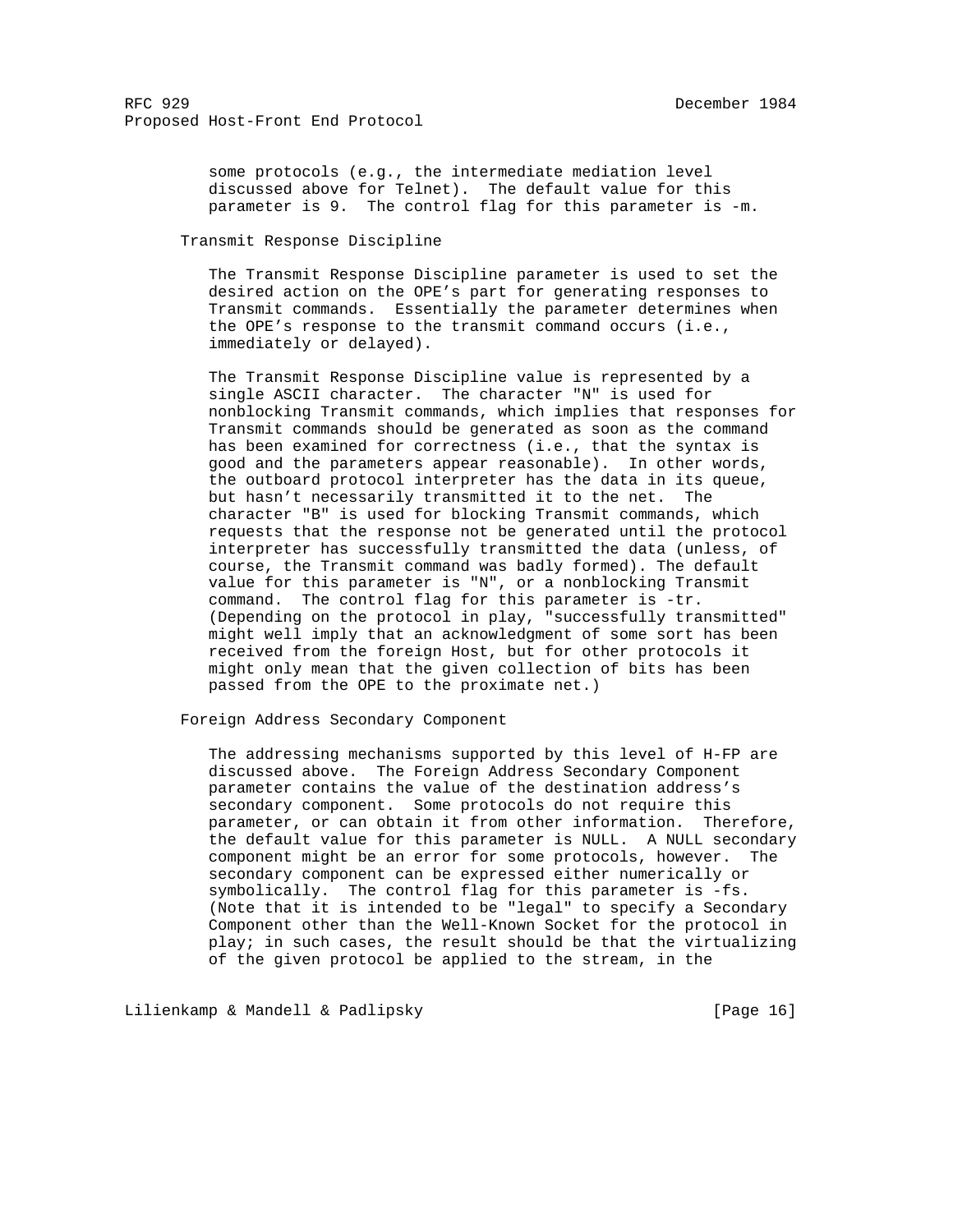expectation that that's what the other side is expecting. This is to cater to, for example, a Terminal-Terminal protocol that merely "does Telnet" to a socket other than the usual Logger.)

Local Address Secondary Component

 The Local Address Secondary Component parameter contains the value of the local address's secondary component. (The primary component is assumed to be the default for the Host, but can be altered as well; see below.) Some protocols do not require this parameter, or can obtain it from other information. In some cases, the OPE may already know the value for this parameter and therefore not require it. The default value of this parameter is NULL. The local address secondary component can be expressed either numerically or symbolically. The control flag for this parameter is -ls.

Begin Timeout Interval

 After a Begin command is issued, a timer can be started. If the activity requested cannot be performed within some timed interval, then the Begin command may expire. An expired Begin command returns a response code indicating a Begin timeout occurred. The Begin Timeout Interval parameter contains the length of time the timer will run before the Begin timeout occurs.

 The parameter is represented as a string of ASCII digits indicating the time interval in seconds. The default value of this parameter is infinity (i.e., the Begin command will never timeout). The control flag for this parameter is -bt.

Type of Service Advice

 The Type of Service Advice parameter contains information on the service characteristics the user desires from the offloaded protocol. Included in this parameter is the precedence of the data transfer, and also indication of whether high throughput, fast response time, or low error rate is the primary goal.

 The format of this parameter is a letter immediately (i.e. no intervening spaces) followed by a digit. The letter "T" indicates that high throughput is desired. The letter "R" indicates minimal response time is the goal. The letter "E" indicates that low error rates are the goal. The letter "N" indicates there are no special service requirements to be conveyed. The digit immediately following the character

Lilienkamp & Mandell & Padlipsky [Page 17]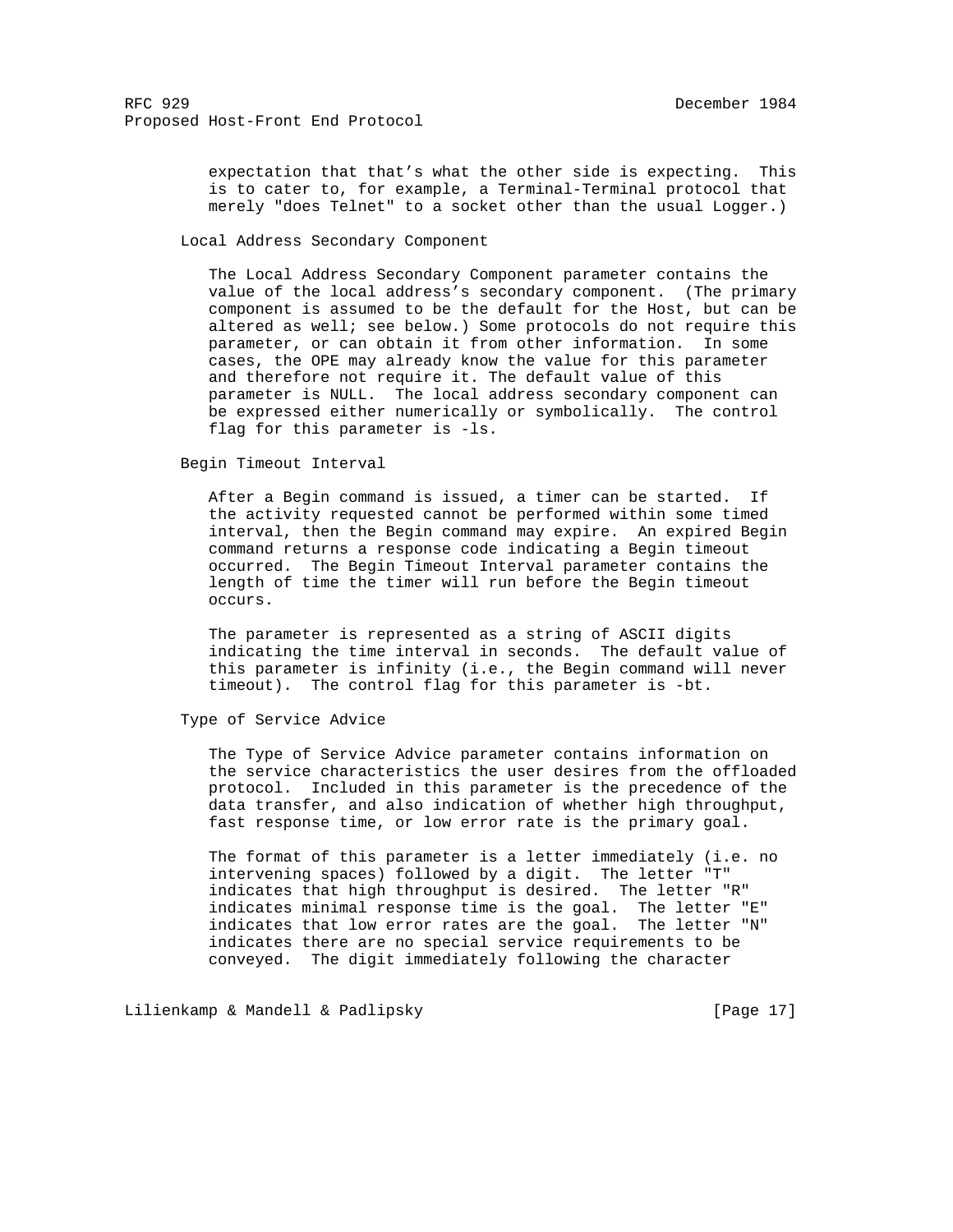indicates the desired precedence level, with zero being the lowest, and nine being the highest. The specific interpretation of this parameter is dependent on what service options are provided by the protocol. The default value of this parameter is the lowest precedence (ROUTINE), and no special service requests. The control flag for this parameter is -ts.

# Flow Control Advice

 The Flow Control Advice parameter contains information on the flow characteristics desired by the user. Some applications such as file transfer operate more efficiently if the data is transferred in large pieces, while other, more interactive applications are more efficiently served if smaller pieces are used. This parameter then indicates whether large or small data blocks should be used. It is only relevant in stream or connection-oriented protocols, where the user sends more than a single piece of data.

 This parameter is represented by a single ASCII digit. A value 0 means the data should be sent in relatively small blocks (e.g., character or line oriented applications), while a value 9 means the data should be sent in relatively large blocks (e.g., block or file oriented applications). Other values represent sizes between those extremes. The character "N" indicates that no special flow control advice is provided. The actual interpretation of this parameter is dependent on the particular protocol in the OPE. The default value of this parameter is no flow control advice. In this case, the protocol in the OPE will operate based only on information available in the OPE. The control flag for this parameter is -fc.

Local Address Primary Component

 This parameter contains the local address primary component. It is anticipated that under most circumstances, this component is known to both the Host and the OPE. Consequently, this parameter is seldom required. It would be useful if the Host desired to select one of several valid addresses, however. The control flag for this parameter is -lp.

## Security

 The security parameters contain a set of security level, compartment, community of interest, and handling restriction information. Currently, security is provided by performing all

Lilienkamp & Mandell & Padlipsky [Page 18]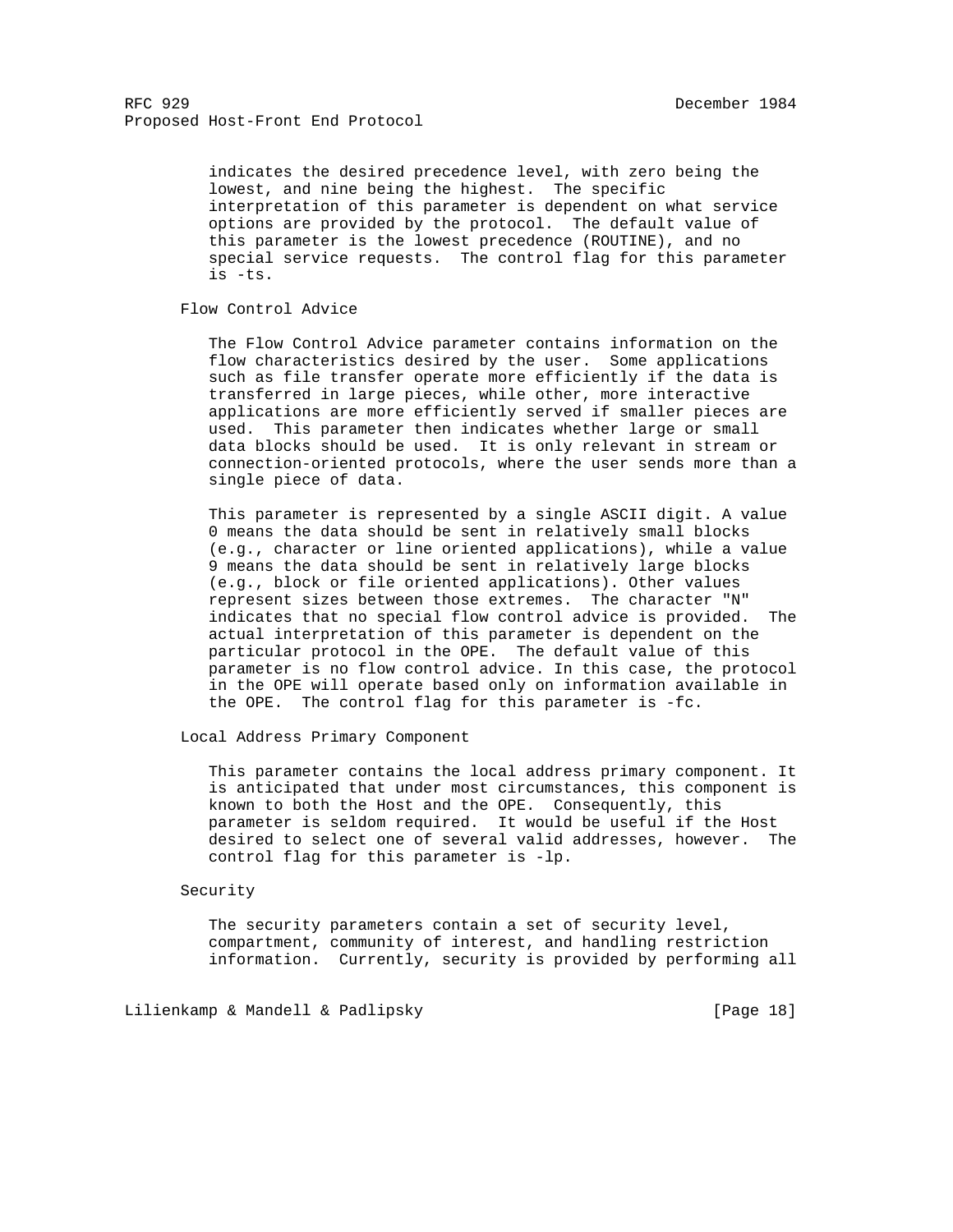processing at system high level or at a single level. Consequently, these parameters are probably redundant, since the security information is known. In the future, however, these parameters may be required. Therefore a field is provided. The control flag for this parameter is -s.

# Protcol Idiosyncratic Parameters

 The remaining parameters are protocol idiosyncratic. That is, each protocol that is off-loaded may have a set of these parameters, which are documented with a description of the off-loaded protocol. The default value for these parameters is NULL, unless otherwise specified by a particular offloaded protocol. The control flag for this set of parameters is -pi, which identifies the first protocol idiosyncratic parameters. Control flags for other protocol idiosyncratic parameters must be defined for each off-loaded protocol.

## Data

 After the Protocol Idiosyncratic Parameters, if any, and the required <nl>, if the protocol in play allows for it at this juncture the rest of the chunk will be interpreted as data to be transmitted. That is, in connection oriented protocols data may or may not be permitted at connection initiation time, but in connectionless protocols it certainly makes sense to allow the H-FP Begin command to convey data. (This will also be useful when we get to the Condition command.)

#### Responses

 The following responses have been identified for the Begin command:

| 000 | Command completed successfully                        |
|-----|-------------------------------------------------------|
| 101 | Throughput not available; using maximum               |
| 102 | Reliability not available; using maximum              |
| 103 | Delay not available; using minimum                    |
| 110 | Flow Control advice not followed; smaller blocks used |
| 111 | Flow Control advice not followed; larger blocks used  |
| 201 | Failed; Begin not implemented in this direction       |
| 202 | Failed; timeout                                       |
| 203 | Failed; Begin command on already active channel       |
| 300 | Problem with multiple chunks                          |
| 301 | Syntax problem with Begin command                     |
| 302 | Protocol not supported in OPE/Host                    |
| 303 | Active service not available                          |
|     |                                                       |

Lilienkamp & Mandell & Padlipsky [Page 19]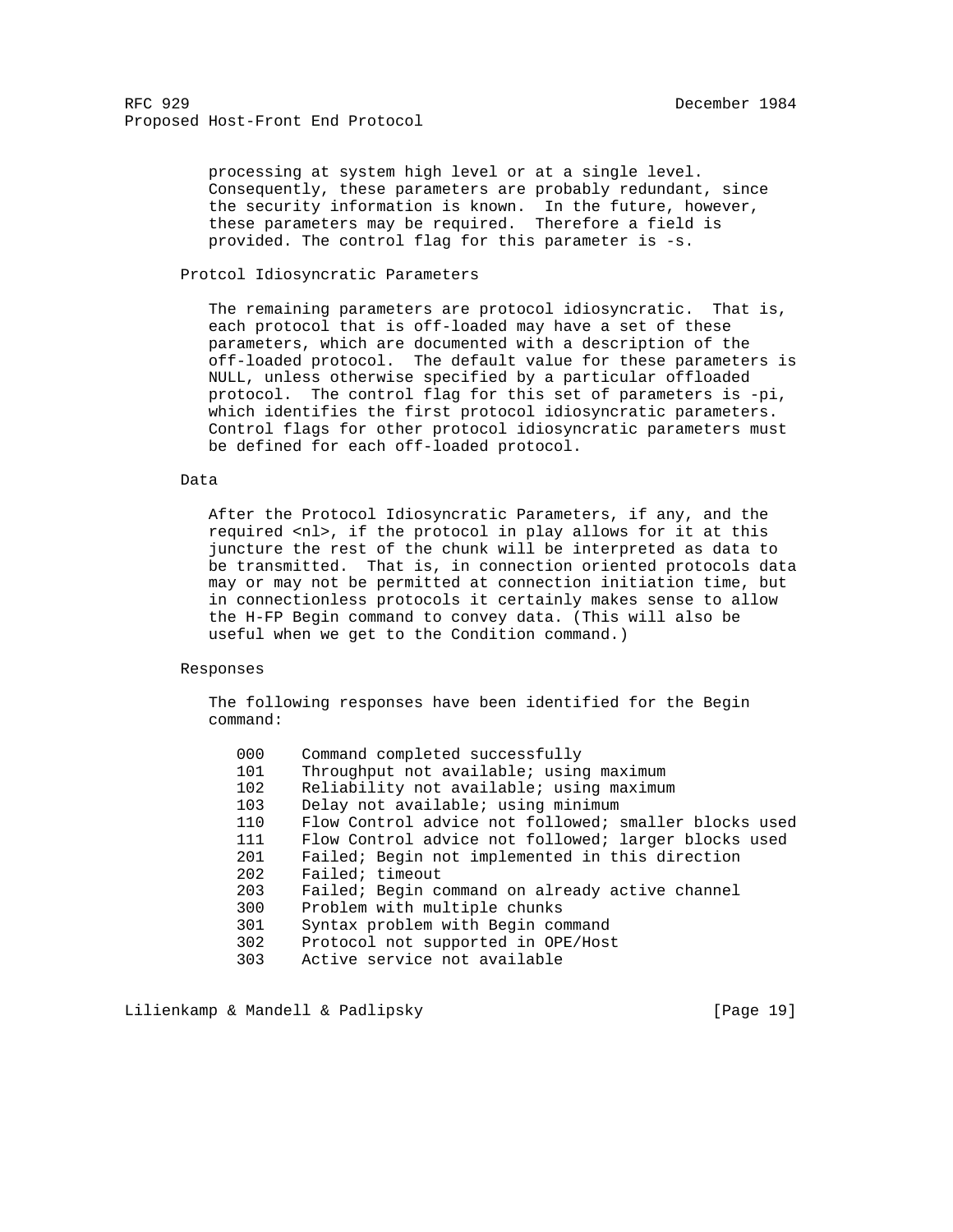> 304 Passive service not available 305 Invalid Foreign Address Primary Component 306 Invalid Transmit Discipline 307 Invalid Foreign Address Secondary Component 308 Invalid Local Address Secondary Component 309 Invalid Timeout Interval 310 Invalid Type of Service Advice 311 Invalid Flow control Advice 312 Invalid Local Address Primary Component 401 Protocol Interpreter in OPE not responding 402 Remote Protocol Interpreter not available 403 Failed; insufficient protocol interpreter resources 501 Failed; insufficient OPE resources 601 Request violates security policy 602 Security parameter problem

 Additionally, protocol idiosyncratic responses will be defined for each off-loaded protocol.

Example of Begin Command

 The Begin command is the most complex of the H-FP Command Level. When the off-loaded protocol is TCP, the Begin command is used to open TCP connections. One possible example of a Begin command issued by an inboard Telnet interpreter to open a TCP connection to ISIA, with no begin timeout interval, is:

C BE TCP A ISIA 9 N 23 ,, ,, N0 S <nl>

Where:

| TCP        | The code for the protocol TCP                  |
|------------|------------------------------------------------|
| A          | Indicates Active Begin                         |
| ISIA       | The name of a Host at USC-ISI                  |
| 9          | Mediation Level 9: Full OPE mediation          |
| N          | Non-blocking transmit                          |
| 23         | Destination Telnet Port                        |
| $\sqrt{ }$ | skip over parameters (Local Address Secondary, |
|            | Begin Timeout Interval)                        |
| N0         | Type of Service Advice: No special Advice,     |
|            | Normal Precedence                              |
| S          | Flow Control Advice: use small blocks          |

 This command will cause the OPE to invoke the TCP interpreter to generate the initial SYN packet to the well-known Telnet socket on Host ISIA. It also informs the OPE to do all TCP related processing via the Mediation Level, accepts default

Lilienkamp & Mandell & Padlipsky [Page 20]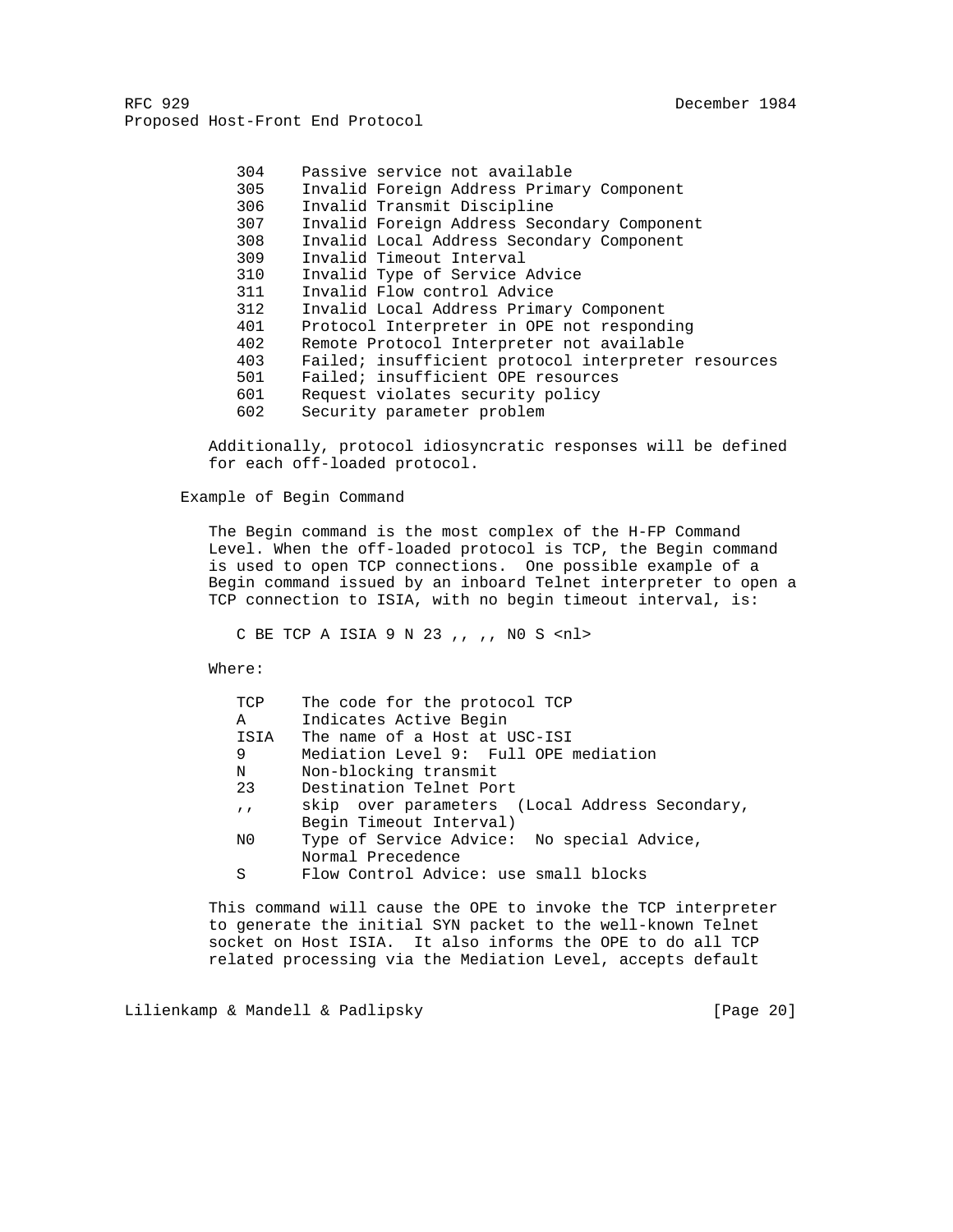Local Address parameters, and sets the Begin Timeout Interval to infinity. The precedence of the TCP connection is Normal, and the TCP interpreter is informed that the data stream will consist of primarily small blocks.

Notes to the Implementor

 Response 203 might seem silly to some readers, but it's there in case somebody goofed in using the Channel Layer.

#### Transmit

Purpose of the Transmit Command

 The purpose of the Transmit command is to permit the process in the Host to send data using an off-loaded protocol interpreter in the OPE, and also to permit the OPE to deliver data received from the network destined for the process in the Host. The Transmit command is particularly relevant to connection and stream type protocols, although it has applications for connectionless protocols as well. After the Begin command is issued successfully and the proper Response received, Transmit commands can be issued on the given channel. The semantics of the Transmit command depend on whether it was issued by the Host or the OPE.

 - If the Host issues the Transmit command, a process in the Host wishes to send the data to the destination specified to the off-loaded protocol interpreter that was established (typically) by a previous Begin command on the given H-FP channel.

 - If the OPE issues the command, the OPE has received data destined for a process in the Host from a connection or stream supported by the off-loaded protocol that was established by a previous Begin command on the given H-FP channel.

Parameters of the Transmit Command

 The Transmit command has one parameter associated with it. It is an optional parameter, to temporarily override the response discipline for this particular transmit command. Some protocols may have protocol-idiosyncratic parameters as well. The transmit command also has data associated with it. All parameters must precede the data to be transmitted.

Lilienkamp & Mandell & Padlipsky [Page 21]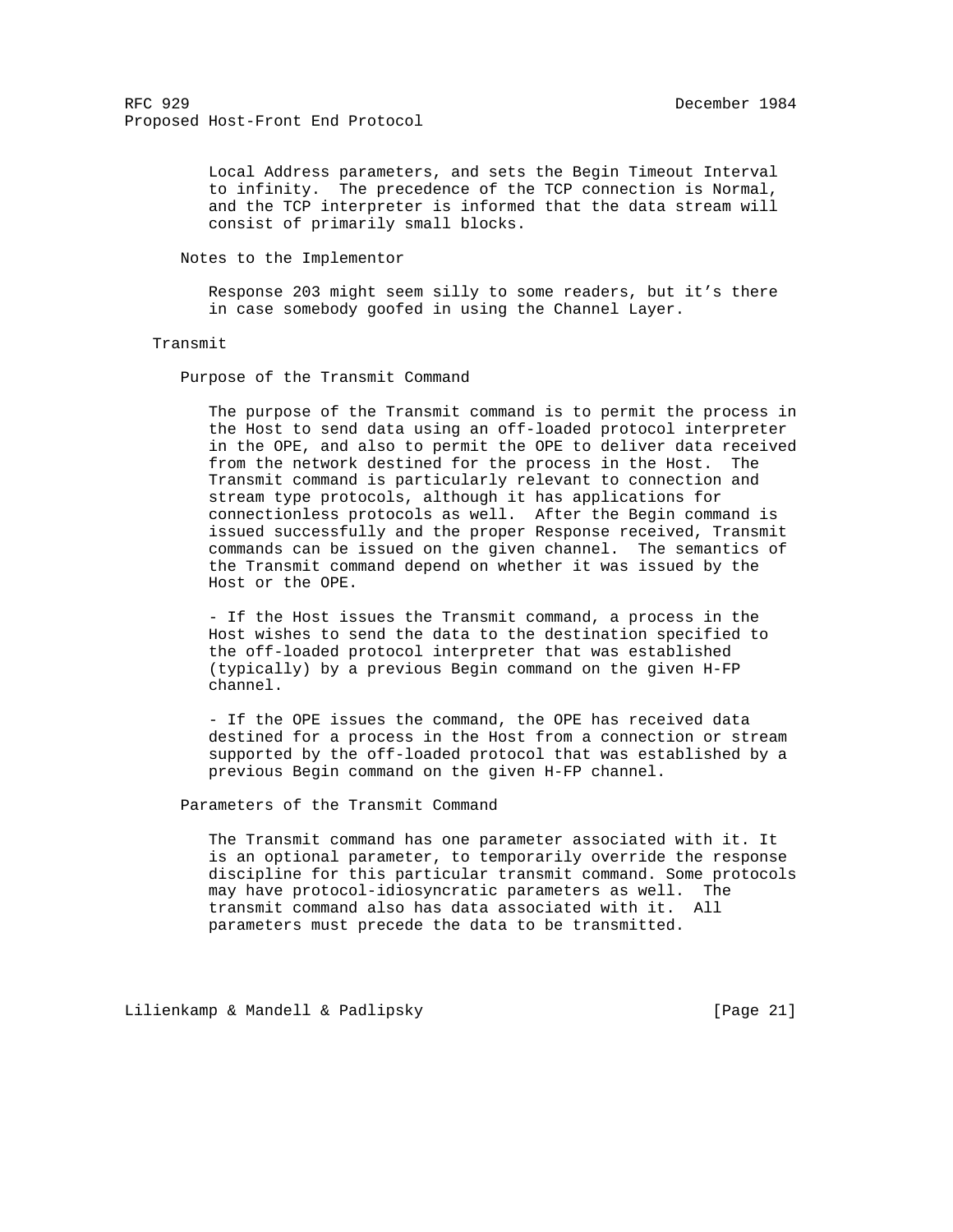# Response Discipline Override

 The Response Discipline Override parameter indicates the desired response discipline for that individual Transmit Command, overriding the default response discipline. A single ASCII character is used to indicate the desired discipline. The character "N" indicates that this Transmit command should not block, and should return a response as soon as the data is given to the protocol interpreter in the OPE. The character "B" indicates that this Transmit command should block, meaning that a response should not be generated until the data has been sent to the destination. The default value of this parameter is the currently defined Transmit Command response discipline. The use of this parameter does not alter the currently defined Transmit command response discipline; the default is changed with the Condition command. The control flag for this parameter is -rd.

Protocol-Idiosyncratic Parameters

 Any other parameters to the Transmit command are protocol-idiosyncratic. That is, each protocol that is off-loaded has a set of these parameters, which are documented with a description of the off-loaded protocol. The default value for these parameters is NULL, unless otherwise specified by a particular off-loaded protocol. The control flag for this set of parameters is -pi, which identifies the first protocol-idiosyncratic parameters. Control flags for other protocol-idiosyncratic parameters must be defined for each off-loaded protocol.

## Responses

 The following responses for the Transmit command have been identified:

| 000 | Transmit Command completed successfully             |
|-----|-----------------------------------------------------|
| 201 | Transmit Command not appropriate                    |
| 300 | Problem with multiple chunks                        |
| 301 | Syntax problem with Transmit Command                |
| 302 | Invalid Transmit Command Response Discipline        |
| 401 | Protocol Interpreter in OPE not responding          |
| 402 | Failure in remote protocol interpreter              |
| 403 | Failed; insufficient protocol interpreter resources |
| 501 | Failed; insufficient OPE resources                  |
| 601 | Request violates security policy                    |
|     |                                                     |

Lilienkamp & Mandell & Padlipsky [Page 22]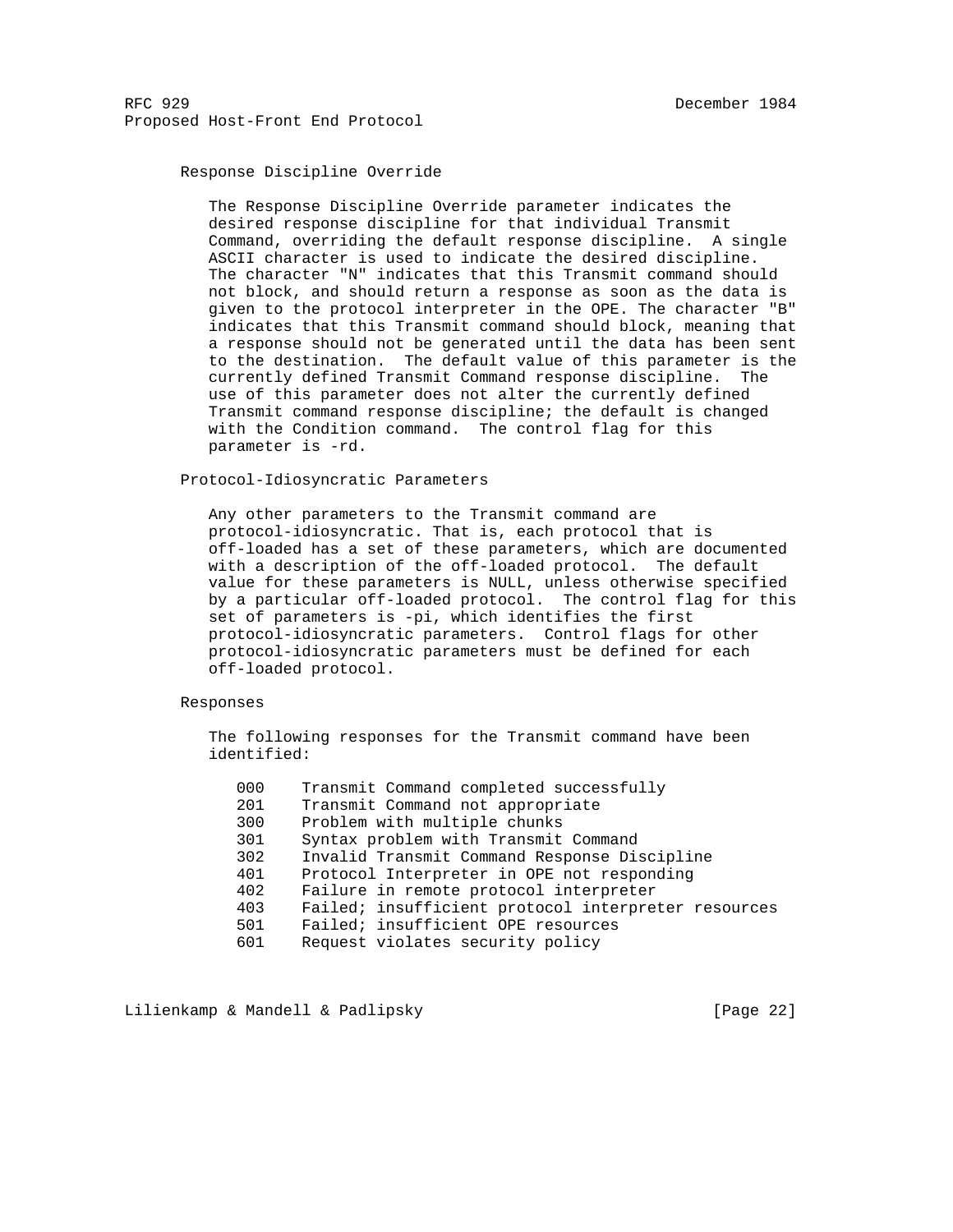> Additionally, protocol-idiosyncratic responses will be defined for each off-loaded protocol.

Example of Transmit Command

 The transmit command is used in TCP to provide the TCP write call. An example of such a transmit command would be:

C TR N <nl> <DATA>

Where N indicates non-blocking transmission discipline, <nl> is the required command-ending newline, and <DATA> is presumed to be the user's data that is to be transmitted.

Notes to the Implementor

 If you get a 403 or a 501 response and have sent a multiple chunk it probably makes sense to try a single chunk; if you've sent a single chunk, it makes sense to wait a while and try again a few times before giving up on the stream/channel.

# Condition

Purpose of the Condition Command

 The primary purpose of the Condition command is to permit a process to alter the characteristics that were originally set up with the Begin command. (That is, "condition" is a verb.) These characteristics include the addresses, the mediation level, the type of service, and the flow control parameters from Begin. They may also include protocol-idiosyncratic characteristics. (Although Condition is usually thought of as a Host->OPE command, it may also be used OPE->Host in some contexts.)

 Condition is a generic command that may find little use in some off-loaded protocols. In others, only some of the parameters identified may make sense. For example, changing the destination address of a TCP connection involves closing one connection and opening another. Consequently, in may make more sense to first issue an End command, and then a Begin with the new address. In other protocols, such as IP or UDP, changing the address on each datagram would be a perfectly reasonable thing to do.

Lilienkamp & Mandell & Padlipsky [Page 23]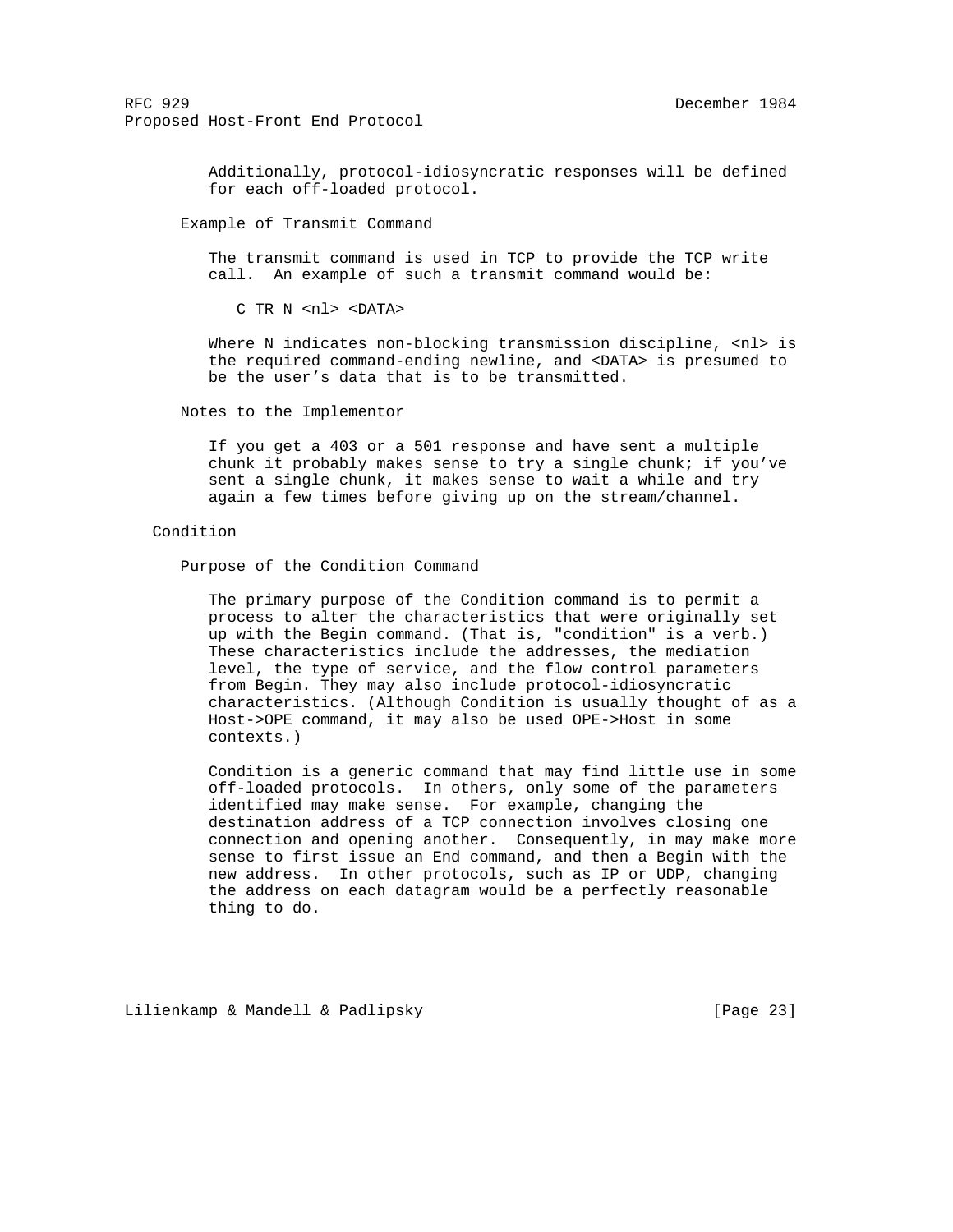# Parameters of the Condition Command

 The Condition command has the same parameters as the Begin command. Any parameters expressed in a Condition command indicate the new values of the characteristics to be altered; all parameters not expressed retain the current value.

 Although it is possible to express the change of any of the characteristics originally set up in the Begin command using the Condition command, there are some characteristics that do not make sense to alter, at least for some protocols. For example, once a connection is opened, it does not make much sense to change the Foreign Address Primary or Secondary Components. Doing so is inconsistent with current versions of TCP, and would require the closing of the existing connection and opening a new one to another address. Earlier versions of TCP did permit connections to be moved. If a protocol that provided such a feature was implemented in the OPE, the changing the Secondary Address Components would be a reasonable thing to do.

#### Responses

 The responses to the Condition command are the same as those to the Begin command.

Example of Condition Command

 The Condition Command can be quite complex, and can be used for many purposes. One conceived use of the condition command would be to change the type of service advice associated with the channel. An example of this (which also demonstrates the ability to skip parameters) is:

C -ts T <nl>

 which causes the offloaded PI associated with the current channel to attempt to achieve high throughput (in its use of the comm subnet(s) in play).

Notes to the Implementor

Lilienkamp & Mandell & Padlipsky [Page 24]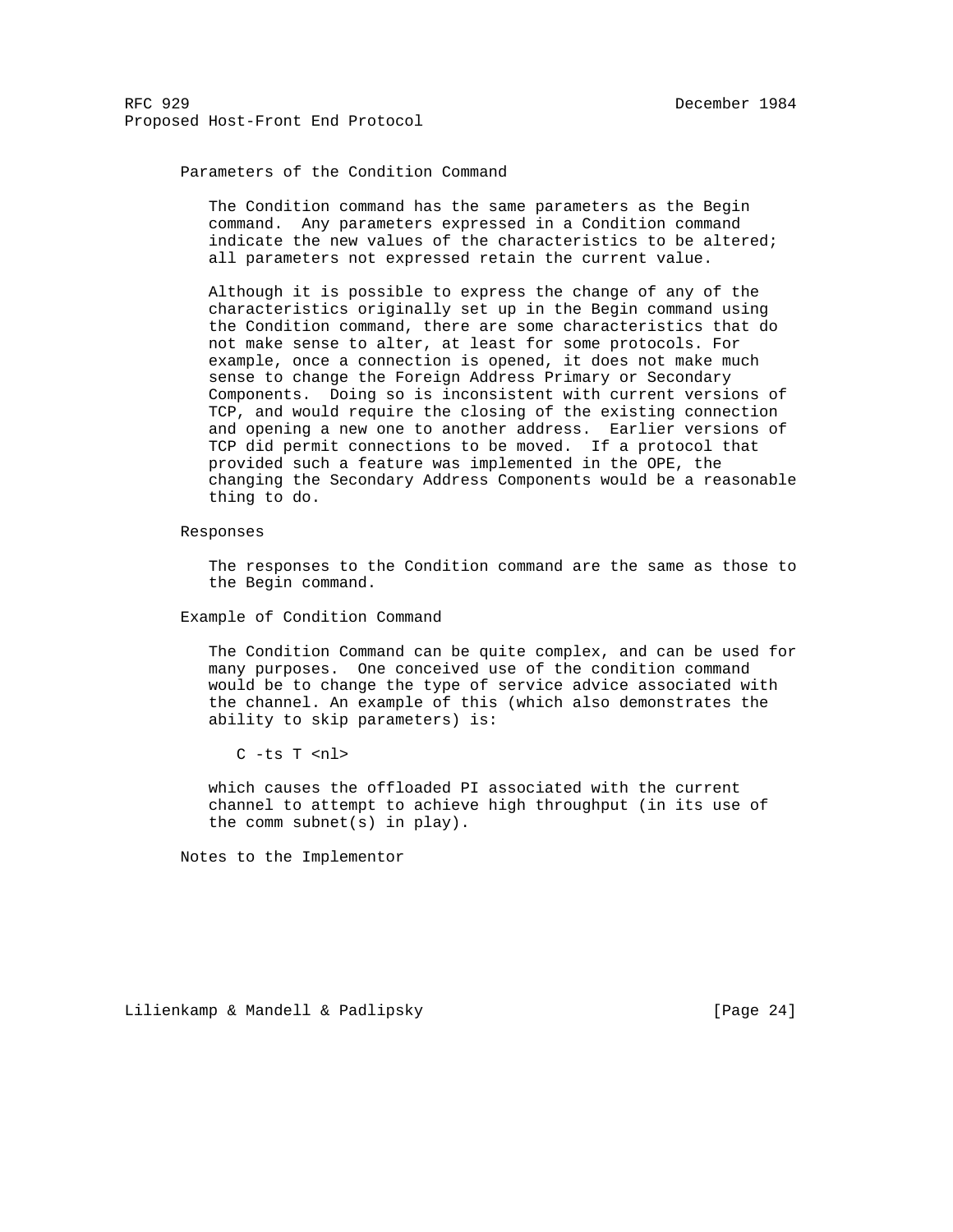Signal

Purpose of Signal Command

 The purpose of the Signal Command (implicitly at least) is to permit the transfer of out-of-band signals or information between the Host and the OPE, in order to utilize (explicitly) out-of-band signaling services of the off-loaded protocol. The semantics of the Signal command depend upon whether it was issued by the Host or the OPE.

 - If the Signal command was issued by the Host, it means a process in the Host desires to send out-of-band data or an out-of-band signal.

 - If the Signal command was issued by the OPE, it means out-of-band data or an out-of-band signal arrived for the process associated with the channel in the Host.

Parameters of the Signal Command

 The basic usage of the Signal command is with no parameters, which sends or reports the receipt of an out-of-band signal. Some protocols, such as the NBS Transport Protocol, permit the user to send data with the out-of-band signal. Hence, data is permitted to accompany the Signal command. There may also be protocol-idiosyncratic parameters for the Signal command. If this is the case, these parameters would come before the data.

Protocol-Idiosyncratic Parameters

 The parameters for the Signal command are protocol idiosyncratic. That is, each protocol off-loaded has a set of these parameters. The default value for these parameters is their previous values. Control flags for multiple protocol-idiosyncratic parameters must be defined for each off-loaded protocol.

Responses

 The following responses have been identified for the Signal command:

- 000 Command completed successfully
- 201 Command not appropriate
- 300 Problem with multiple chunks
- 301 Syntax problem with Command

Lilienkamp & Mandell & Padlipsky [Page 25]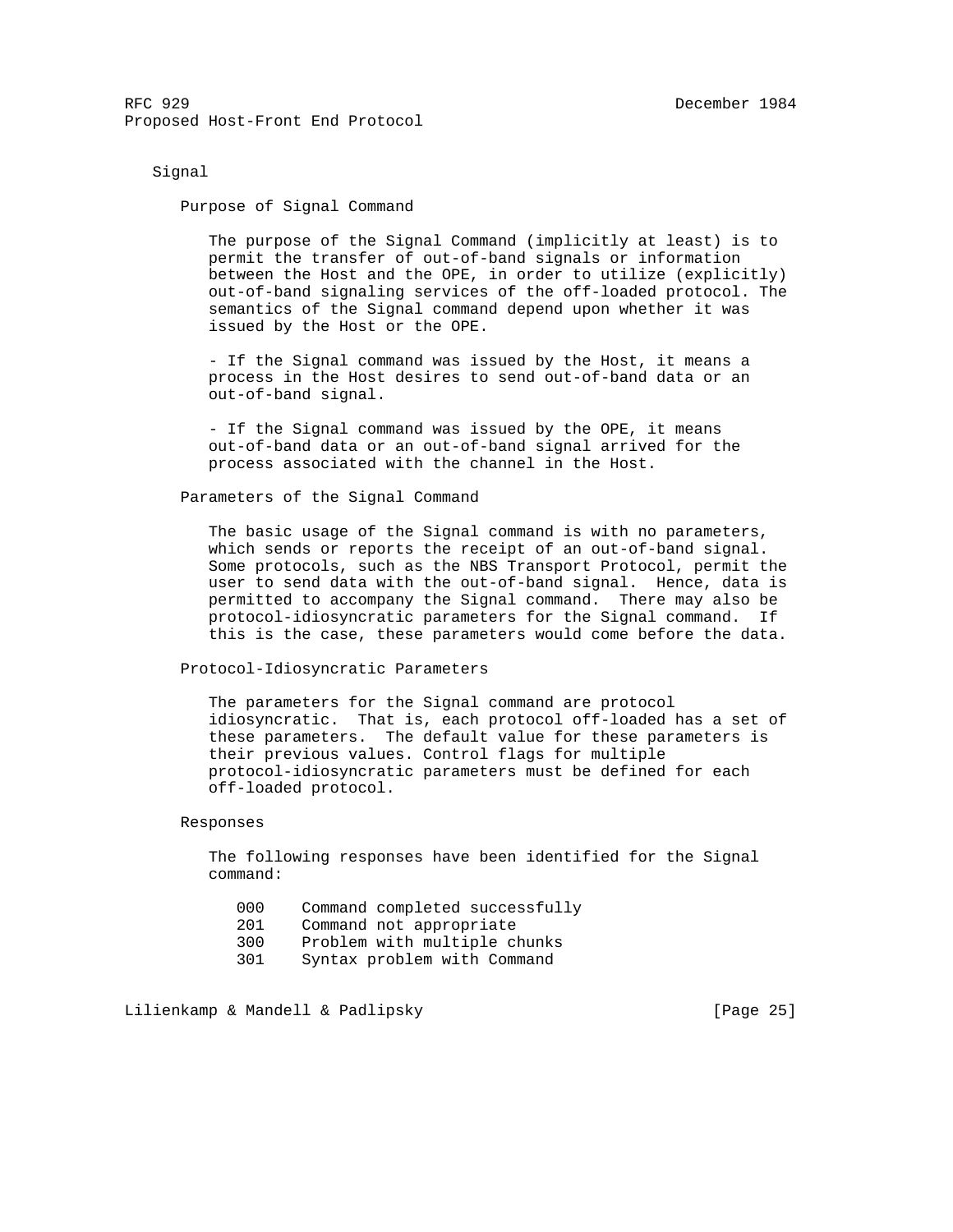> 401 Protocol Interpreter in OPE not responding 402 Failure in remote protocol interpreter 403 Failed; insufficient protocol interpreter resources 501 Failed; insufficient OPE resources 601 Request violates security policy

 Additionally, protocol-idiosyncratic responses will be defined for each off-loaded protocol.

## Example of Signal Command

 The major perceived use for the Signal command when offloading a connection protocol is sending an out-of-band signal with no data. In such a case, the appropriate signal command would be:

C SI <nl>

Notes to the Implementor

 Some protocols may allow only only one outstanding signal at a time. For these protocols, it is an implementation issue whether the OPE will buffer several signals, but a good case could be made for the position that a scrupulous OPE would reflect a 202 response back to the Host in such cases.

 There is some question as to the proper handling of the "expedited data" notion of some (particularly ISO) protocols. It might be more appropriate to deal with such a thing as a protocol idiosyncratic parameter on the Transmit command instead of using the Signal command (even if it's the closest approximation to an out-of-band signal in the given protocol). If it's provided using the Signal command, the expedited data should not be passed as ASCII, and should appear after the command-terminating newline character (and appropriate padding with space characters).

#### Status

Purpose of Status Command

 The purpose of the Status command is to permit the Host to request and obtain status information from the OPE, and vice versa. This includes status request of a conventional protocol interface (e.g., in TCP, there is a request to determine the state of a particular connection).

Lilienkamp & Mandell & Padlipsky [Page 26]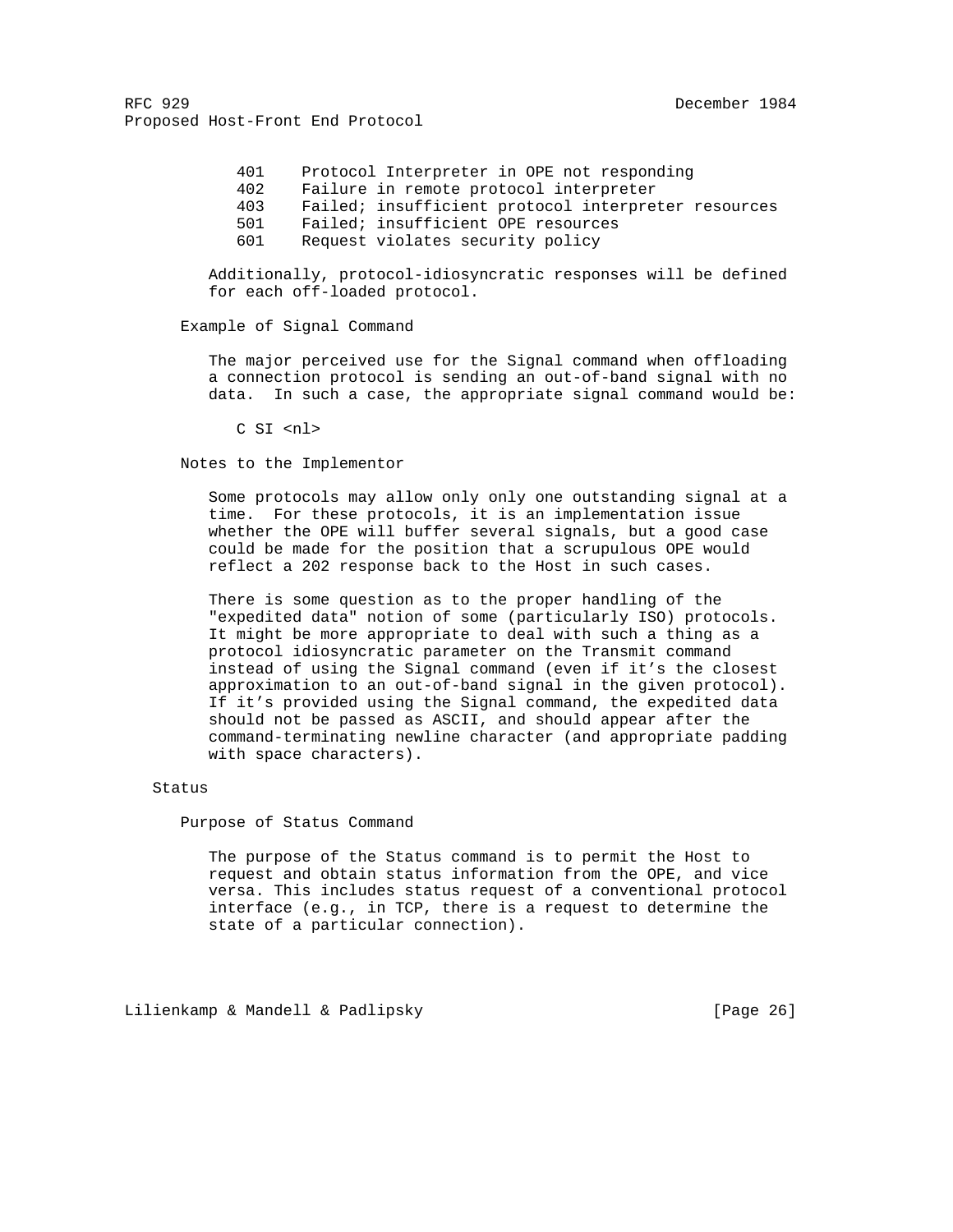## Parameters of the Status Command

 The parameters for the Status command indicate whether it is a request or a response, and contain the status information.

Request/Report

 This parameter indicates whether the command is a Status request or a Status report. It consists of a single ASCII character. Q indicates a request (query), and R indicates a report. It should be noted that a report may be generated as the result of a query, or may be generated as the result of specific protocol mechanisms.

## Protocol-Idiosyncratic Parameters

 The parameters to the status command are protocol-idiosyncratic. That is, each protocol off-loaded has a set of these parameters. The default value for these parameters is their previous values. Among these parameters is an identifier of the type of status information contained or requested, and a value or set of values that contain the particular status information. The status information itself should be the last item in the command. The control flag for this set of parameters is -pi, which identifies the first protocol-idiosyncratic parameters. Control flags for other protocol-idiosyncratic parameters must be defined for each off-loaded protocol.

## Responses

 The following responses have been identified for the Status command:

| 000 | Command completed successfully                      |
|-----|-----------------------------------------------------|
| 201 | Command not appropriate                             |
| 300 | Problem with multiple chunks                        |
| 301 | Syntax problem with Command                         |
| 302 | Inappropriate status request                        |
| 303 | Inappropriate status response                       |
| 401 | Protocol Interpreter in OPE not responding          |
| 402 | Failure in remote protocol interpreter              |
| 403 | Failed; insufficient protocol interpreter resources |
| 501 | Failed; insufficient OPE resources                  |
| 601 | Request violates security policy                    |
| 9xx | Protocol Idiosyncratic status responses             |

Lilienkamp & Mandell & Padlipsky [Page 27]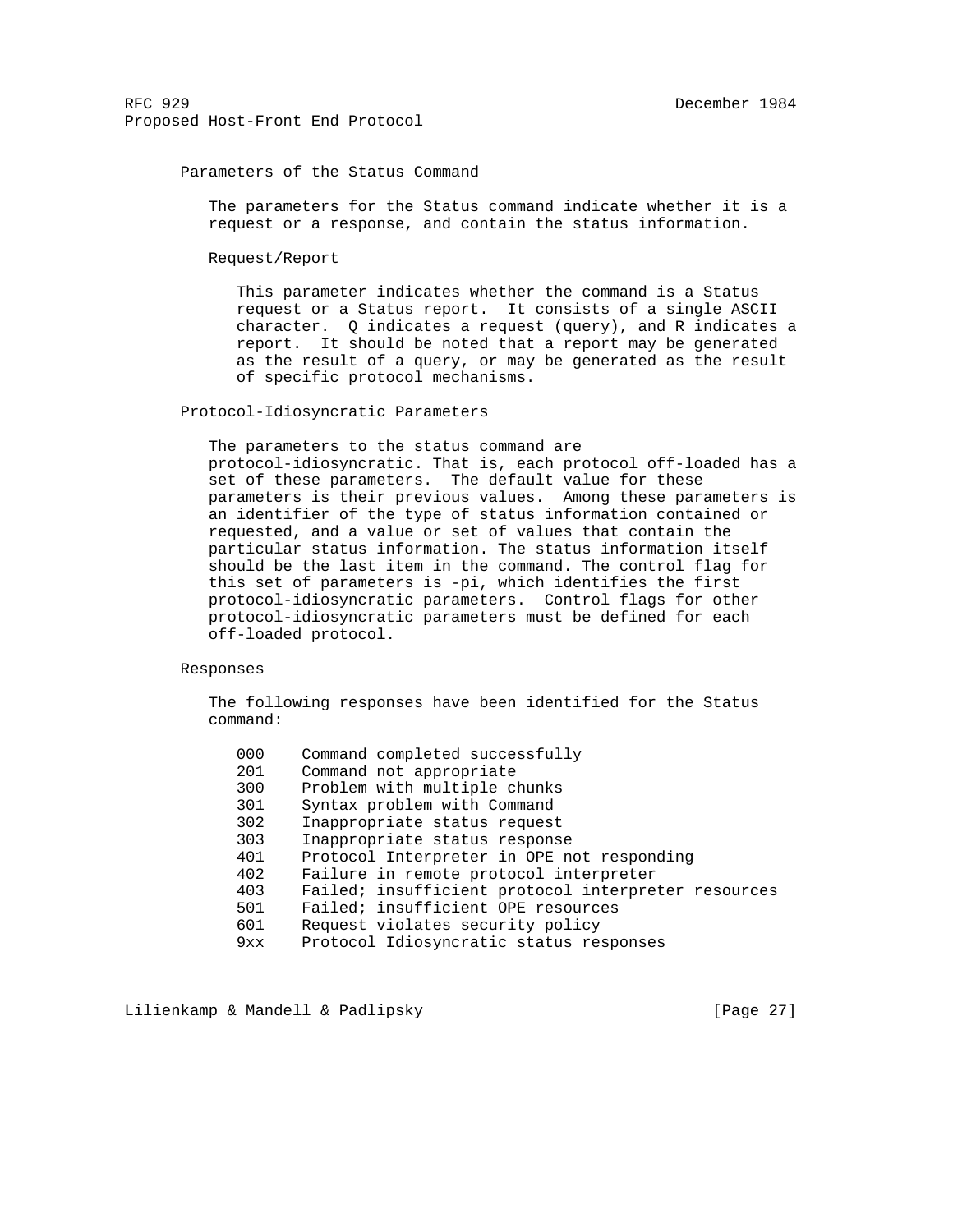Example of Status Command

 The status command can be particularly complex, depending on the protocol and particular type of status information. One possible use of the status command when off-loading TCP is to communicate the status service request. For performing this operation the status command would be:

C ST Q <nl>

Notes to the Implementor

End

Purpose of the End Command

 The purpose of the End command is to communicate that services of the off-loaded protocol are not required. The semantics of the End command depends upon whether it was issued by the Host or the OPE.

 - If the Host issues the End command, it means the process in the Host no longer requires the services of the offloaded protocol.

 - If the OPE issues the End command, it means the remote entity has no more data to send (e.g., the off-loaded protocol is TCP and the remote user has issued a TCP close).

Parameters of the End Command

 One parameter is associated with the End Command. It indicates whether the termination should be "graceful" or "abrupt" (see below).

Graceful/Abrupt

 The Graceful/Abrupt parameter indicates whether the End should be handled gracefully or abruptly. If it is handled gracefully, then data in transit is allowed to reach its destination before service is actually terminated. An abrupt End occurs immediately; all data transmitted from the Host but still pending in the OPE is discarded, and no new incoming data is sent to the Host from the OPE.

Lilienkamp & Mandell & Padlipsky [Page 28]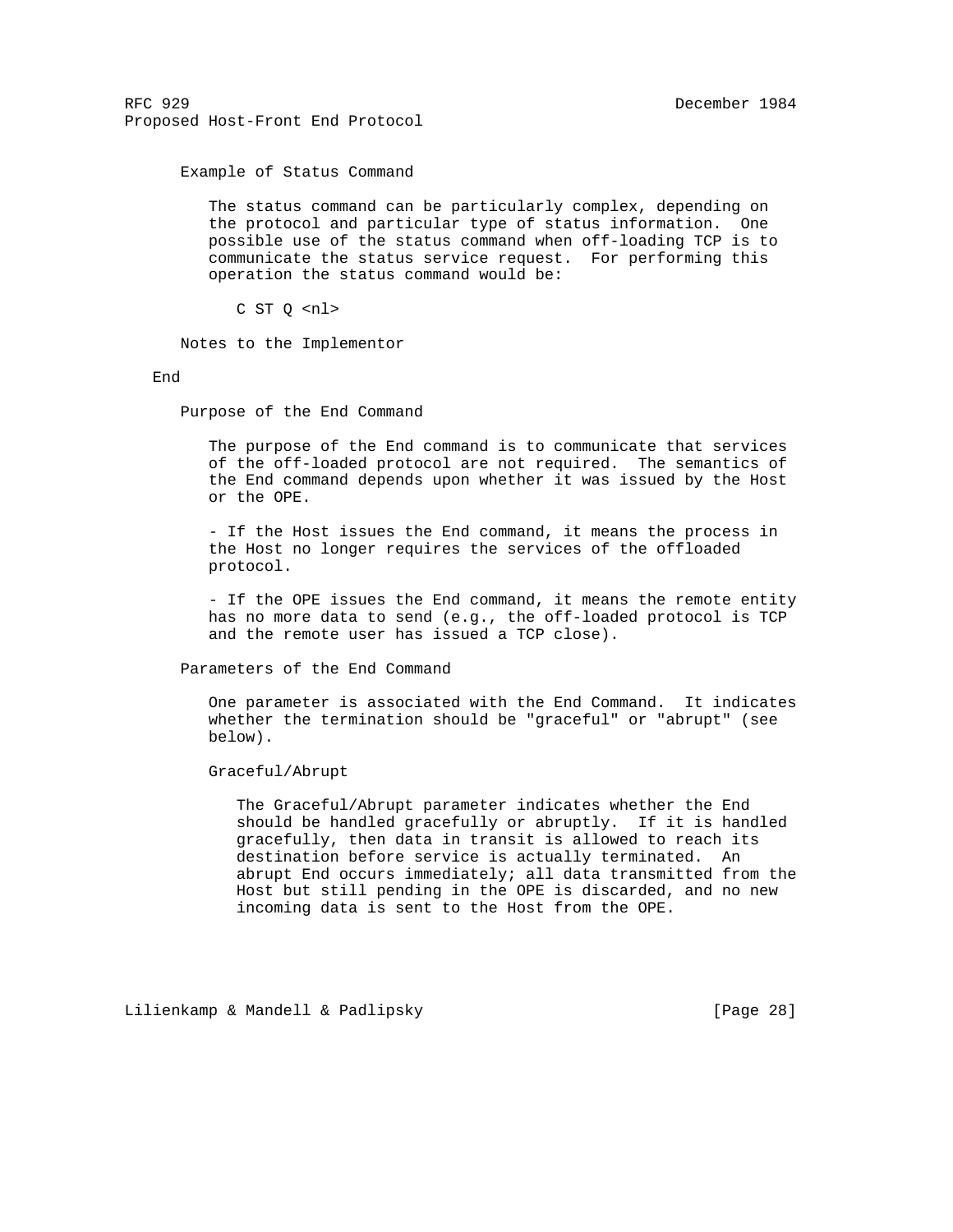The parameter is indicated by a single ASCII character. The character "G" denotes graceful, and "A" denotes abrupt. The default value for this parameter is graceful.

#### Responses

 The following responses have been identified for the End command:

| 000 | Command completed successfully                      |
|-----|-----------------------------------------------------|
| 201 | Command not appropriate                             |
| 300 | Problem with multiple chunks                        |
| 301 | Syntax problem with Command                         |
| 302 | Illegal Type of End Command                         |
| 401 | Protocol Interpreter in OPE not responding          |
| 402 | Failure in remote protocol interpreter              |
| 403 | Failed; insufficient protocol interpreter resources |
| 501 | Failed; insufficient OPE resources                  |
| 601 | Request violates security policy                    |

 Additionally, protocol idiosyncratic responses will be defined for each off-loaded protocol.

Example of End Command

 The syntax of the End command is relatively straightforward. It consists of a chunk that contains only a chunk usage identifier, the end command string, and the parameter indicating whether the end should be graceful or abrupt. A possible valid (abrupt) End command would be:

C EN A <nl>

Notes to the Implementor

 Once an End has been issued in a given direction any other commands on the channel in the same direction are in error and should be responded to appropriately.

Lilienkamp & Mandell & Padlipsky [Page 29]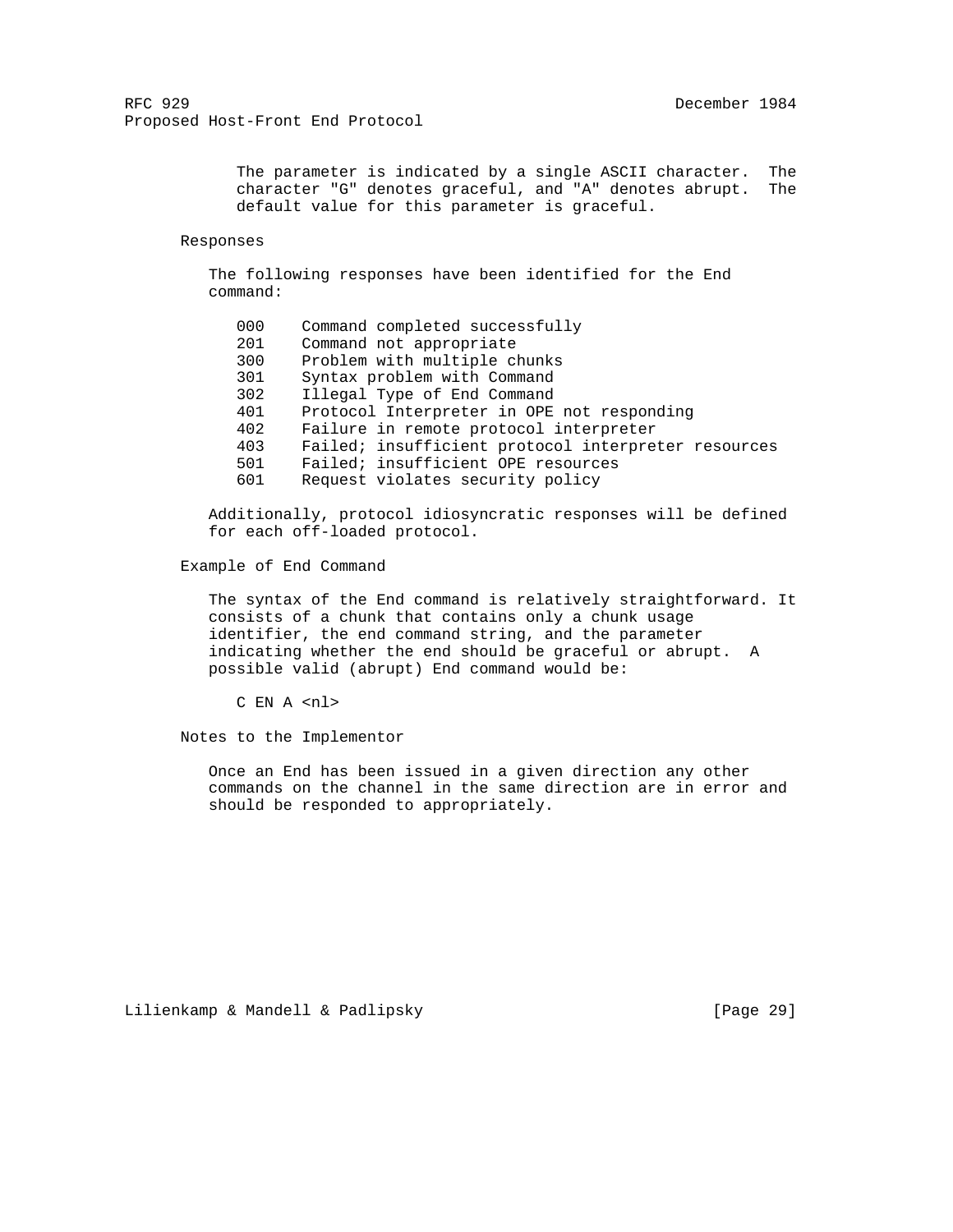No-op

Purpose of the No-op Command

 The No-op command performs no operation. Its purpose is to permit the Host and OPE to participate in a dialog which does not alter the state of communication activities, both for debugging purposes and to support features of certain protocols (e.g., Telnet's Are You There command).

Parameters of the No-op Command

There are no parameters associated with the No-op command.

Responses

 There are only two possible legal responses to the No-op command. They are:

000 No-op Command Completed Correctly

300 Problem with multiple chunks

Example of No-op Command

 Syntactically the No-op command is quite simple. It consists of a chunk that contains only the chunk usage identifier and the string for the command, and the newline. One possible valid No-op command is:

C NO <nl>

Notes to the Implementor

 No-ops are included for use in testing and initial synchronization. (The latter use is not mandatory, however. That is, no exchange of No-ops is required at start-up time, but it is conceivable that some implementations might want to do it just for exercise.) They are also traditional.

Lilienkamp & Mandell & Padlipsky [Page 30]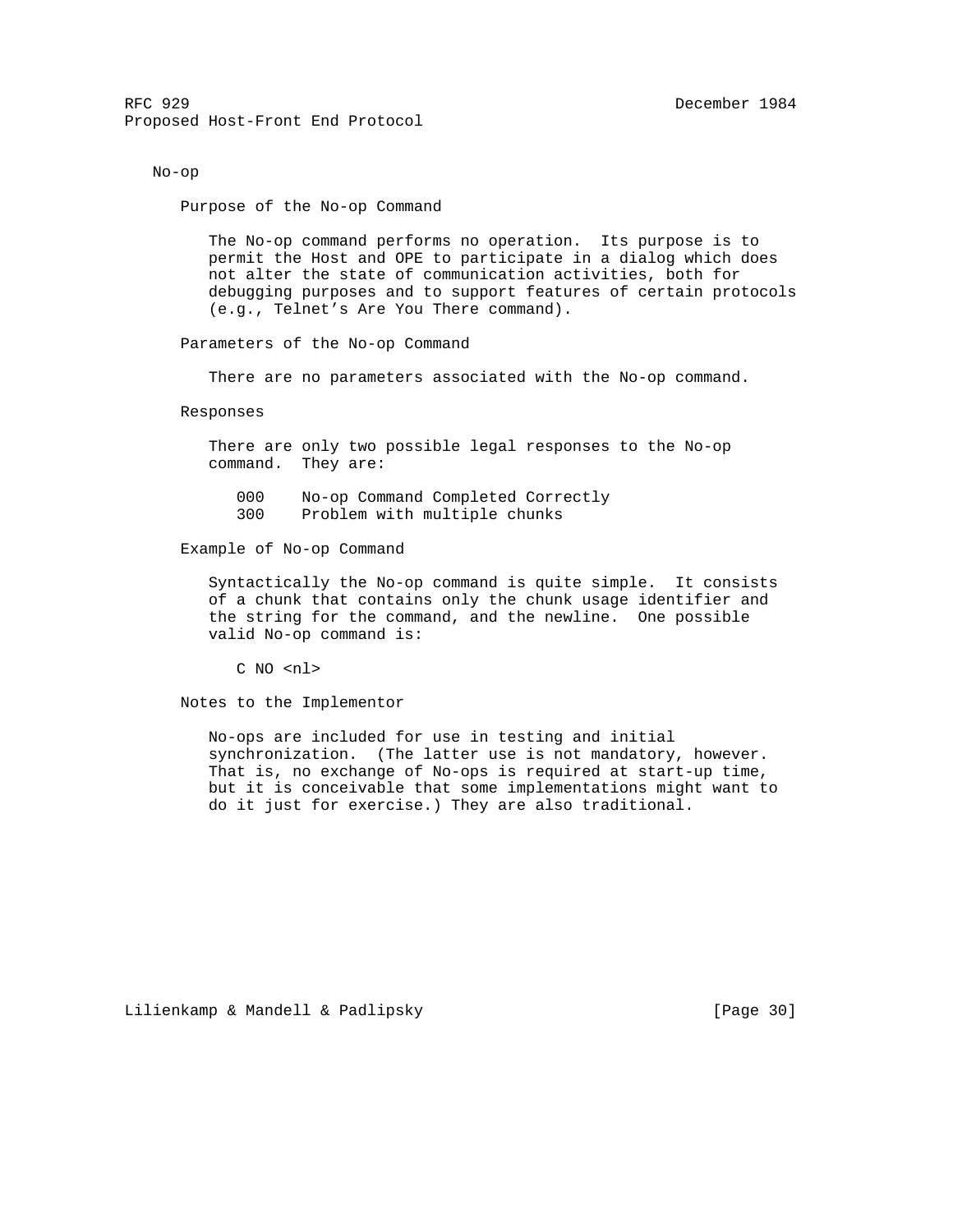## References

 (References [1]-[3] will be available in M. A. Padlipsky's "The Elements of Networking Style", Prentice Hall, 1985.)

 [1] Padlipsky, M. A., "The Host-Front End Protocol Approach", MTR-3996, Vol. III, MITRE Corp., 1980.

 [2] Padlipsky, M. A., "The Elements of Networking Style", M81-41, MITRE Corp., 1981.

 [3] Padlipsky, M. A., "A Perspective on the ARPANET Reference Model", M82-47, MITRE Corp., 1982.

 [4] Bailey, G., "Network Access Protocol", S-216,718, National Security Agency Central Security Service, 1982.

 [5] Day, J. D., G. R. Grossman, and R. H. Howe, "WWMCCS Host to Front End Protocol", 78012.C-INFE.14, Digital Technology Incorporated, 1979.

Lilienkamp & Mandell & Padlipsky [Page 31]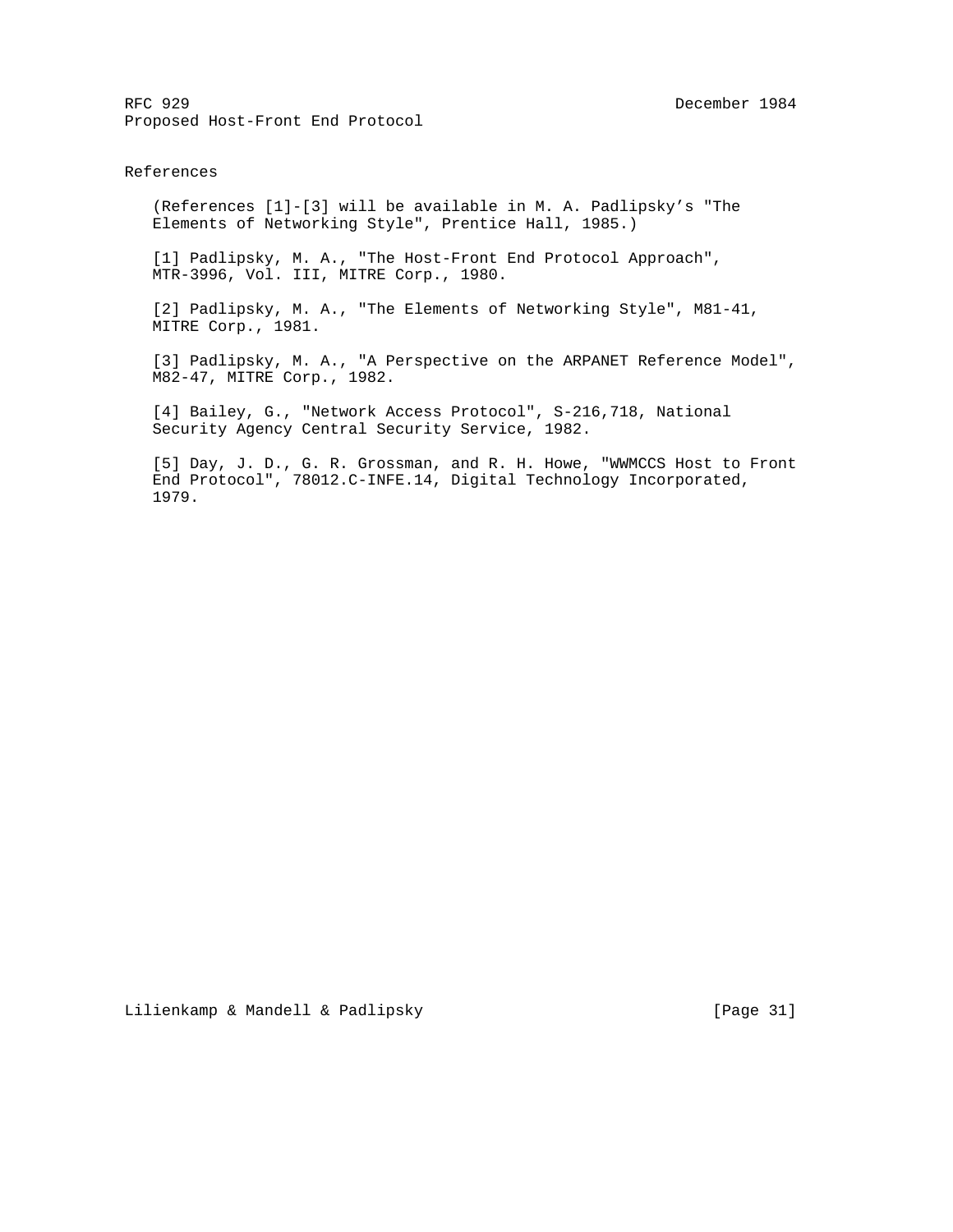#### APPENDIX

Per-Protocol Offloading Descriptions

1. Command Level Interface to an Off-loaded TCP

 This appendix discusses the use of the commands described in the body of this document to provide an interface between a Host process and an off-loaded interpreter of the DoD's Transmission Control Protocol (TCP). The interface described here is functionally equivalent to the interface found in the MIL-STD 1778 specification of TCP. It is not, however, identical, in that some features of the interface are particularly relevant only in an inboard implementation.

 The first section describes the mapping between the interface events of MIL-STD 1778 and the commands and responses of this H-FP, and highlights the unique features of the interface. The next sections discuss the details of each command. These details include the specialized usages of the command and the protocol-idiosyncratic parameters for that command.

1.1. Relation to MIL-STD 1778 Interface

 Most of the requests and responses of the TCP interface specified in MIL-STD 1778 are mapped directly to H-FP Commands and responses. The exceptions are noted in the following descriptions.

1.1.1. Requests

 Unspecified Passive Open, Fully Specified Passive Open, Active Open, and Active Open with Data requests are all implemented using variations of the Begin command. The distinction between Passive and Active Open is made using the Active/Passive parameter of Begin. The distinction between unspecified and fully specified lies in the presence or absence of the destination address fields. An active open with data is identical to a normal active open, except for the presence of data following the command.

 The Send Service Request is implemented using the Transmit command. Special protocol idiosyncratic parameters are provided for Urgent, Push, and changing the ULP timeout action and values. The response to the Transmit command indicates that the appropriate Send call has been made.

Lilienkamp & Mandell & Padlipsky [Page 32]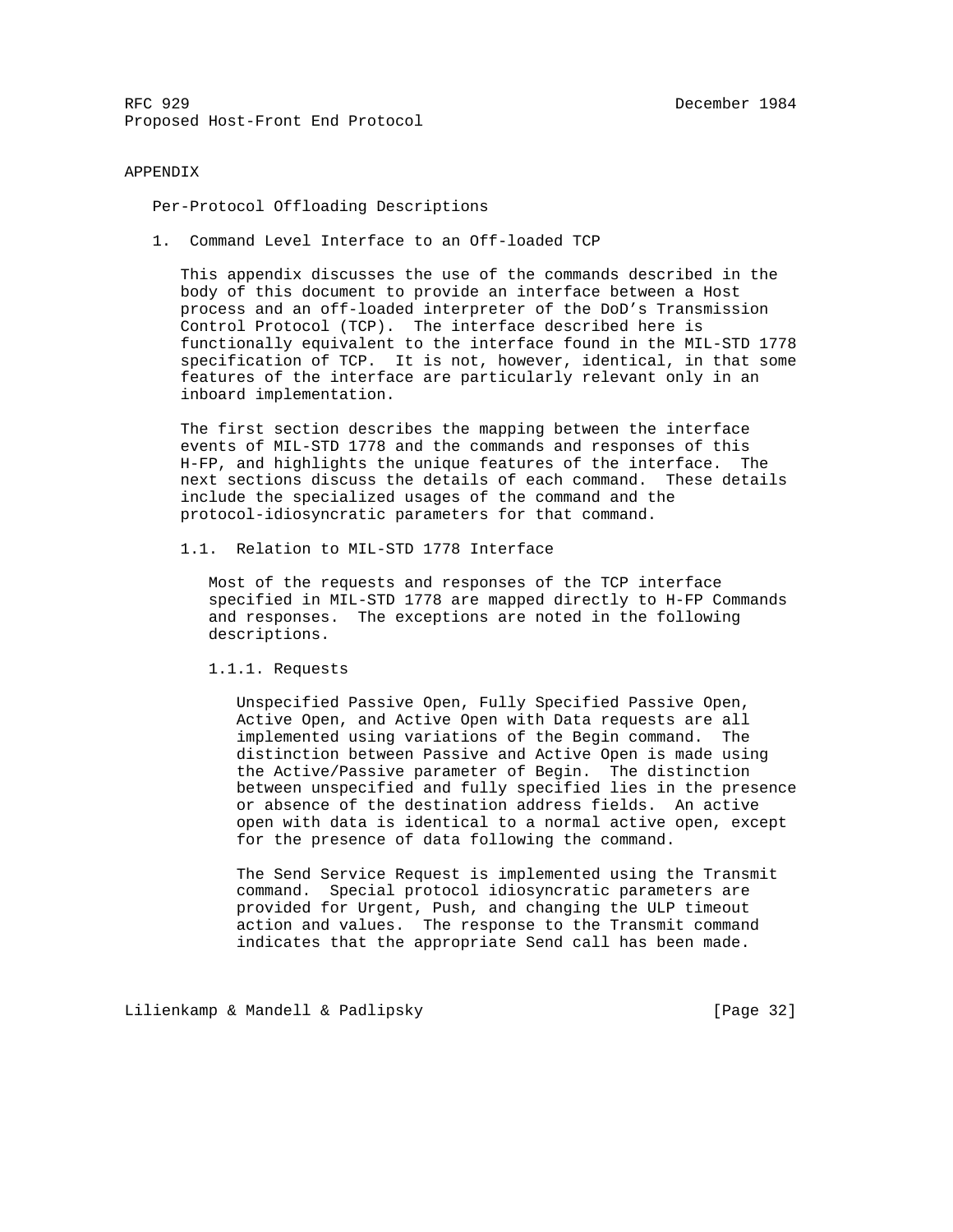There is no corresponding response in the specified TCP interface; its only significance is that the Host can issue another Transmit command.

 The Allocate event is a specification feature of MIL-STD 1778 to indicate the willingness of the user to accept incoming data across the interface. However, because this is precisely the type of flow control provided by the Channel level, the Allocate event would be a superfluous mechanism. Thus, there is no direct analogy to that event in the H-FP interface. A Host process indicates its willingness to accept new data by informing the channel via its flow control interface (if it has an explicit one).

 Close and Abort are provided by the End command. Close uses the graceful version of the End command, while Abort uses the abrupt version. The response indicates that the End command has been received and the corresponding Close or Abort was issued. There is no corresponding response in the specified TCP interface.

 Status is provided by using the query form of the Status command. The response to the Status command contains the information (see below).

1.1.2. Responses

 The Open Id response is provided so that the user has a shorthand name by which to refer to the connection. With an outboarded TCP interpreter, there is a one-to-one mapping between TCP connections and H-FP channels. Hence, the Open Id event is not needed, since the channel ID is sufficient to indicate the desired connection.

 The Open Failure and Open Success responses are provided using OPE-generated responses to Begin commands (which provide the Active and Passive Service response primitives) issued by the Host. The value of the response code indicates whether the Begin command succeeded or failed, and can be mapped to the appropriate Open Failure or Open Success indication by the Host.

 Deliver is provided by having the OPE issue a Transmit command. As mentioned above, the "flow control" between the TCP interpreter and the Host is provided by the Channel layer, so no explicit interface events are needed. The

Lilienkamp & Mandell & Padlipsky [Page 33]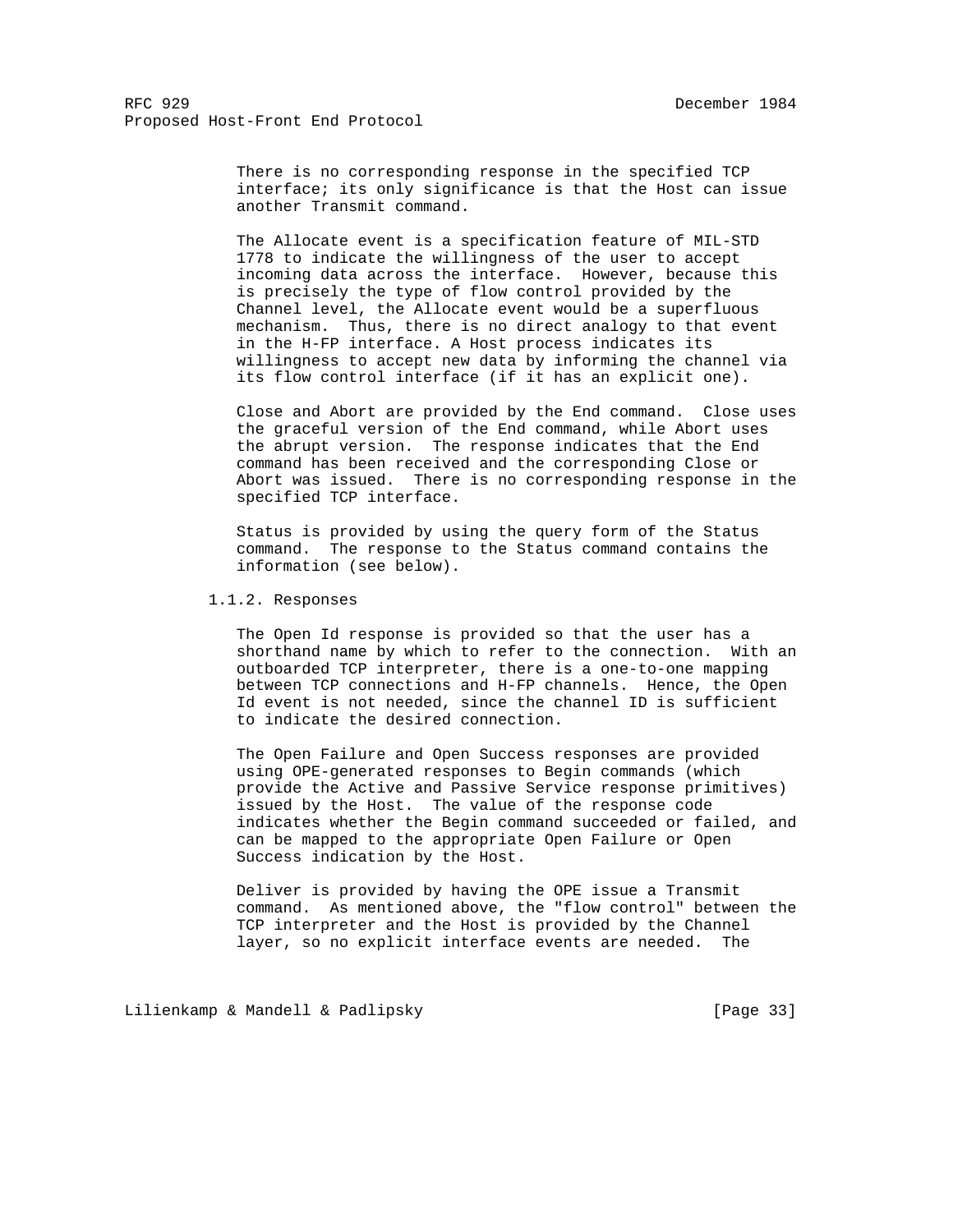response to the Transmit command indicates the data was received by the Host process. There is no corresponding response in the specified TCP interface.

 The Closing and Terminate service responses are provided using the End command. Closing is indicated using the graceful version of the command, while terminate is provided using the abrupt version. The response indicates the End command was received by the Host process. There is no corresponding response in the specified TCP interface.

 Status Response is provided by a response to the query version of the Status command. The status information is communicated via protocol-idiosyncratic parameters following the Response code.

 Error messages are reported using the spontaneously generated version of the Status command issued by the OPE. The error message is provided in a parameter. The response indicates the error message was received by the Host process. There is no corresponding event in the specified TCP interface.

## 1.2. The Begin Command

The Begin command is used in TCP in three major ways:

 1. To inform the OPE that a process in the Host wishes to open a connection to a particular port on a internet address.

 2. To inform the OPE that a process in the Host wishes to be informed when a connection attempt is made to any or to a specific port at this Host's internet address.

 3. To inform the Host that a connection attempt to the OPE has arrived, and there was no Begin of the second type (passive open) issued by the Host relevant to that particular port.

1.2.1. Specialized Usage

 There are four major aspects to the specialized usage of the Begin command and its parameters. These parameters are:

1. The meaning of the Mediation Level parameter

Lilienkamp & Mandell & Padlipsky [Page 34]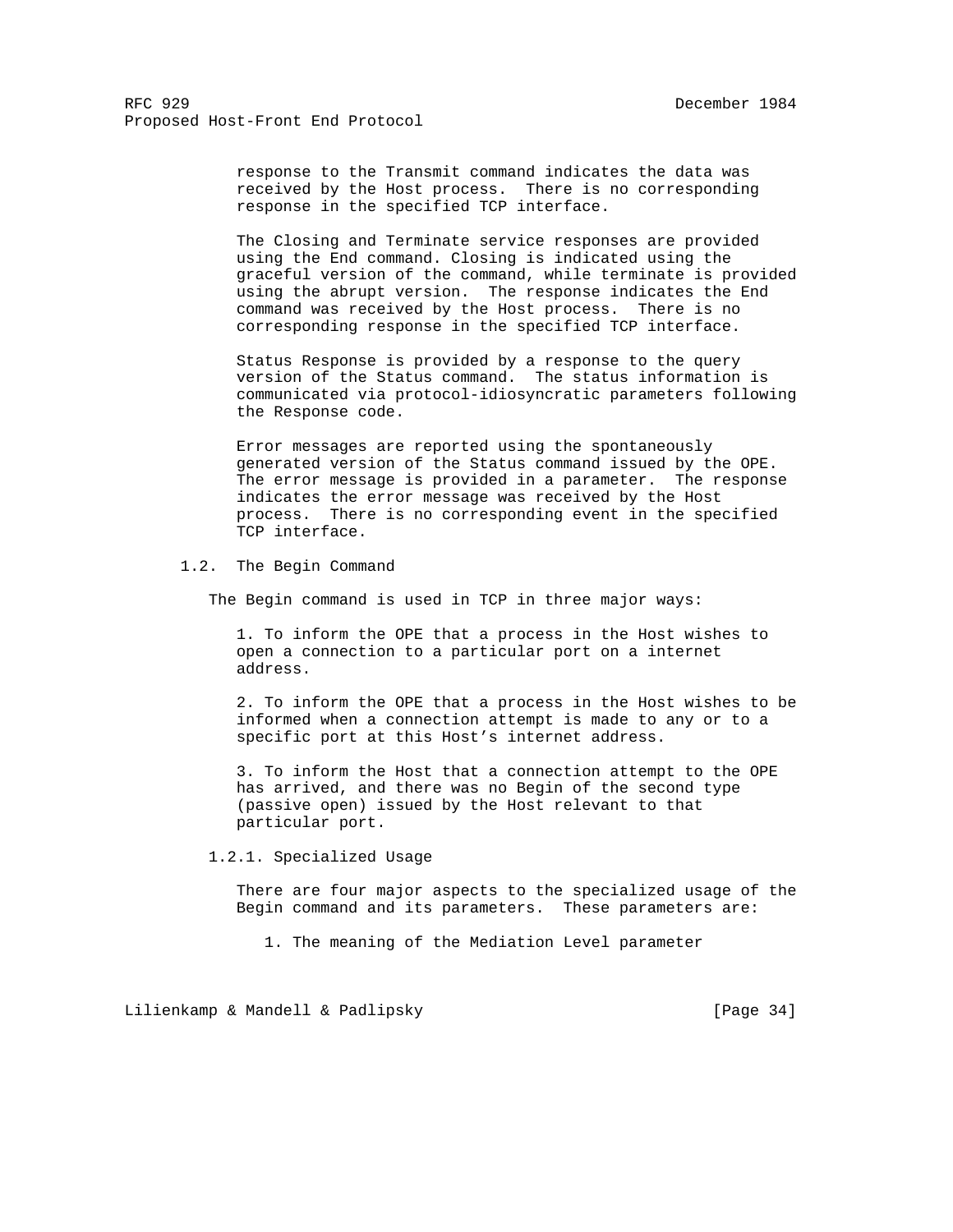- 2. The selection of blocking treatment of Transmit command
- 3. The meaning of the address components
- 4. The selection of the TCP Active Open with Data primitive.

 The Mediation Level parameter has only two possible values when offloading TCP. These are "9" and "0". The normal usage of an off-loaded TCP uses the value "9", which means the Host is in no way involved in the operation of TCP. The value "0" indicates the Host wishes to negotiate with the TCP options.

 The normal TCP Send event is non-blocking. That is, when a user issues the send command, it counts on the reliability services of TCP, and is not explicitly notified when the data has reached the other end of the connection and been properly acknowledged. Hence, the default value for this parameter with TCP is "N". There are some applications where the user may not wish to receive a response to a Transmit command until the data has been acknowledged by the other end of the connection. In these cases, the value "B" should be used for this parameter. If such a feature is not supported by the offloaded TCP interpreter, then it is acceptable to issue a 100 level Conditional acceptance indicating that blocking is not supported, but the Begin command will proceed using non-blocking Transmits.

 The primary address components of the local and remote addresses refer to the internet addresses of (or a symbolic Host name for) the respective Hosts. The secondary components refer to the particular sockets at those internet addresses. Normally, the secondary components (ports) are specified numerically. They may, however, be specified by name if the port is a well-known service port. In an Active Begin command, the remote addresses primary and secondary components must be specified. The local address components need not be specified, unless the user wishes to indicate that the connection should be from a particular port or a particular internet address of a multi-homed Host. In a Passive Begin command, the remote addresses are specified only if connection attempts from one particular Host are of interest. The local address secondary component must be used to indicate on which port to perform the Listen.

Lilienkamp & Mandell & Padlipsky [Page 35]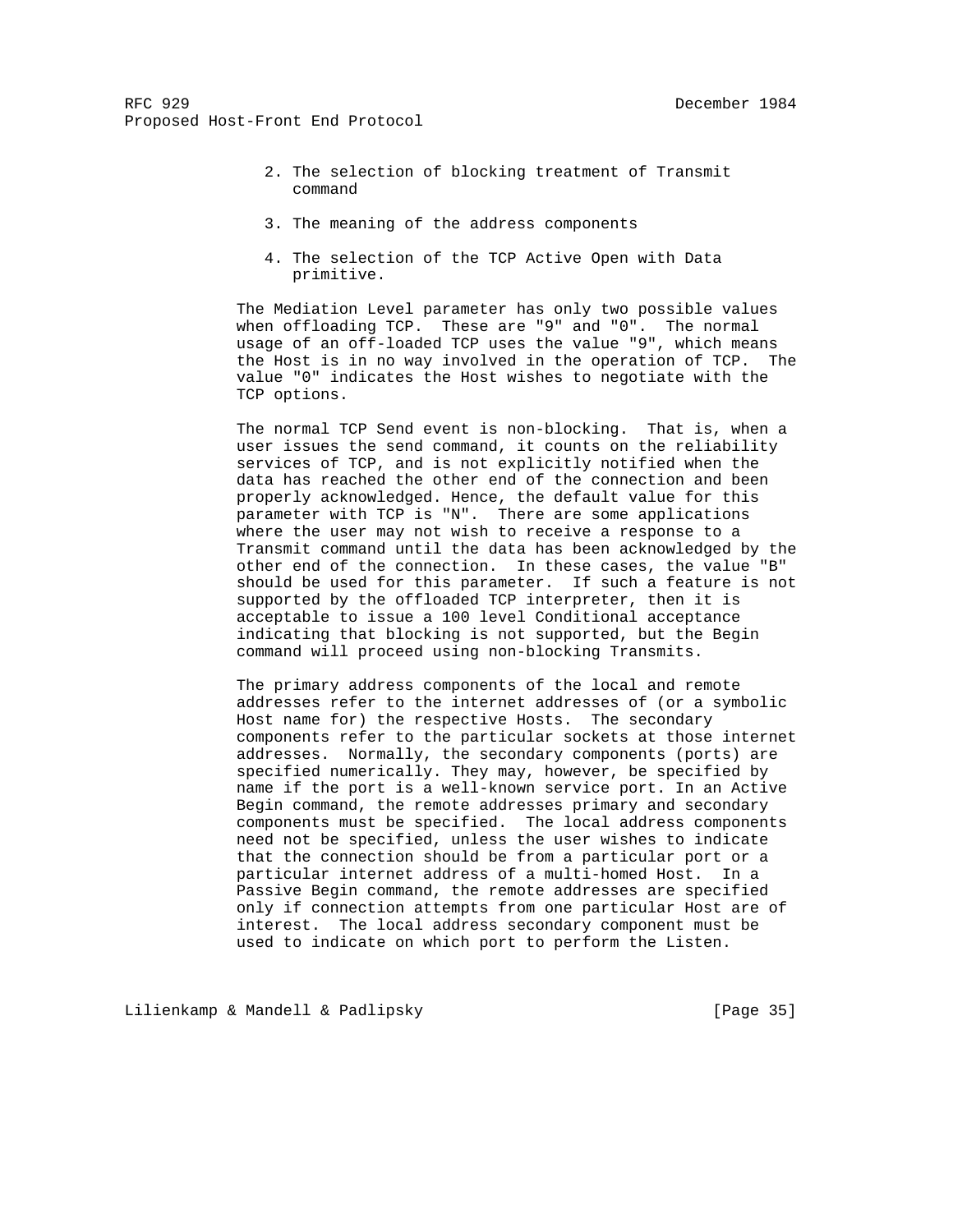The way the TCP Active Open with data is provided is by including the data with the Begin Command. This data is included in the same Channel level chunk, immediately following the newline. If the data is more than a single chunk can hold, then the multi-chunk command feature of the H-FP must be used.

1.2.2. Protocol-Idiosyncratic Parameters

 The protocol-idiosyncratic parameter identified for the TCP interface is the "ULP timeout" information. This information includes whether the offloaded interpreter should abort the connection on a ULP timeout or report it to the inboard user, and also the numerical value of the timeout interval. The format chosen for this parameter is a single letter followed immediately (with no spaces) by an ASCII number. The letter can be either "R" or "A", and indicates that the ULP timeout should cause a report or an abort, respectively. The number is interpreted to be the timeout interval in seconds.

1.2.3. Examples of the Command

 An example of an Active Begin command that might be issued by an inboard user Telnet is:

C BE TCP A ISIA 9 N 23 ,, 60 R 0 -pi R120 <nl>

 ISIA is the destination Host, 23 is the well-known port number for Telnet connections, a Begin timeout of 60 seconds was chosen. The desired type of service is to strive for good response time, the transmissions are expected to be in small units, and protocol-idiosyncratic parameter R120 implies that a ULP timeout of 120 seconds should be reported.

 An example of a Passive Begin Command that might be issued by an inboard server Telnet is:

C BE TCP P ,, 9 N ,, 23 ,, R 0 -pi R120 <nl>

 The major differences are that no remote address components are specified, and the local secondary address component is identified as the socket on which the Listen is being performed. Also, the default ("infinite") timeout is taken.

Lilienkamp & Mandell & Padlipsky [Page 36]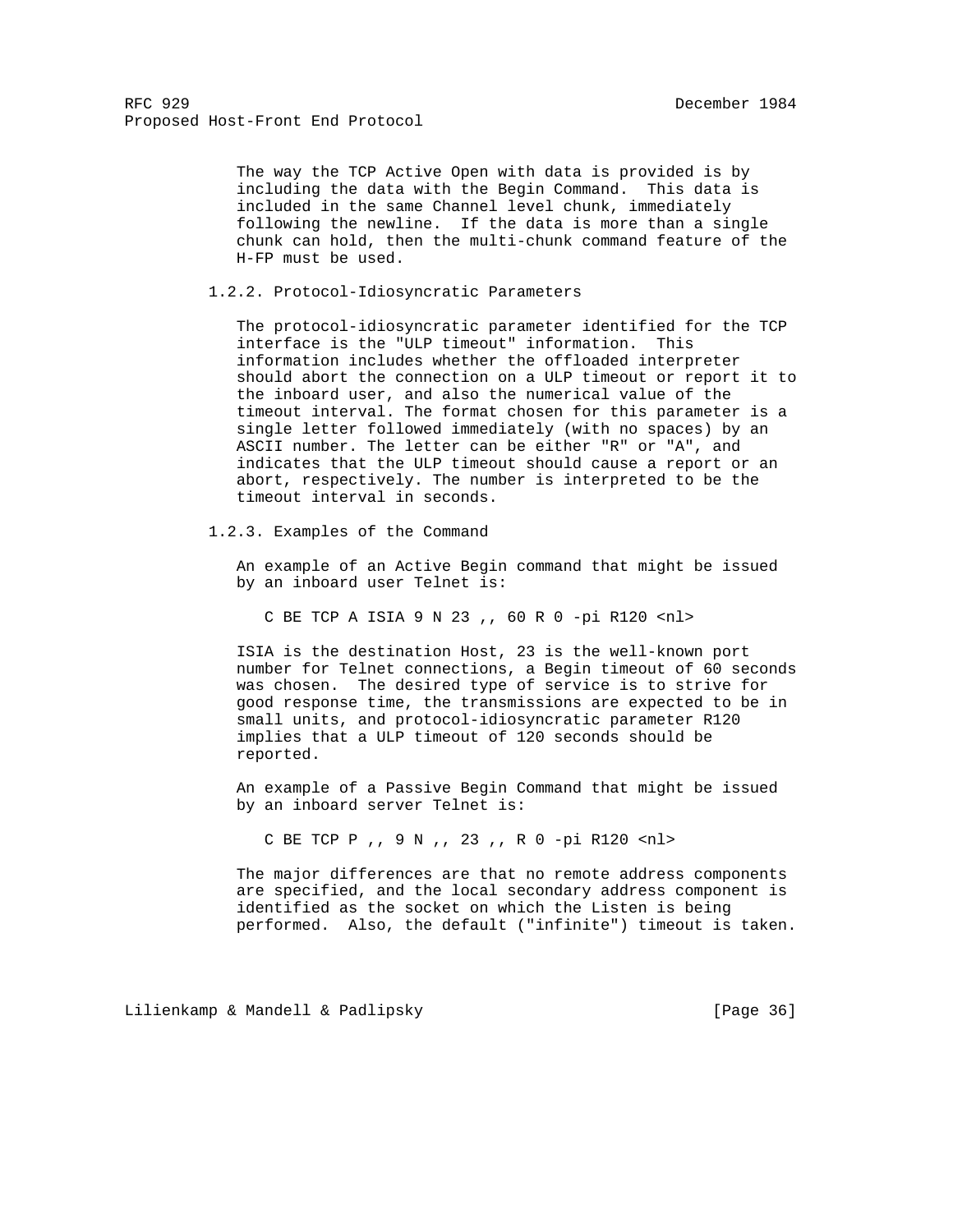## 1.3. The Transmit Command

 The Transmit command is used by the Host process to instruct the off-loaded TCP interpreter to send data to a remote site via the TCP connection associated with the command's channel. It is used by the OPE to deliver incoming data from the connection to the process in the Host.

## 1.3.1. Specialized Usage

 The Transmit command must be capable of providing all the specialized features of the Send and Deliver Event. These special features are Urgent, Push, and modification of the ULP Timeout action and/or interval.

 Urgent is a means to communicate that some point upcoming in the data stream has been marked as URGENT by the sender. While the actual Urgent bit travels through the connection out-of-band, it carries a pointer that is related to the sequence numbers of the in-band communication. Hence, the urgency must be indicated in the Transmit command rather than the Signal command.

 Push is a feature of the TCP Send Event that is used to indicate that the data in the Transmit command should be sent immediately (within the flow control constraints), rather than waiting for additional send commands or a timeout. Push is indicated in the Transmit Command. The push feature has the same meaning when sent from the OPE to the Host. If the Host implementation does no internal queuing, the flag has no meaning.

 The TCP Send event permits the user to modify the "ULP timeout action" and/or the "ULP timeout interval" associated with that connection. When changed, the new values take effect for the remainder of the connection, unless changed later with another Send. This feature is provided in this H-FP using the Transmit Command.

1.3.2. Protocol-Idiosyncratic Parameters

 The three features identified above are provided using protocol-idiosyncratic parameters.

 The first such parameter is the Urgent parameter. From the point of view of the interface, it is just a flag that indicates the data is urgent (the actual Urgent pointer is a

Lilienkamp & Mandell & Padlipsky [Page 37]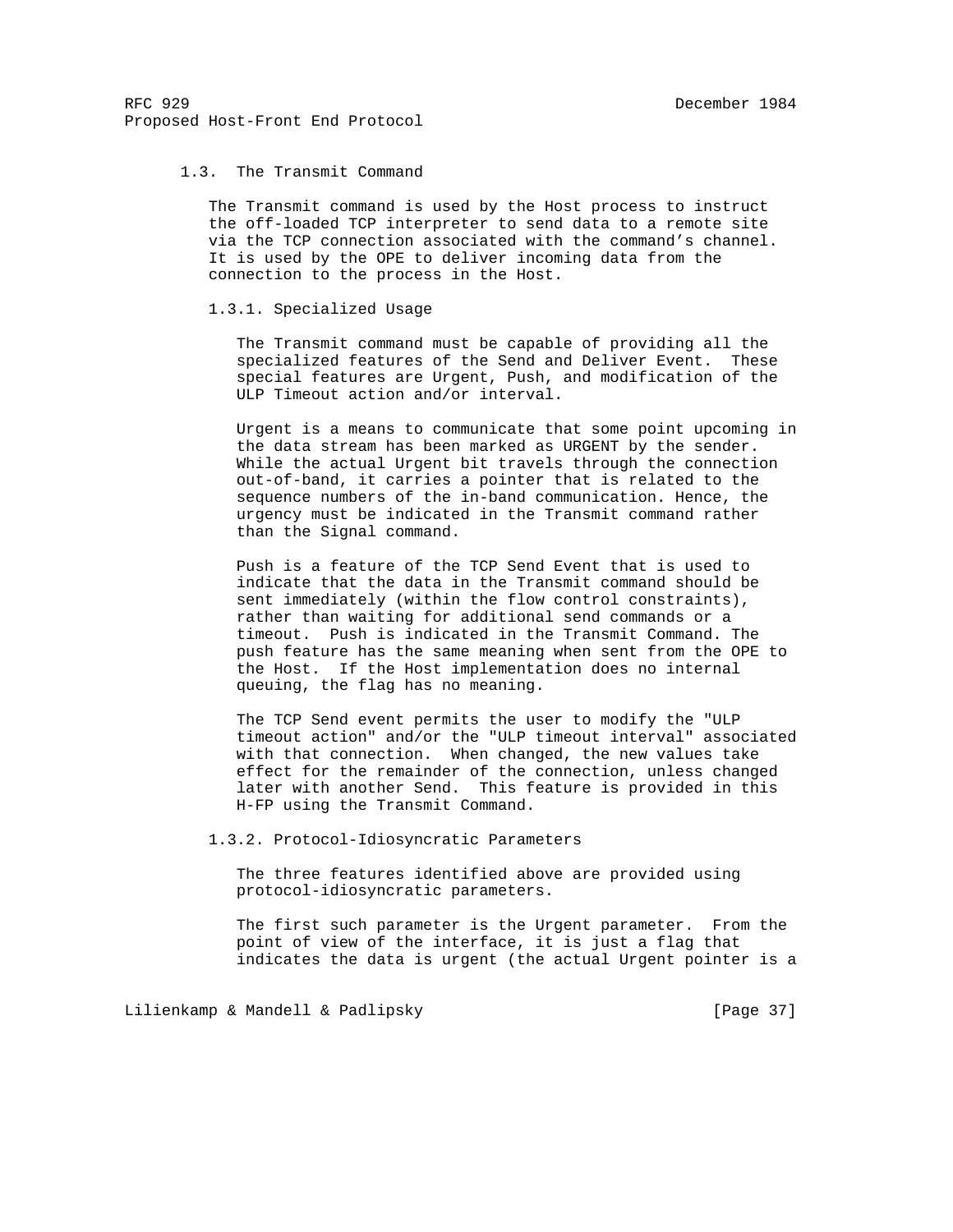> concern of the off-loaded TCP interpreter, which is keeping track of the sequence numbers). When issued by the Host process, the Urgent flag means the stream should be marked. When issued by the OPE, it means the receiver should go to (or remain in) the Urgent receive mode. If the flag is not set in the Transmit issued by the OPE, then the receiver should remain in (or return to) the non-urgent receive mode. The value of this protocol-idiosyncratic parameter is "U" if the Urgent is set, or "N" if it is not set. The default value for this parameter is "N". Since this parameter is the first protocol-idiosyncratic parameter for the Transmit command, it requires no special flag, and can be indicated using the flag -pi.

> The second protocol-idiosyncratic parameter is the Push flag. This parameter is only issued by the Host, since there is no Push in the TCP Deliver event. Its value is "P" for push, or "N" for normal. The default value of this parameter is "N". Its control flag is -pu.

> The third protocol-idiosyncratic parameter is the ULP timeout action and value parameter. The action part indicates whether the offloaded interpreter should abort the connection on a timeout or report it to the inboard user. The value part is the numerical value of the timeout interval. The format used for this parameter is the same as in the Begin command, which is a single letter followed immediately (with no spaces) by an ASCII number. The letter can be either "R" or "A", and indicates that the ULP timeout should cause a report or an abort, respectively. The number is interpreted to be the timeout interval in seconds. The default interpretation for this parameter is its previous value. The control flag for this parameter is -ul.

1.3.3. Examples of the Command

An example of a Transmit command issued by a Host process is

C TR -pi N P R160 <nl> <DATA>

 where <DATA> is the data contained within the chunk. This command is for a non-urgent but pushed TCP Send event, that also resets the timeout action and interval to Report with a value of 160 seconds. The response mode (i.e., nonblocking) is derived from the Begin command and not effected by transmit.

Lilienkamp & Mandell & Padlipsky [Page 38]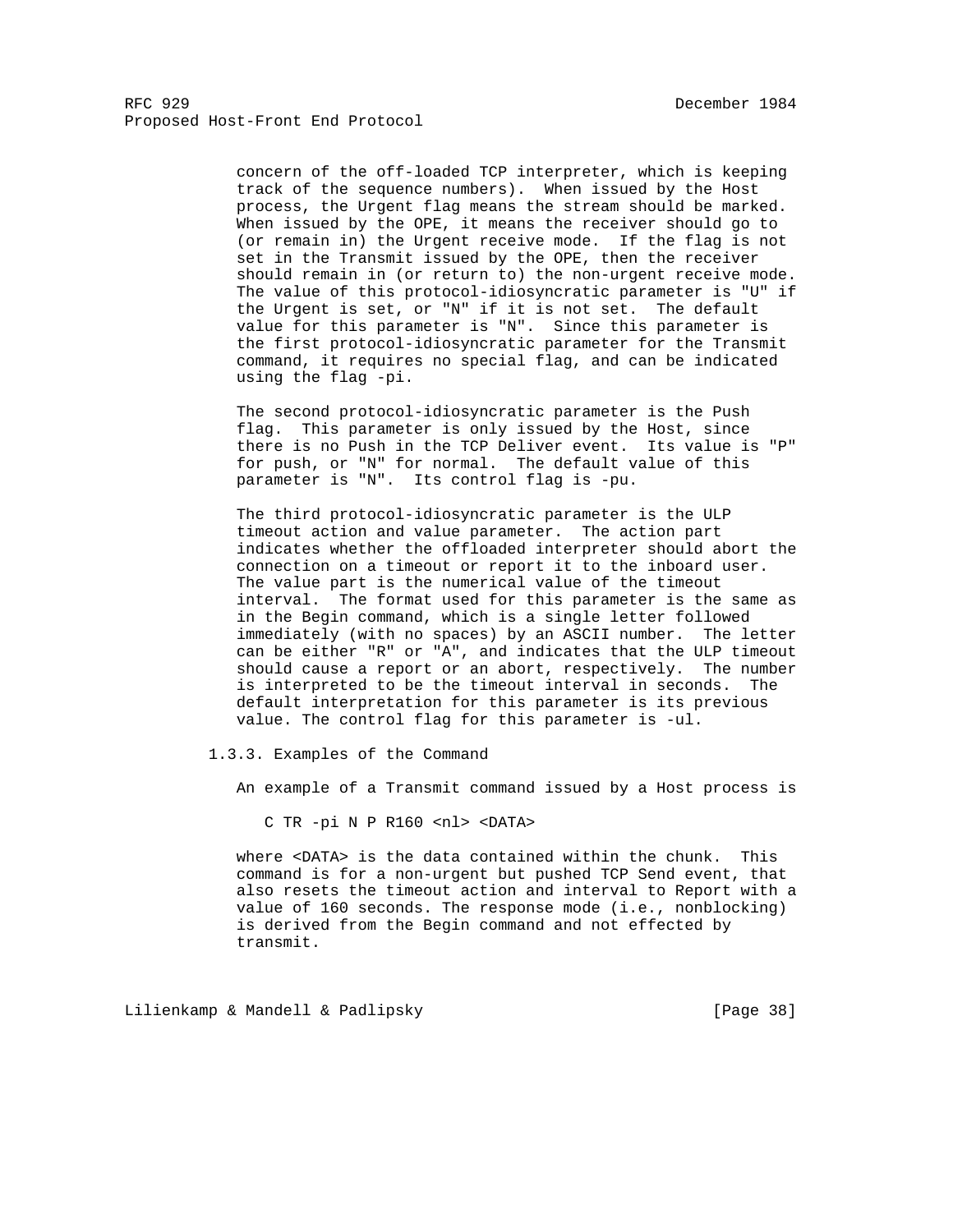An example of a Transmit command issued by the OPE is

C TR -pi N <nl> <DATA>

 where <DATA> is the data contained within the chunk. This command is for a non-urgent delivery (presumably, after a previous Urgent delivery).

#### 1.4. The Condition Command

 The Condition command is used to modify the transmission characteristics of the connection. The parameters that make sense to modify with TCP are the Transmit Response discipline, the Type of Service, and the Flow Control Advice.

1.4.1. Specialized Usage

 There is no usage of the Condition command with an offloaded TCP interpreter that is particularly specialized.

1.4.2. Protocol-Idiosyncratic Parameters

 There are no protocol-idiosyncratic parameters for the condition command for the off-loaded TCP. It would be possible for the ULP timeout action values to be changed with a condition command. However, this is accomplished with the Transmit command, which more closely models the interface specified in MIL-STD 1778. We propose that the condition command not provide this capability.

1.4.3. Examples of the Command

 An example of the Condition command to change the flow control advice for a connection is

 $C$   $C$ <sup>0</sup> -fc  $1$   $<$ n $1$ >

 which indicates that relatively small transmission units are now expected.

Lilienkamp & Mandell & Padlipsky [Page 39]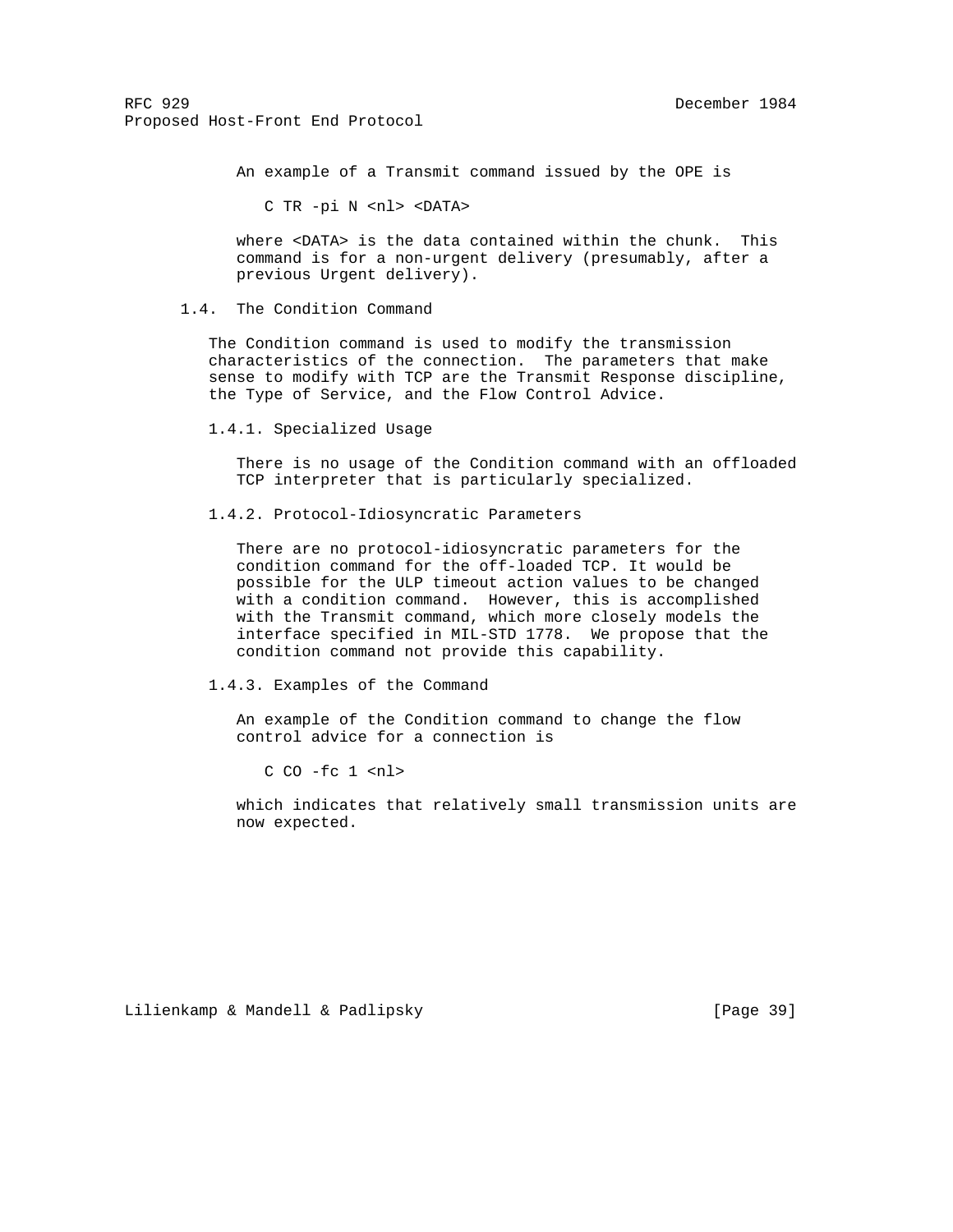# 1.5. The Signal Command

 As we currently understand it, TCP's URGENT feature provides an INband signal rather than a true out-of-band signal (and at least one of us deeply regrets this). The actual URGENT bit is sent out-of-band, but it contains an URGENT pointer which relates the URGENT to its position in the data stream. The actual semantics of the URGENT is left to the higher level protocol (e.g., Telnet says to discard all data up to the URGENT pointer). Since the Signal command is allowed to cross a pending Transmit in the H-FP channel, it would be potentially dangerous to implement the interface to TCP URGENT using the Signal command since the wrong sequence number could be used as the urgent pointer. Barring persuasive arguments to the contrary, it is proposed that Signal should not be used with TCP.

## 1.6. The Status Command

 The Status command maps directly into the TCP Status event when issued by a Host process. It is also used for the TCP error event when issued by the OPE. There is currently some question as to how information from lower protocol levels (e.g., ICMP error messages) should be reported to TCP users. When these issues are resolved, there may be other uses for the Status command. We solicit other ideas for the Status command with this report.

# 1.6.1. Specialized Usage

 The major specialized usage of the Status command is to provide the error reporting service. This usage is a form of the Status generated by the OPE.

#### 1.6.2. Protocol-Idiosyncratic Parameters

 When used as a TCP Status request (command issued by the Host process), there are no protocol-idiosyncratic parameters associated with the Status command. The OPE response codes the TCP status.

 When used as a TCP error report (command issued by the OPE), there is one protocol-idiosyncratic parameter associated with the Status command. It is an error description in the form of a text string. It requires no special control flag since the flag -pi is unambiguous and there are no other protocol-idiosyncratic parameters.

Lilienkamp & Mandell & Padlipsky [Page 40]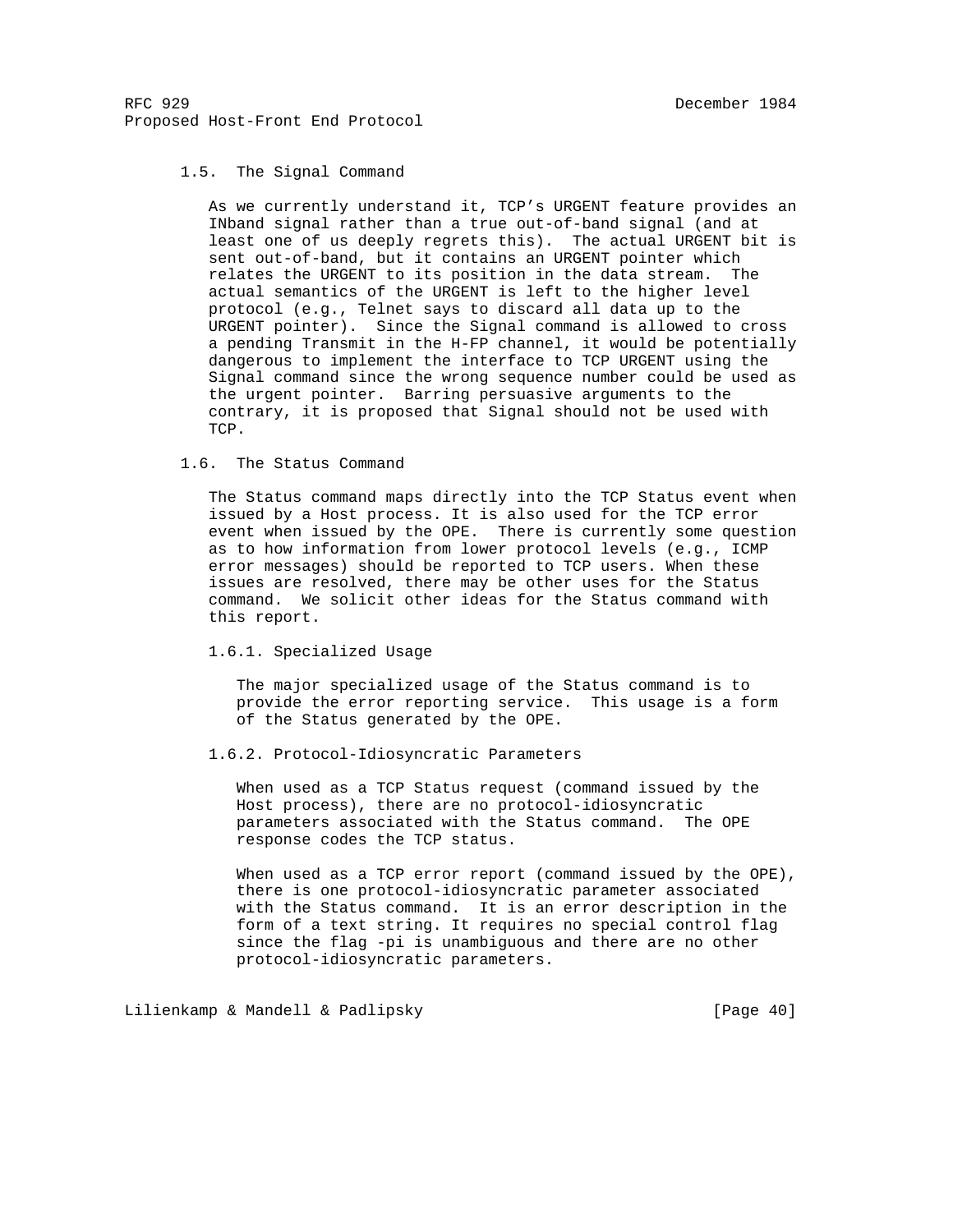1.6.3. Examples of the Command

 An example of the Status command issued by the Host process to request status information is

C ST Q <nl>

 The status information is returned in the response to the status command.

 An example of the Status command issued by the OPE to report an error from the TCP interpreter is

C ST R -pi "Connection already exists" <nl>

 which is issued when a TCP open (HFP Begin) is issued to an already opened (foreign) connection.

#### 1.7. The End Command

 The End command is used to indicate that TCP services are no longer required. Thus, it can be mapped into either the TCP Graceful Close or the TCP Abort events. It is also used as the TCP Closing response (as contrasted with the response by the OPE to the close command), when issued by the OPE.

1.7.1. Specialized Usage

 Because of the nature of the two-way close provided by TCP, there is a possibility that the Host and the OPE wish to gracefully terminate the connection at the same instant. If this happens, then both the Host and the OPE would issue End commands at the same time. To be prepared for this, it is necessary to make this the normal graceful closing sequence. In other words, both the Graceful Close request and the Closing response are mapped to End commands, and the response to one of those commands only indicates that the command has been received and executed, but not that the connection is actually fully closed. The connection is gracefully closed when both End commands have been issued, and both successful responses have been received.

With an abrupt end, a two-way exchange is not necessary. Only the Host or the OPE need issue it, for the connection to be aborted.

Lilienkamp & Mandell & Padlipsky [Page 41]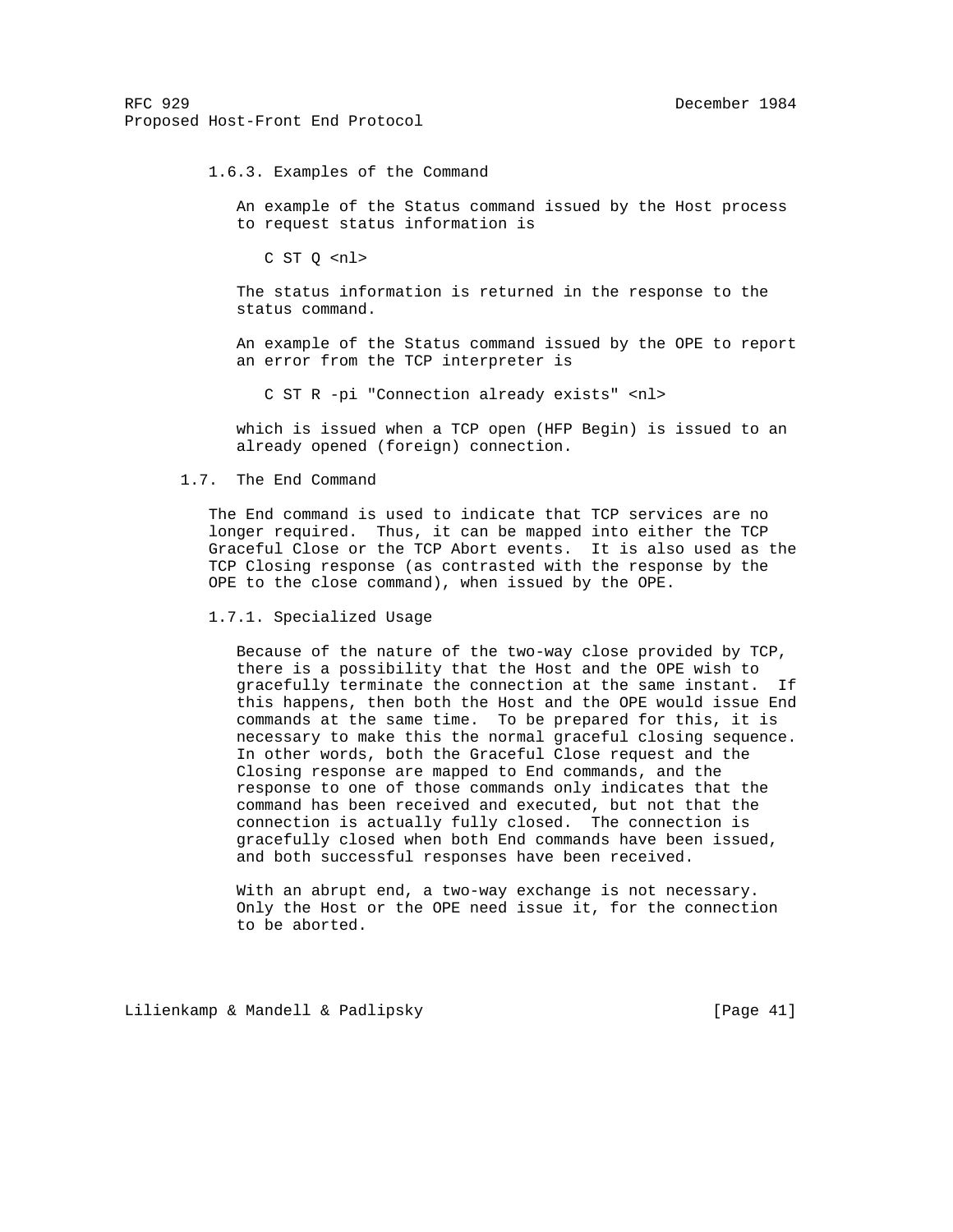1.7.2. Protocol-Idiosyncratic Parameters

 There are no protocol-idiosyncratic parameters for the End command used with TCP.

1.7.3. Examples of the Command

 An example of the End command used to indicate either a TCP Close request (from the Host process) or TCP Closing response (from the OPE) is

C EN G <nl>

 An example of the End command used as an Abort request (from the Host process) or as a Terminate response is

C EN A <nl>

2. Command Level Interface to an Off-loaded Telnet

 This appendix is provided to discuss the use of the commands described in the body of this document to provide an interface between a Host process and an off-loaded interpreter of the Telnet protocol.

 The interface described here is not based on a formal interface. There are several reasons for this, including the lack of a widely accepted standard interface to Telnet, and its headerless nature. Consequently, the interface described here is very similar to the actual Telnet data stream.

2.1. The Begin Command

 The Begin command is used with Telnet to initiate Telnet connections.

2.1.1. Specialized Usage

 There are three major specialized usages to the Begin command. They are the meaning of the Mediation Level parameter, the way the number of incoming Telnet connections are supported, and the meaning of the secondary address components.

 The mediation level is used in Telnet to control which of the various Telnet activities are performed by the OPE, and which are controlled by the Host. It has been determined

Lilienkamp & Mandell & Padlipsky [Page 42]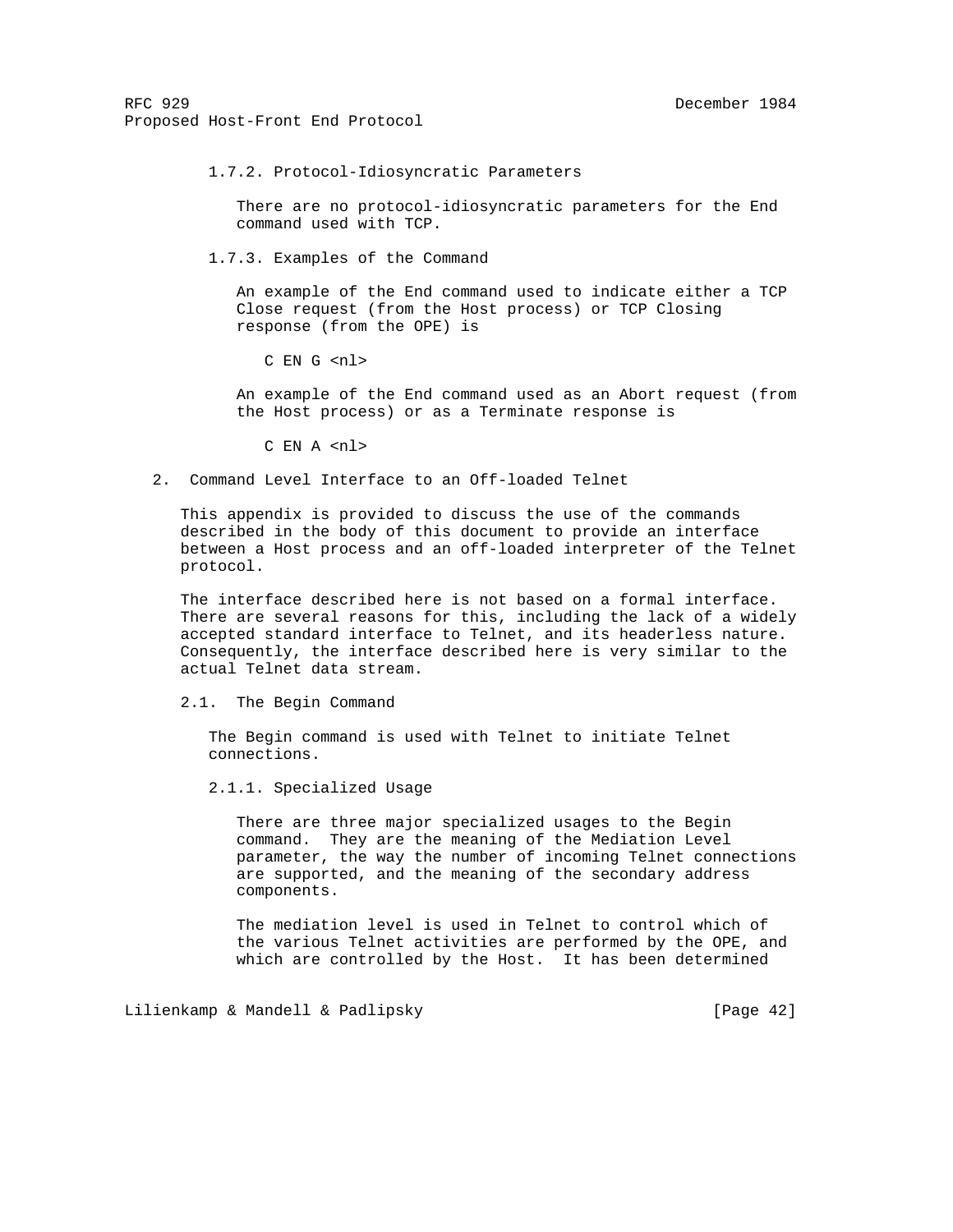that all monitoring of the Telnet Socket should be performed by the OPE. Mediation level 9, which is the default, indicates the Host desires to play no role in Telnet operation. Level 5 means that protocol-idiosyncratic parameters to this Begin command indicate which incoming options the Host wishes to handle; all other options, and all NVT translations, are to be performed by the OPE. Level 0 indicates that the Host will handle all options, while all NVT translations are to be performed in the OPE (see Section B.1.3).

 The Host can either accept the connections by fielding OPE generated Begins, or by issuing passive Begins to the OPE. The Host may wish to restrict the number of incoming Telnet connections that it will handle at any particular time. It can do this by rejecting OPE-generated Begins above a certain number, or by limiting the number of Host-issued passive Begins. However, precedence constraints dictate that the Host actually issue additional passive Begins or accept additional Begins from the OPE beyond the maximum number it is normally willing to support, so that high-priority service requests can be accommodated, possibly by preempting lower priority activities.

 The secondary address component is used to refer to specific ports. Normally, they are used only when the standard or default ports are not used, such as special purpose applications or testing.

2.1.2. Protocol-Idiosyncratic Parameters

 The protocol-idiosyncratic parameters to the Telnet Begin command are the identifiers for the options which the host wishes to negotiate when using mediation level 5. On other mediation levels, these parameters are not used.

2.1.3. Examples of the Command

 An example of a passive Begin for an outboard Telnet protocol is:

C BE TEL P ,, 5 N -fc 0 -pi 9 <nl>

Where the parameters are:

 TEL Code for the Telnet Protocol P Passive Begin

Lilienkamp & Mandell & Padlipsky [Page 43]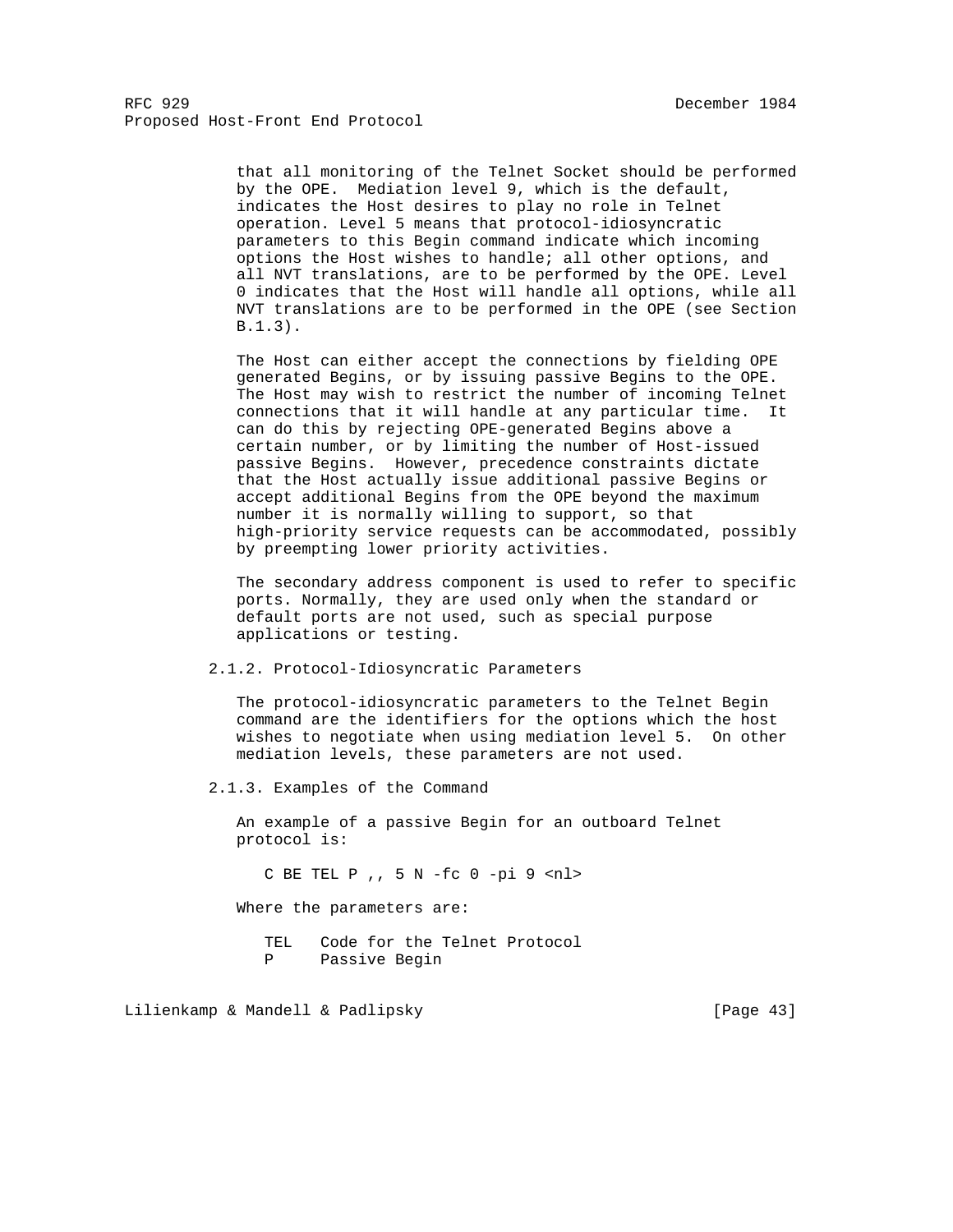- ,, Skip the Foreign Address Primary Component
- 5 Mediation Level is 5
- N Non Blocking Transmits
- -fc Skips over parameters up to Flow Control Advice
- S Small Blocks are appropriate for Telnet
- -pi Skips over parameters to the Protocol Idiosyncratic List of Options to be Handled by the Host.
- 9 Option Code for Line Length Option

 Here, no remote address component was specified, since the Host will accept connections from any Host. Similarly, no local addresses are specified, since the default well-known socket for this Host is to be used. In this example, the Host specifies it will handle the line length option (number 9). Other options are handled in the OPE.

 An example of an active Begin for an outboard Telnet protocol is:

C BE TEL A ISIA 5 N -fc 0 -pi 9 <nl>

 This command is identical to the passive command, except that a remote primary address component is specified to identify the intended Host. No remote secondary component is specified, since the well-known socket at that Host is to be used. No local secondary address components are specified, since the connection can originate from any available socket of the appropriate type selected by the OPE.

## 2.2. The Transmit Command

 The Transmit Command is used to send data across a Telnet connection.

2.2.1. Specialized Usage

 The Transmit command is used to transmit data over the Telnet connection. There is one specialized aspect of the Transmit command used with an outboard Telnet interpreter. This is the provision of the Go Ahead feature of Telnet that supports half-duplex devices.

 Go Ahead is provided as a protocol idiosyncratic parameter to the Transmit. It is only used if the Host will support it, however. It is our opinion that Go Ahead is probably not a proper thing for the default case.

Lilienkamp & Mandell & Padlipsky [Page 44]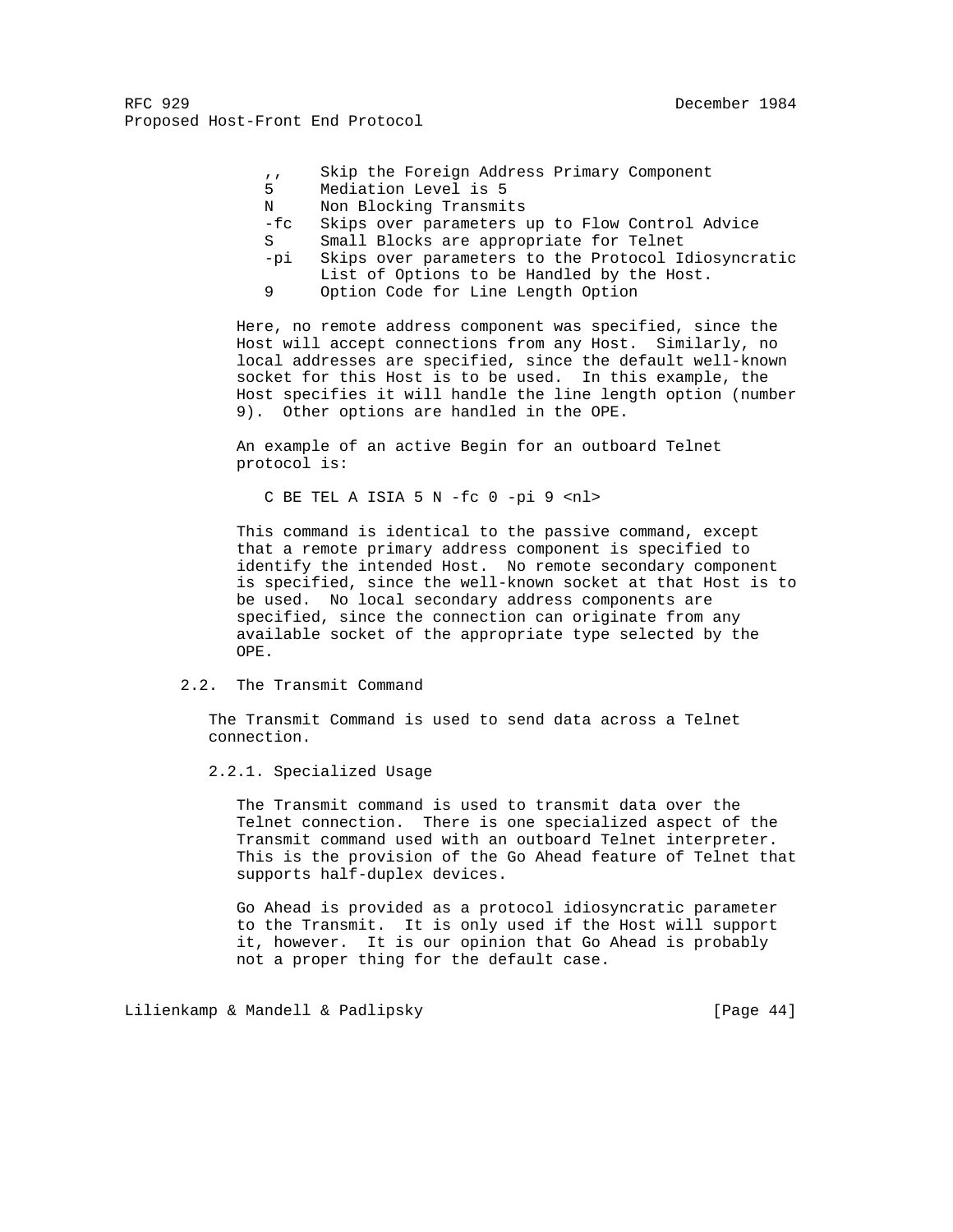Go Aheads are a matter between the Host and the terminal. It is difficult to offload the generation of Go Aheads to the OPE, since the OPE is not really cognizant of the semantics of the communication between the Host and the terminal. Hence, the OPE does not know when the Host is done transmitting and willing to pass "the turn" back to the terminal. Similarly when the remote site relinquishes control, the OPE includes Go Ahead in its TR.

 We don't believe this Go Ahead problem to be an indictment against outboard processing. It merely illustrates that functionality not found in a Host cannot necessarily be provided by the OPE. Hence, we provide this note to the implementor: if the Host cannot generate the protocol-idiosyncratic Go Ahead parameter, then the DO Suppress Go Ahead must be issued immediately after the connection is established.

2.2.2. Protocol Idiosyncratic Parameters

 The protocol idiosyncratic parameter is the Go Ahead indicator. When present, the character "G" is used to mean the Go Ahead can be sent to the other end of the connection, but only after the data associated with that Transmit command is sent. When the character is any other value, or is absent, the Go Ahead should not be sent.

# 2.2.3. Examples of the Command

An example of the Transmit command is:

C TR -pi G <nl> <DATA>

 With this command, the Go Ahead is passed to the other side after the data is sent.

#### 2.3. The Condition Command

 The Condition command is used with Telnet to modify the Transmission characteristics and to enable or disable Telnet options on a Telnet connection.

2.3.1. Specialized Usage

 The Condition command takes on specialized usage with Telnet, in addition to its normal usage. It is used to

Lilienkamp & Mandell & Padlipsky [Page 45]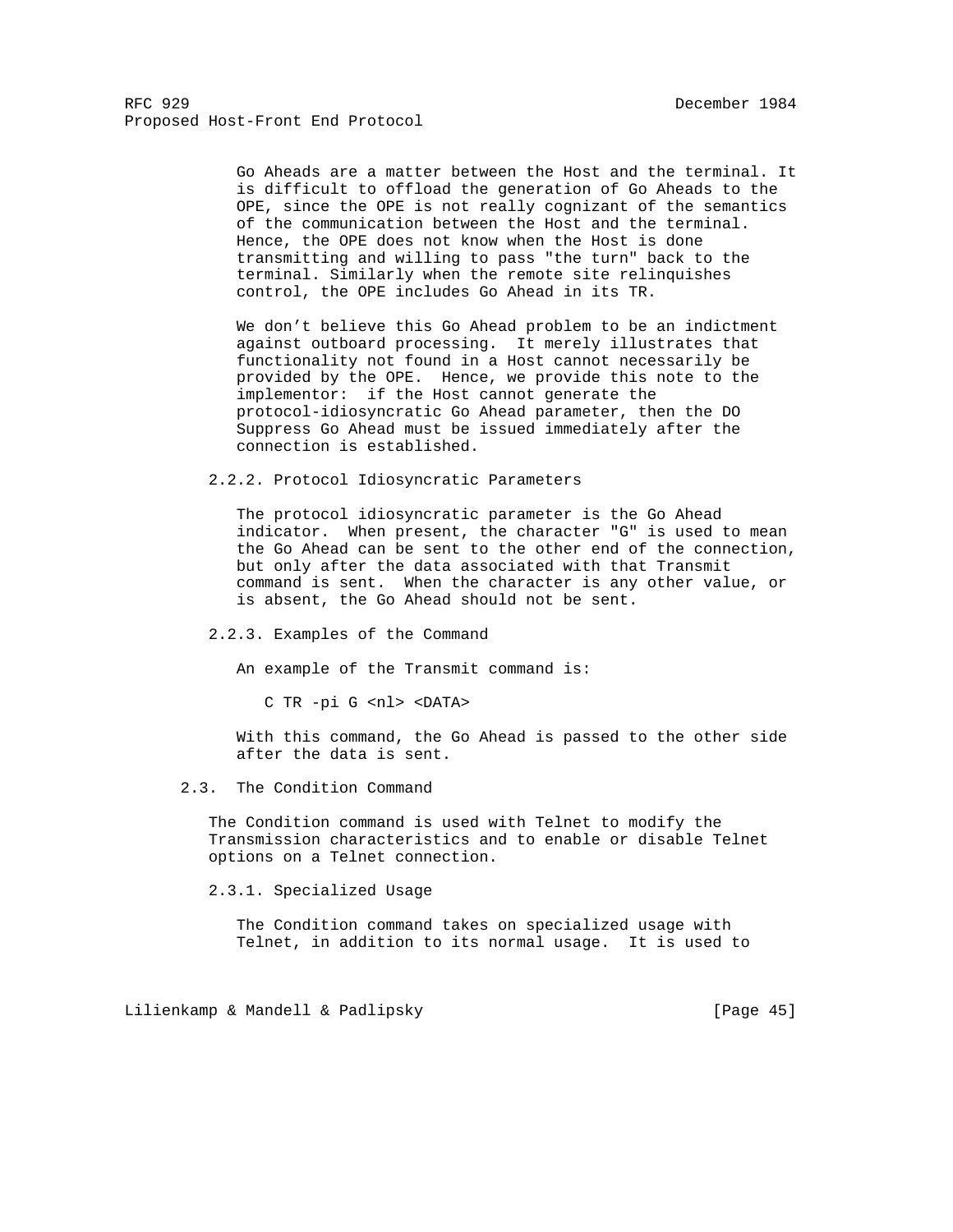control the option selection and negotiation process, when such selection is performed by the Host (currently, this is done at mediation levels 5 and 1, but not at level 9).

 A set of protocol-idiosyncratic parameters has been defined for this purpose. They are based heavily on the Telnet negotiation and subnegotiation mechanisms. For simple negotiations there are two parameters, a negotiation type (from the set {DO, DONT, WILL, WONT}) followed by the code (numeric) or name (symbolic) for the desired option. The codes for the options are identified below. A basic difference between the H-FP interface to Telnet and the internal Telnet protocol is that additional parameters are included with the request (DO or WILL). The Telnet protocol subnegotiation is used internally to communicate that information in the Telnet data stream. Option-specific, protocol-idiosyncratic parameters are used for these additional parameters.

 Both the Host and the OPE can issue these Condition commands. When issued by the Host, it means the user wishes to enable or disable a particular option. The OPE proceeds to issue the appropriate negotiation commands (i.e., IAC <DO> <code>) in the Telnet data stream. When the results of the option negotiation are available, a response is generated by the OPE. For the types DO and WILL, a 000 Response indicates the appropriate acceptance (WILL or DO, respectively). A nonzero Response code may indicate negotiation failure or negotiation rejection (among other things). For the types DONT and WONT, a 000 Response indicates the option will be disabled. A negotiation rejection should not be expected in those cases.

 When the Condition command is issued by the OPE, it means the other end of the connection is negotiating a change. Here the response from the Host indicates the Host's desired action for the option negotiation. Again, valid requests to disable options (DONT and WONT requests) should always get a 000 Response.

2.3.2. Protocol-Idiosyncratic Parameters

 There are two protocol-idiosyncratic parameters for primary negotiation using the Condition command. These are the negotiation type and the option code. The negotiation type is one of the set of {DO, DONT, WILL, WONT}. The option code is a numeric value used to identify the particular

Lilienkamp & Mandell & Padlipsky [Page 46]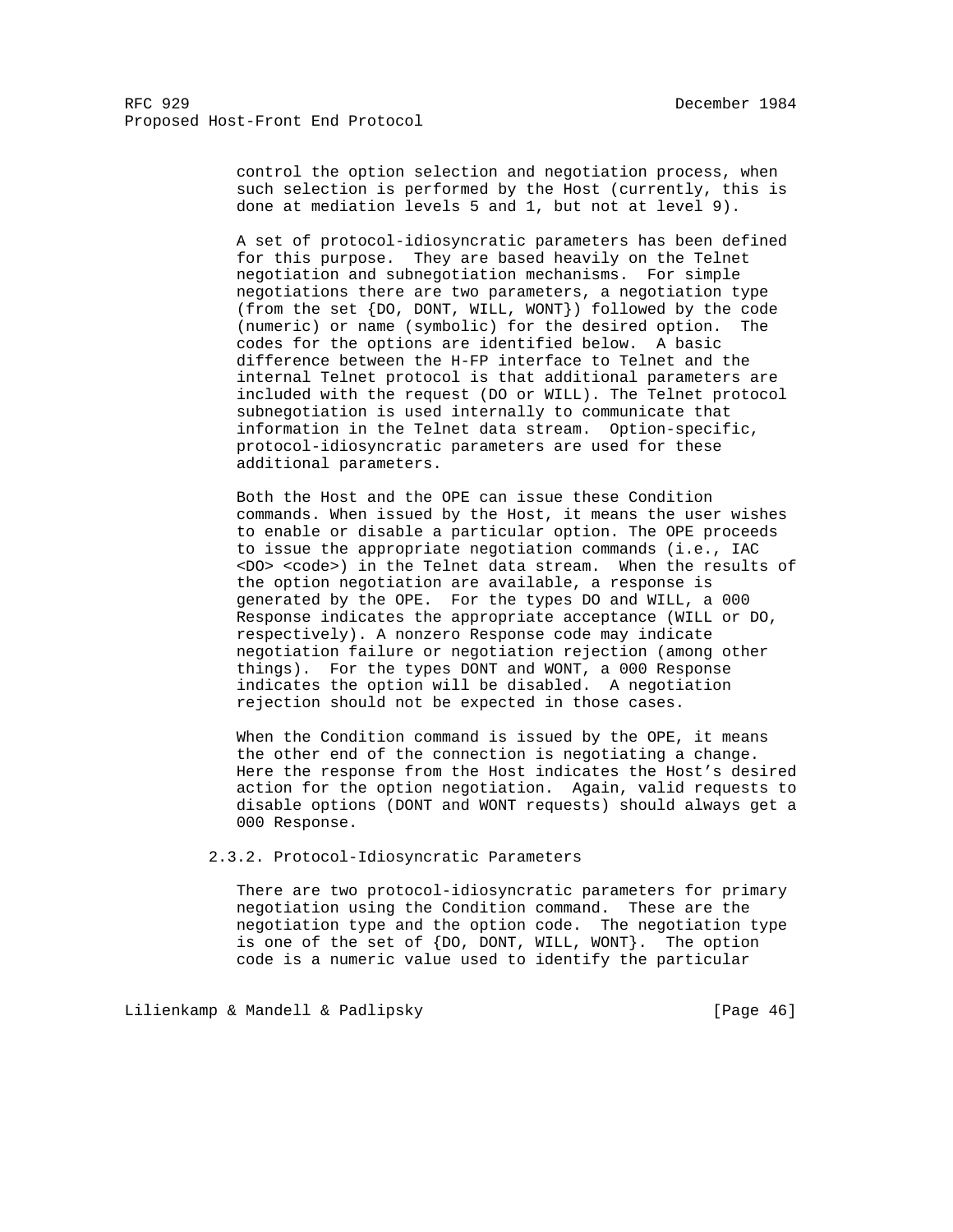> option being negotiated. The values for these codes are indicated here, but are identical to the codes used in the actual Telnet negotiation. The codes are:

| Option Name                 | Option Code |         | Short Name |
|-----------------------------|-------------|---------|------------|
| Transmit Binary             |             | 0       | Binary     |
| Echo                        |             | 1       | Echo       |
| Suppress Go-Ahead           |             | 3       | SuppressGA |
| Approximate Message Size    |             | 4       | NAMS       |
| Status                      |             | 5       | Status     |
| Timing Mark                 |             | 6       | TimingMark |
| RCTE                        |             | 7       | RCTE       |
| Line Length                 |             | 8       | LineLength |
| Page Size                   |             | 9       | PageSize   |
| Carriage Return Disp        |             | $10 \,$ | CRDisp     |
| Horizontal Tabstops         |             | 11      | HTabStops  |
| Horizontal Tab Disp         |             | 12      | HTabDisp   |
| Formfeed Disposition        |             | 13      | FFDisp     |
| Vertical Tabstops           |             | 14      | VTabStops  |
| Vertical Tab Disposition 15 |             |         | VTabDisp   |
| Linefeed Disposition        |             | 16      | LFDisp     |
| Extended ASCII              |             | 17      | ExASCII    |
| Logout                      |             | 18      | Logout     |
| Data Entry Terminal         |             | 20      | DET        |
| Terminal Type               |             | 24      | TermType   |
| Extended options list       |             | 255     | ExOptions  |

 Options not listed here may of course be used. The code number should be the same as the option code used in Telnet negotiation.

## 2.3.2.1. Simple Options

 Options that do not require additional parameters use the simple negotiation mechanisms described briefly above and in greater detail in the Telnet documentation. No additional parameters are required. These options include the Transmit Binary, Echo, Suppress Go Ahead, Status, Timing Mark, and Logout options.

2.3.2.2. Approximate Message Size Option

 The Approximate Message Size option requires two parameters. The first indicates whether the approximate message size being negotiated applies to the local or the remote end of the connection. DS means the size applies

Lilienkamp & Mandell & Padlipsky [Page 47]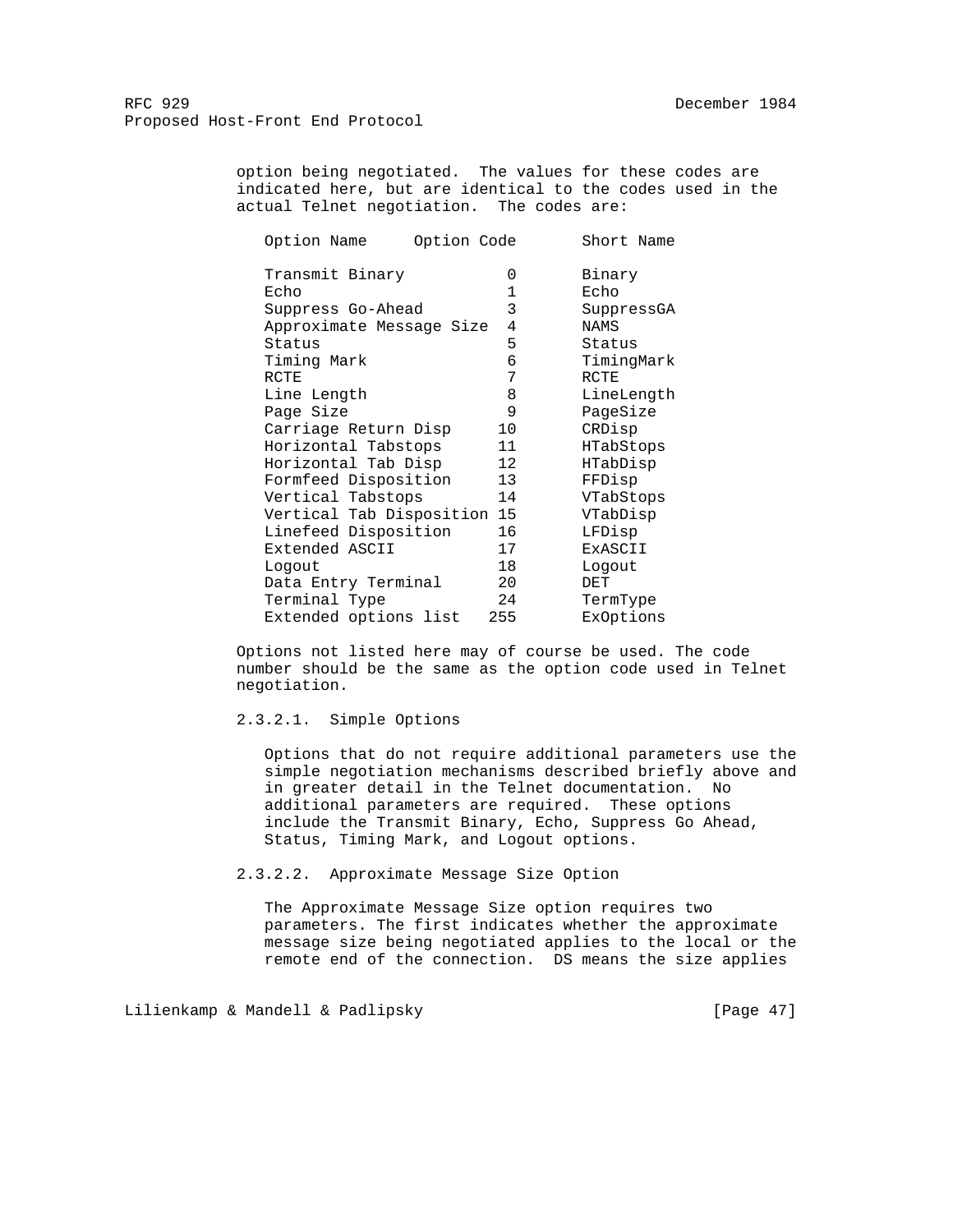to the sender of the command (i.e., if the Host issues the command, DS means the local end of the connection; if issued by the OPE, DS means the remote end of the connection). DR means the size applies to the receiver of the command (i.e., if the Host issues the command, DR means the remote end; if issued by the OPE, DR means the local end of the connection). This convention is consistent with the Telnet subnegotiation mechanisms. The second character is an ASCII encoded numeric value, which is a character count of the message size.

2.3.3. Line Width and Page Size Options

 The Line Width and Page Size Options require two additional parameters. The first indicates whether the line width or page size being negotiated applies to the local or the remote end of the connection, and uses the DS and DR convention described above. The second parameter is an ASCII encoded numeric value, which is interpreted as follows (assuming the Condition command was issued by the Host):

- 0 The Host requests that it handle length or size considerations for the direction indicated by the first parameter.
- 1 to 253 The Host requests that the remote end handle the size or length considerations for the direction indicated by the first parameter, but suggests that the value indicated be used as the size or length.
- 254 The Host requests that the remote end handle the size or length considerations for the direction indicated by the first parameter, but suggests that the size or length be considered to be infinity.
- 255 The Host requests that the remote end handle the tabstop considerations, and suggests nothing about what the value should be.

 If the Condition command is issued by the OPE, then the roles of the Host and the remote end are reversed.

Lilienkamp & Mandell & Padlipsky [Page 48]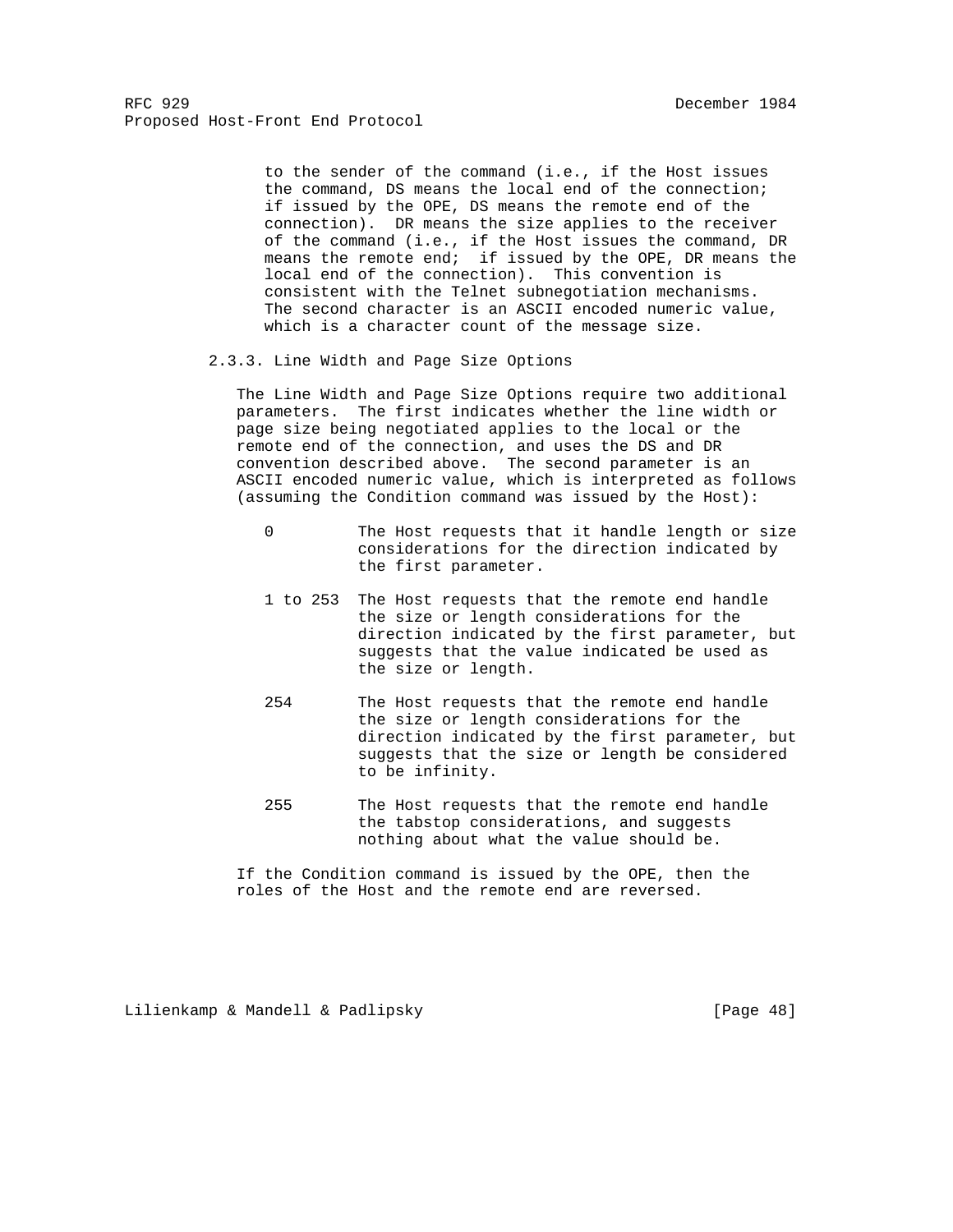2.3.4. Tabstop Options

 The Horizontal and Vertical Tabstops options require two option specific parameters. The first is either DR or DS, as was described previously. The second is a list of one or more ASCII encoded numeric values separated by spaces which, assuming the Condition command is issued by the Host, are individually interpreted as:

- 0 The Host requests that it handle tabstops for the direction indicated by the first parameter.
- 1 to 250 The Host requests that the remote end handle the tabstop considerations for the direction indicated by the first parameter, but suggests that the value(s) indicated should be used as the tabstops.
- 255 The Host requests that the remote end handle the tabstop considerations for the direction indicated by the first parameter, and suggests nothing about what the value should be.

 If the Condition command is issued by the OPE, then the roles of the Host and the remote end are reversed.

2.3.5. Character Disposition Options

 The Carriage Return Disposition option, the Horizontal Tab Disposition option, the Formfeed Disposition option, the Vertical Tab Disposition option, and the Linefeed Disposition option are all considered character disposition options from the perspective of H-FP. Two option-specific parameters are required for the character disposition options. The first is the DR or DS code, which was described previously. The second is a single ASCII encoded numeric value, which is interpreted as (assuming that the Host issued the Condition command):

- 0 The Host requests that it handle the character disposition for this connection.
- 1 to 250 The Host suggests that the remote end handle the character disposition considerations, but suggests that the value indicated should be taken as the number of nulls which should be

Lilienkamp & Mandell & Padlipsky [Page 49]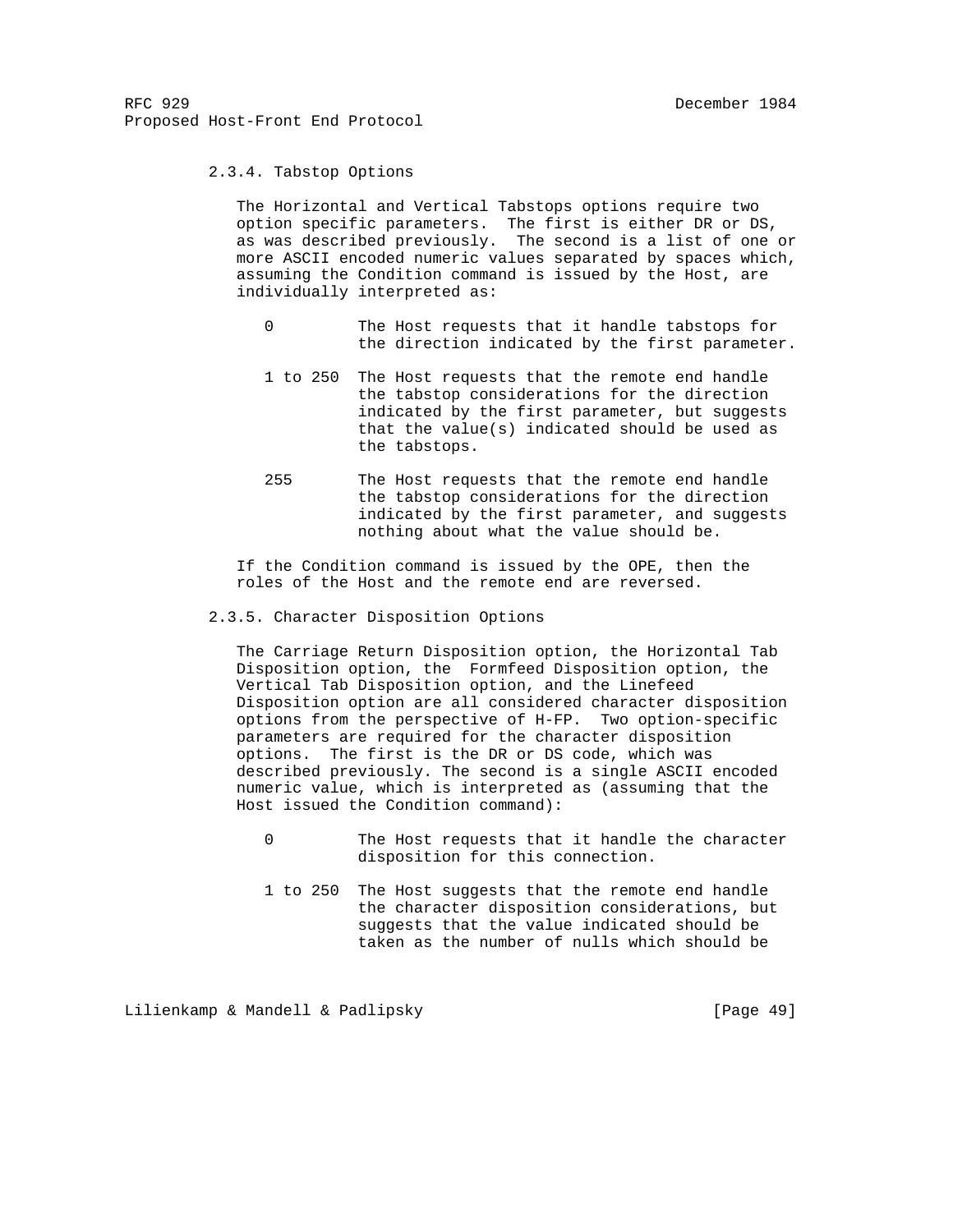inserted in the data stream following the particular format character being subnegotiated.

- 251 The Host suggests that the remote end handle the character disposition considerations, but recommends that it replace the character with some simplified character similar to but not identical with it (e.g., replace a tab with a space, or a formfeed with a newline).
- 252 The Host suggests that the remote end handle the character disposition considerations, but recommends that it discard the character.
- 253 The Host suggests that the remote end handle the character disposition, but recommends that the effect of the character be simulated using other characters such as spaces or linefeeds.
- 254 The Host suggests that the remote end handle the character disposition considerations, but recommends that it wait for additional data before sending more data.
- 255 The Host suggests that the remote end handle the tabstop considerations, and suggests nothing about what the value should be.

 Some of the codes between 251 and 254 are not used with some character disposition options. Refer to the ARPANET documentation for additional details.

 If the Condition command is issued by the OPE, then the roles of the Host and the remote end are reversed.

2.3.5.1. RCTE Option

 The Remote Controlled Transmission and Echoing option requires parameters to indicate the sets of break characters and transmit characters. There are two option-idiosyncratic parameters for RCTE. The first is a list of the character classes that make up the set of break characters, as defined in the RCTE documentation. The second is a list of character classes that make up the set of transmit characters, as defined in the RCTE documentation. Since the two classes are optional and

Lilienkamp & Mandell & Padlipsky [Page 50]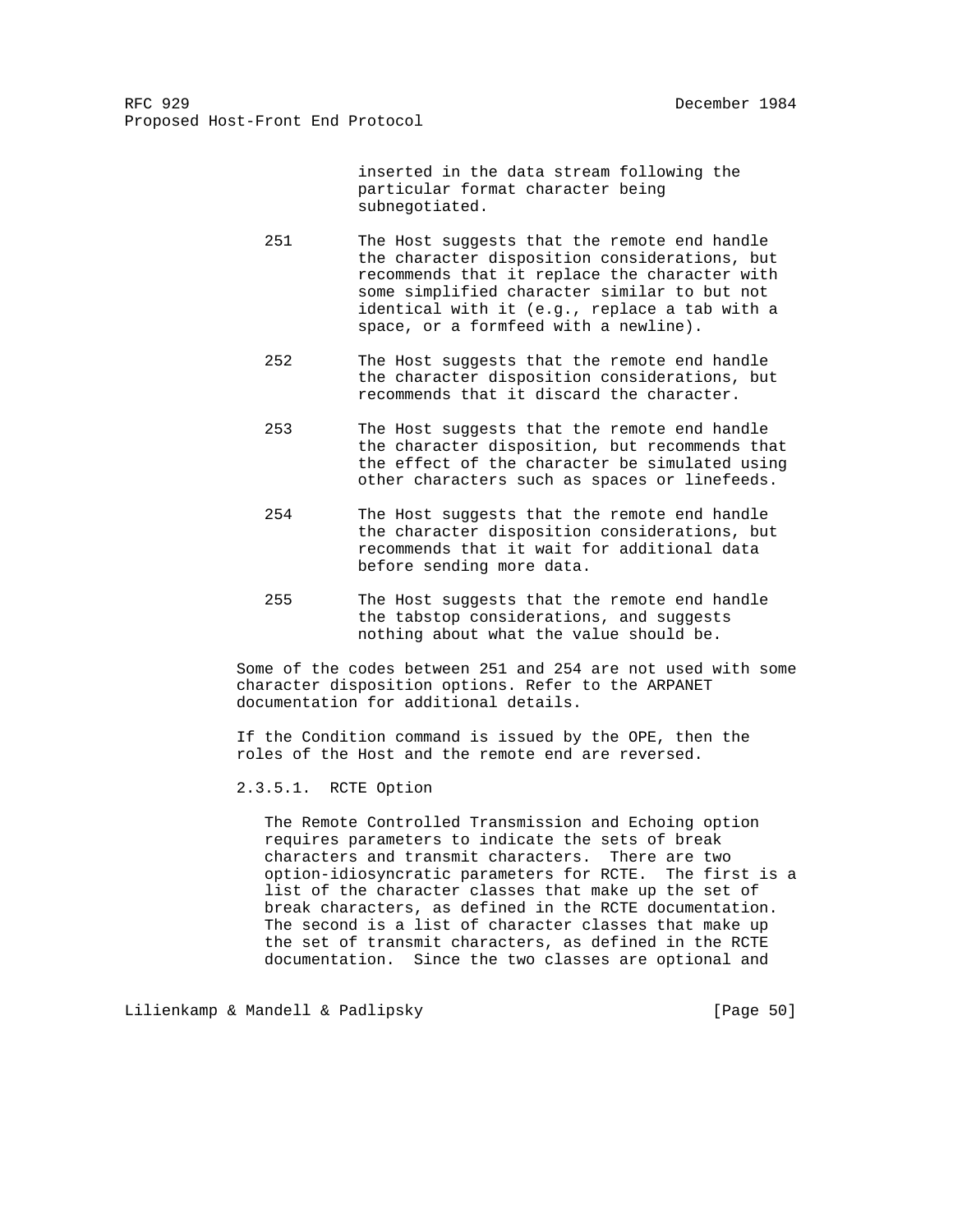> can be of arbitrary length, it is necessary to precede each list with a -bc (break characters) or -tc (transmit characters). The character classes are defined as

 1 Upper Case Letters A through Z 2 Lower Case Letters a through z 3 Digits 0 through 9 4 Format effectors <BS> <CR> <LF> <FF> <HT> <VT> 5 Non-format control codes, plus <ESC> and <DEL> 6 Punctuation . ,  $i : ? !$  7 Grouping { [ ( < > ) ] } 8 Misc ' ' " / \ % @ \$ & + - \* = ^ \_ | ˜ 9 <space>

2.3.5.2. Extended Option List

 The Extended Option List option requires a parameter to carry the number of the option on the extended list. There is thus one option specific parameter to the Condition command when used for this purpose, which is the number of the option on the extended option list. It can be expressed in ASCII using an octal, decimal, or hexadecimal format.

2.3.5.3. Terminal Extension Options

 The Extended ASCII, SUPDUP, and Data Entry Terminal options of Telnet were all attempts to extend the basic capabilities of the Telnet data stream beyond the simple, scroll mode terminal model that was the basis of the original Telnet design.

 All of these options have limitations to their effectiveness. The Extended ASCII option lacks a standardized interpretation of the bit patterns into extended ASCII characters. The SUPDUP effort was actually an independent mode where a different virtual terminal protocol was used, and the option was there merely to switch to and from this protocol. The Data Entry Terminal option requires the excessive overhead of subnegotiation for each use of extended features. All of these options lack the more valuable asset of widespread implementation and use.

 The way these options should be handled is not detailed in this appendix. It is clear that the Condition command could be used for initiating and terminating the use of

Lilienkamp & Mandell & Padlipsky [Page 51]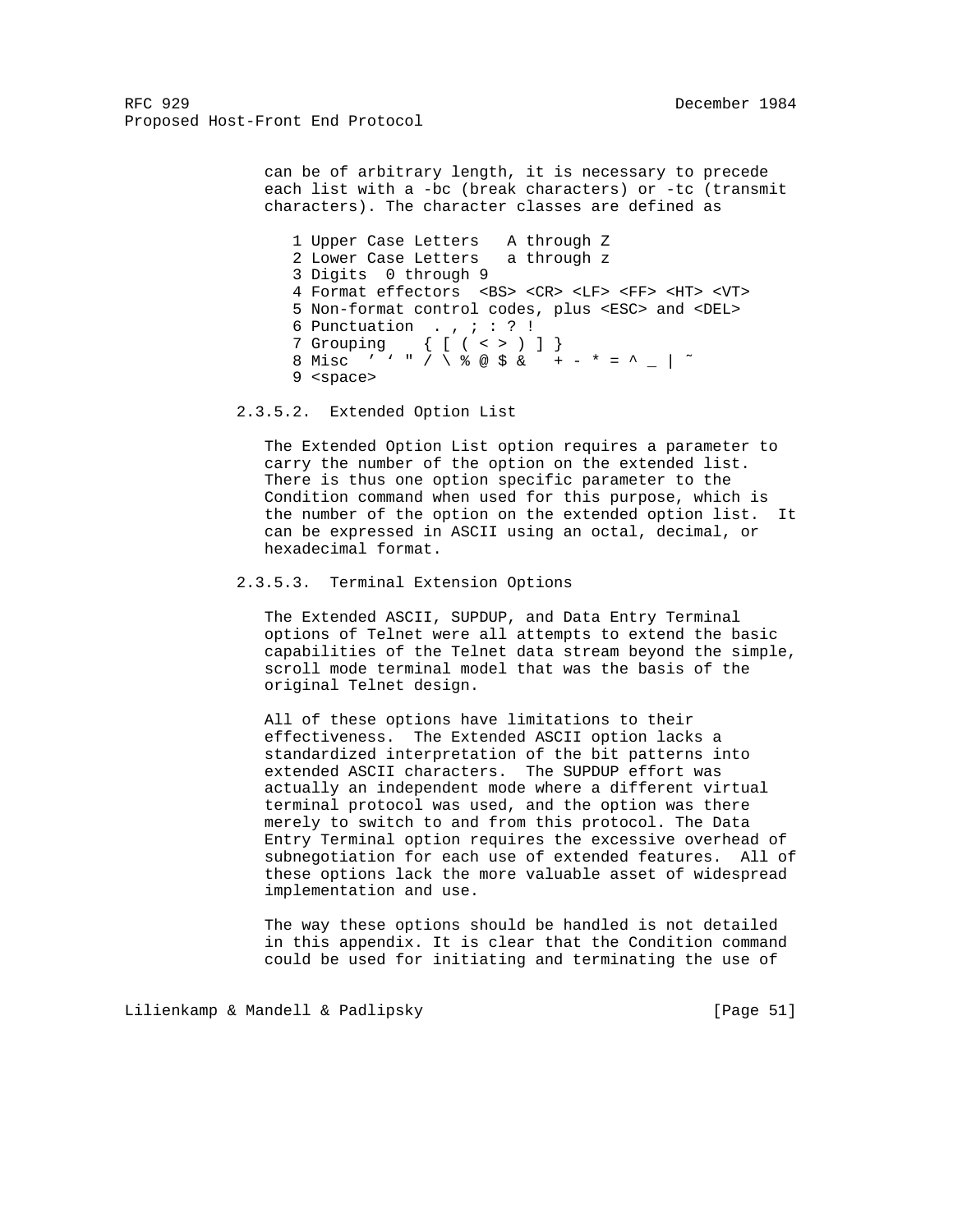> these options. The actual transmission of characters related to the extended terminal features should be provided by the Transmit command, either as part of the normal Host-to-OPE data stream or by using protocol-idiosyncratic parameters.

 A more recent option, the Terminal Type option, should be mentioned here. It permits one end of a connection to request information about the terminal at the other end or send information about the terminal at the local end. This is convenient for systems that provide a wide variety of terminal support, but it clearly does not follow the model of reducing the MxN problem by use of a virtual terminal. Its use is very straightforward in the H-FP context. It only requires sending the terminal type to the other end, and activating the Binary Transmission Option.

# 2.3.5.4. Status Option

 The Status option is enabled using the negotiation mechanism of Telnet. However, the means to transfer status information between OPE and the Host is provided via the Status command. Therefore, details of status negotiation are irrelevant to the interface to the outboard Telnet.

#### 2.3.6. Examples of the Command

 The following example shows the command issued by a Host to the OPE, requesting that the OPE negotiate with the other side so that remote echo is performed.

C CO -pi DO 1 <nl>

 The numeral 1 is the option code for ECHO from the table above. All of the simple options listed above use this same basic format.

 The options with additional parameters use straightforward extensions of this syntax. For example, a possible usage of Condition by the Host to set the approximate message size is:

C CO -pi DO 4 DS 1024

Lilienkamp & Mandell & Padlipsky [Page 52]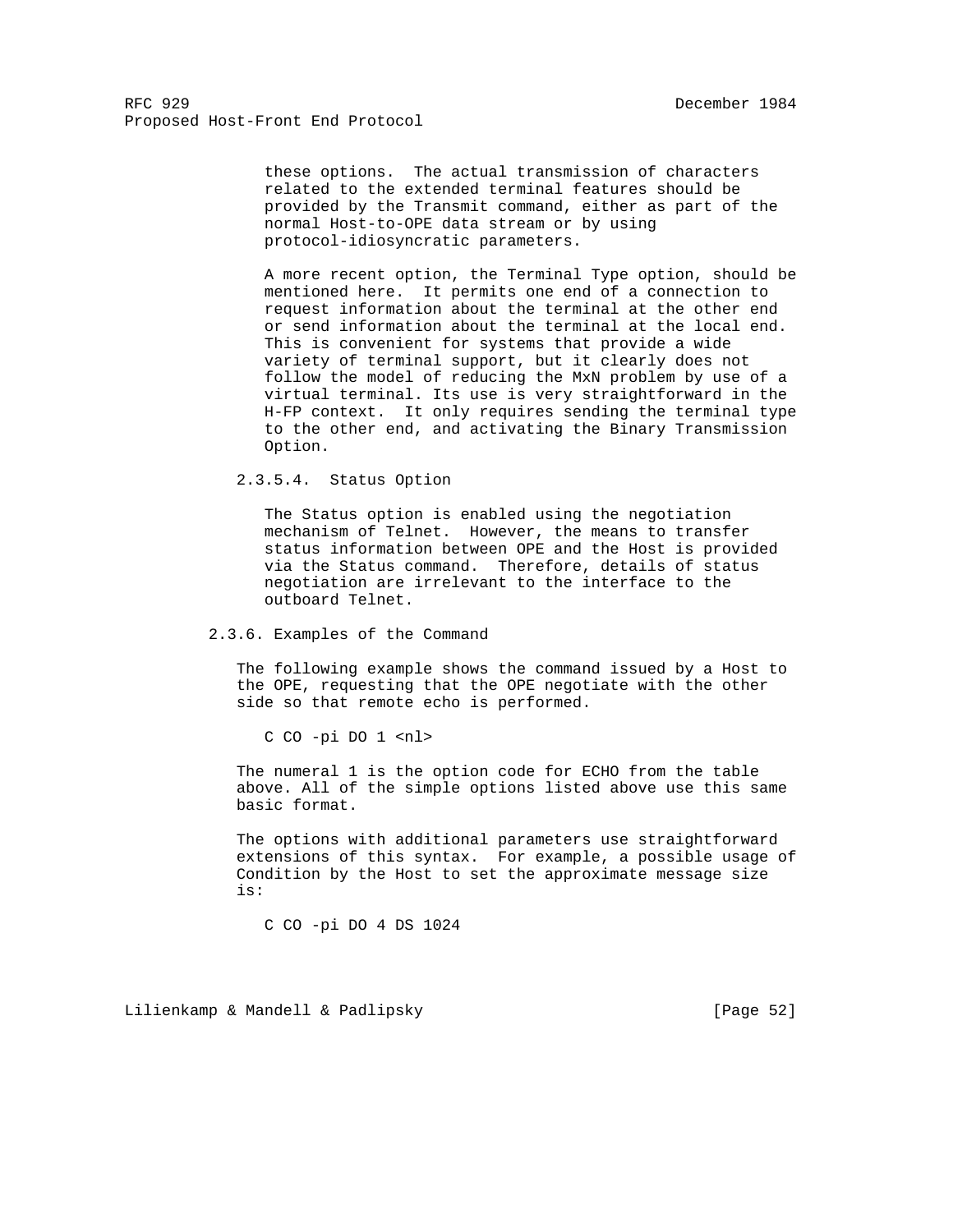The 4 is the Option Code for the Approximate Message Size option, the DS indicates that Host's message size should be set, and 1024 is the desired size.

2.4. The Signal Command

 The Signal command is used with Telnet to provide the Telnet Interrupt Process and Abort Output services.

# 2.4.1. Specialized Usage

 The Signal command is used with an outboard Telnet interpreter to interface to the Telnet synch mechanism. This mechanism is used with a protocol-idiosyncratic parameter, which indicates what particular command is being "synched." It is expected that normally, this Signal mechanism will only be used with the Interrupt Process and Abort Output Telnet signals. When the Signal command is issued by the Host, it goes through the Channel (out-of-band) to the OPE, where the Telnet interpreter issues the corresponding Telnet signal and synch sequence. When such a sequence is received by the OPE, it immediately issues a Signal to the Host. It is expected that a Host or OPE would not, in general, reject the Signal command unless it is badly formed.

2.4.2. Protocol-Idiosyncratic Parameters

 The Telnet protocol-idiosyncratic parameter used with the Signal command identifies which Telnet signal is begin issued. Normally, it would have the value of either "IP" or "AO", for Interrupt Process or Abort Output. If absent, the default value is "IP".

2.4.3. Examples of the Command

 An example of a Telnet Signal Command (in this case, to send an Interrupt Process signal) is:

C SI IP <nl>

Lilienkamp & Mandell & Padlipsky [Page 53]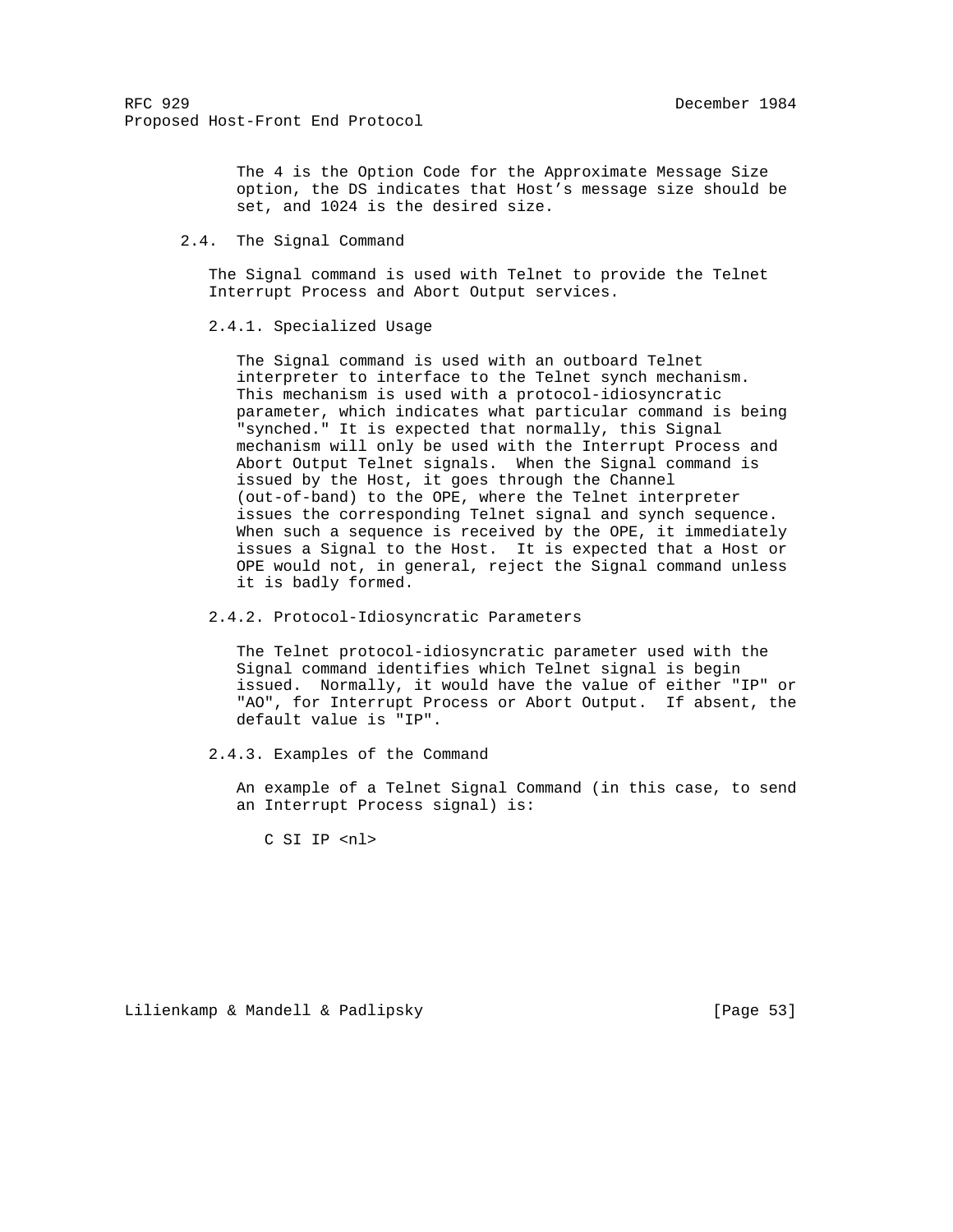## 2.5. The Status Command

 The Status command is used with Telnet to obtain information about the Telnet connection and the options in effect.

2.5.1. Specialized Usage

 The Status command has one specialized aspect when used to interface to an outboard Telnet interpreter. That is to send and receive the Telnet Protocol status request subnegotiation message to and from the data stream. In order to invoke the status command for this purpose, however, the user must have previously issued the Condition Status command, which causes the ability to request status to be negotiated. The OPE, when it receives a valid Status request command, immediately responds to the user indicating the status. The OPE can issue a status to request the Host's negotiated positions.

2.5.2. Protocol-Idiosyncratic Parameters

 There are no protocol-idiosyncratic parameters to the Status query command. The Status Response command has a single protocol-idiosyncratic parameter. It is an ASCII string containing the status of the various options (not at their default values).

#### 2.5.3. Examples of the Command

An example of a Status Query command is:

C ST Q

An example of a Status Response command is:

 F ST R "WILL ECHO DO SUPPRESS-GO-AHEAD L WILL STATUS DO STATUS" <nl>

 In the previous example, note the opening quote is in the first chunk, and the closing quote is in the last chunk. This technique permits parameters to span chunk boundaries.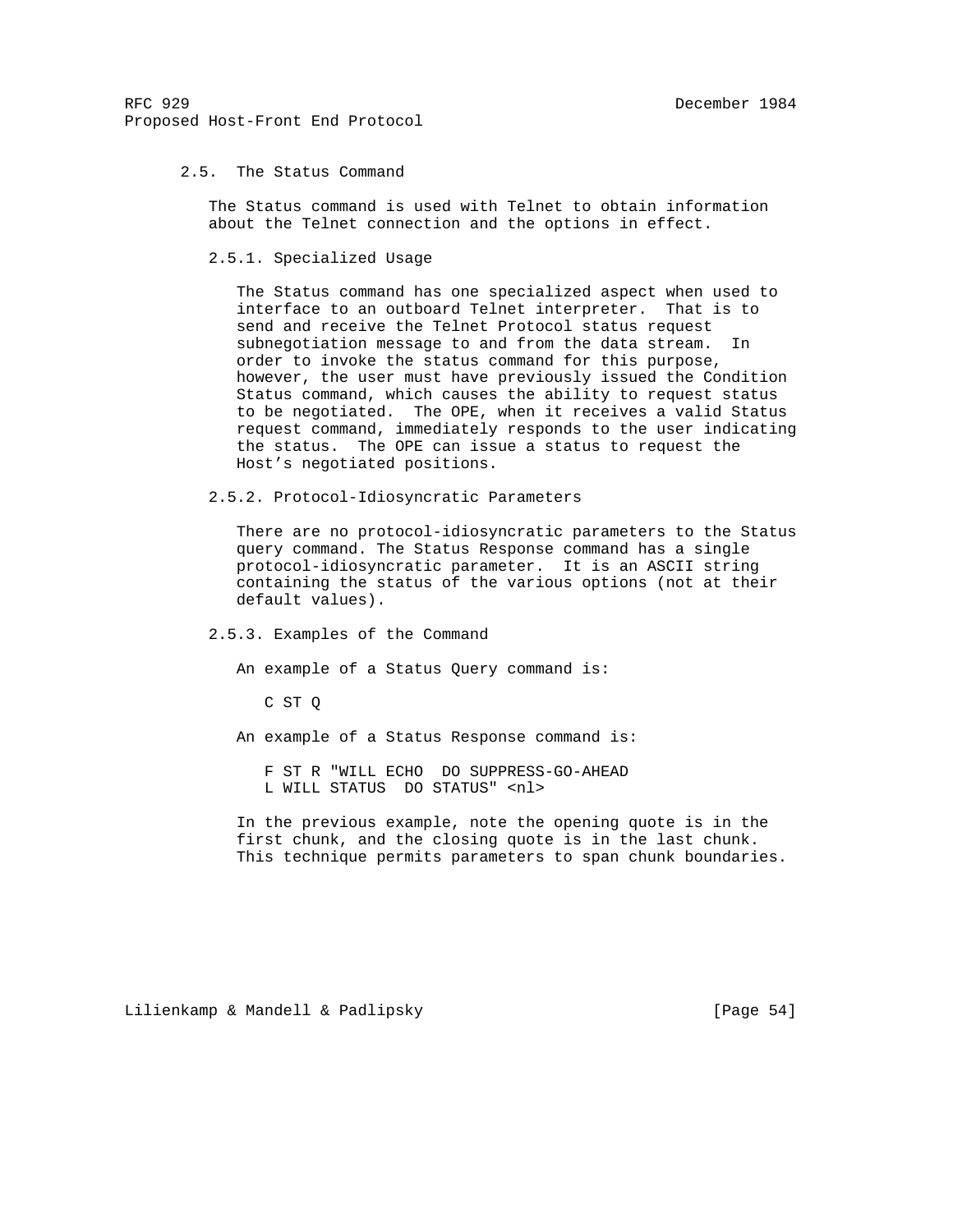2.6. The End Command

 The End command is used to terminate the Telnet connection, either gracefully or abruptly.

2.6.1. Specialized Usage

 The graceful termination of a Telnet requires End commands to be issued by both the Host and the OPE. This specialized usage is identical to that of the outboard TCP interface, however.

2.6.2. Examples of the Command

An example of the graceful End command is:

C EN G <nl>

The abrupt End command is similar.

2.7. The No-op Command

 The No-op command is used with Telnet so the Host can determine if the OPE is active, and vice versa.

2.7.1. Specialized Usage

 The No-op command has one specialized usage when offloading Telnet. This is to provide the Telnet Are You There (AYT) feature. When an (AYT) message is received by the OPE, it issues a No-op command to the Host. Upon receiving the response from the Host, the appropriate response is sent back in the data stream.

2.7.2. Protocol Idiosyncratic Parameters

 There are no protocol-idiosyncratic parameters to the No-op command.

2.7.3. Examples of the Command

An example of the No-op command is:

C NO <nl>

Lilienkamp & Mandell & Padlipsky (1989) [Page 55]